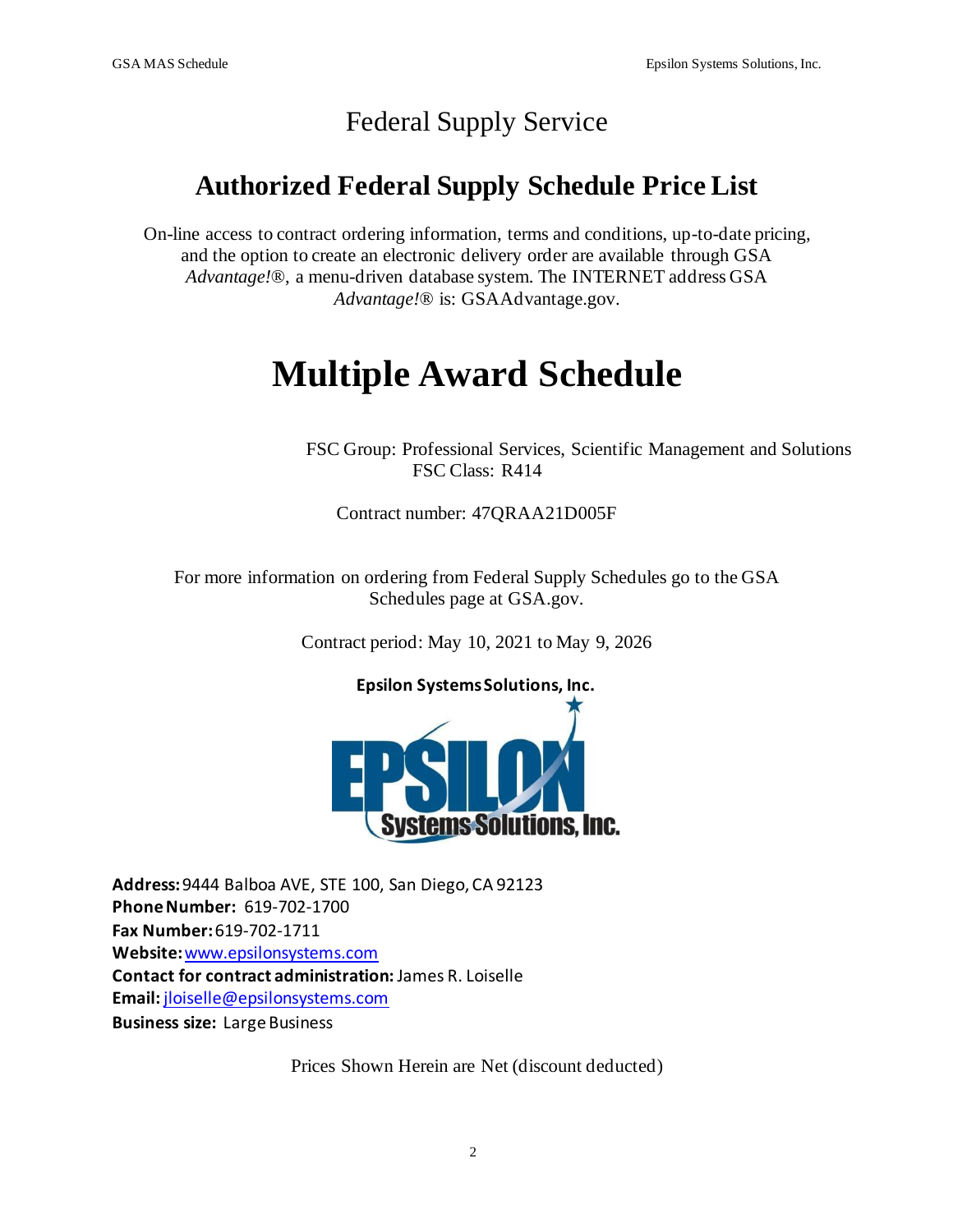## CUSTOMER INFORMATION

|                       | 1a. Table of awarded special item number(s) with appropriate cross-reference to item descriptions |  |  |
|-----------------------|---------------------------------------------------------------------------------------------------|--|--|
| and awarded price(s). |                                                                                                   |  |  |

| <b>SIN</b> | <b>SIN Title</b>                                                                                                                           | <b>Large Category</b>                     | Subcategory                                          |
|------------|--------------------------------------------------------------------------------------------------------------------------------------------|-------------------------------------------|------------------------------------------------------|
| 541611     | Management and Financial Consulting, Acquisition<br>and Grants Management Support, and Business<br>Program and Project Management Services | Professional<br>Services                  | <b>Business</b><br>Administrative<br><b>Services</b> |
| 562910REM  | <b>Environmental Remediation Services</b>                                                                                                  | Professional<br><b>Services</b>           | Environmental<br><b>Services</b>                     |
| 541620     | <b>Environmental Consulting Services</b>                                                                                                   | Professional<br><b>Services</b>           | Environmental<br><b>Services</b>                     |
| 541715     | Engineering Research and Development and<br><b>Strategic Planning</b>                                                                      | Professional<br>Services                  | Technical and<br>Engineering<br>Services (non-IT)    |
| 541330ENG  | <b>Engineering Services</b>                                                                                                                | Professional<br>Services                  | Technical and<br>Engineering<br>Services (non-IT)    |
| 541420     | Engineering System Design and Integration<br><b>Services</b>                                                                               | Professional<br>Services                  | Technical and<br>Engineering<br>Services (non-IT)    |
| 541370GIS  | Geographic Information Systems (GIS) Services                                                                                              | Professional<br>Services                  | Technical and<br>Engineering<br>Services (non-IT)    |
| 611430     | Professional and Management Development<br>Training                                                                                        | Professional<br>Services                  | Training                                             |
| 541380     | <b>Testing Laboratory Services</b>                                                                                                         | Scientific<br>Management and<br>Solutions | Testing and<br>Analysis                              |
| <b>OLM</b> | Order Level Materials                                                                                                                      | Miscellaneous                             | Complementary<br>Special Item<br>Numbers (SINs)      |

1b. Identification of the lowest priced model number and lowest unit price for that model for each special item number awarded in the contract. This price is the Government price based on a unit of one, exclusive of any quantity/dollar volume, prompt payment, or any other concession affecting price. Those contracts that have unit prices based on the geographic location of the customer, should show the range of the lowest price, and cite the areas to which the prices apply. See Page 7

1c. If the Contractor is proposing hourly rates, a description of all corresponding commercial job titles, experience, functional responsibility and education for those types of employees or subcontractors who will perform services shall be provided. See Page 15

#### 2. Maximum order:

| <b>SIN</b> | <b>SIN Title</b>                                                       | <b>MOL</b>  |
|------------|------------------------------------------------------------------------|-------------|
| 541611     | Management and Financial Consulting, Acquisition and Grants Management |             |
|            | Support, and Business Program and Project Management Services          | \$1,000,000 |
| 562910REM  | Environmental Remediation Services                                     | \$1,000,000 |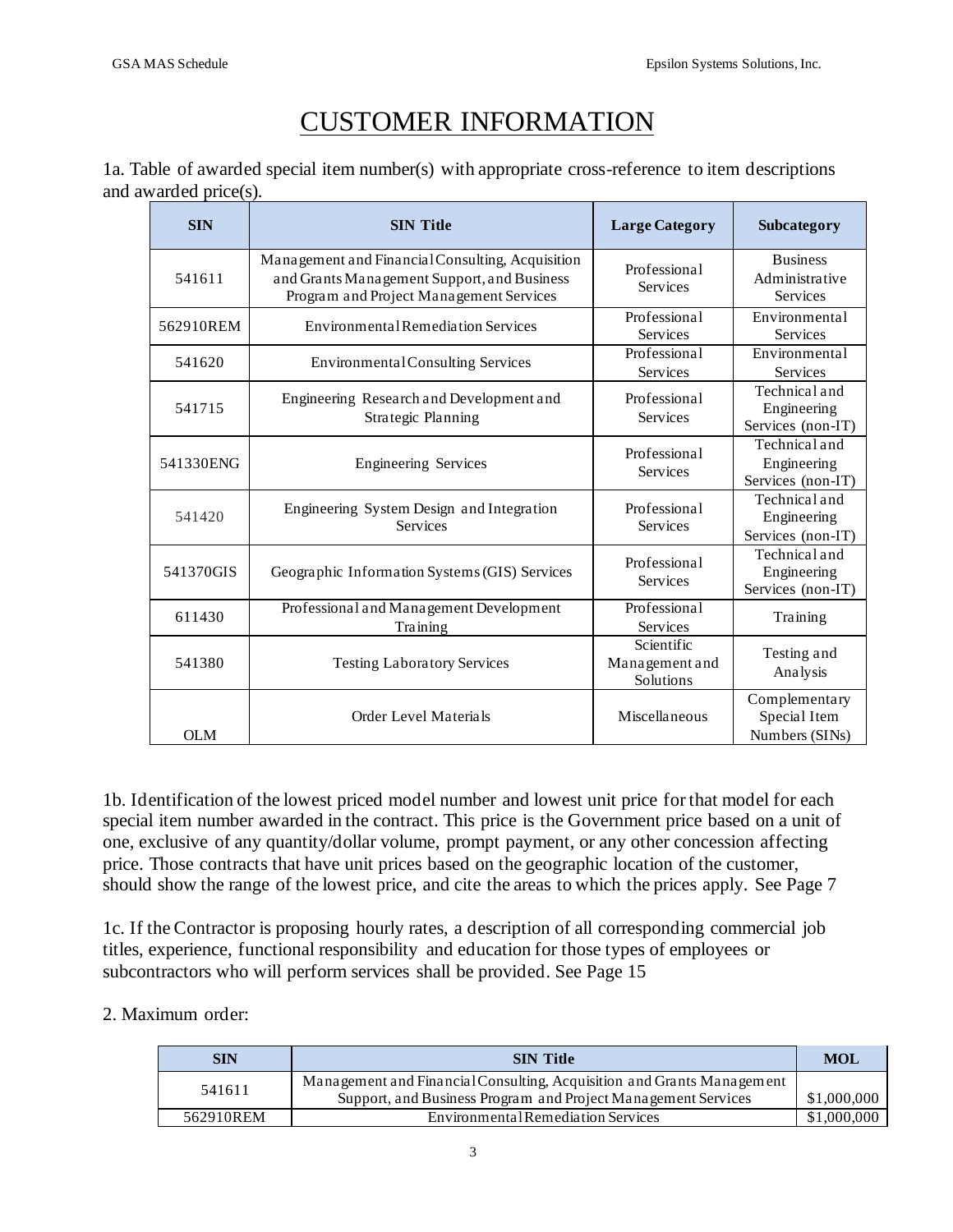| <b>SIN</b> | <b>SIN Title</b>                                            | <b>MOL</b>  |
|------------|-------------------------------------------------------------|-------------|
| 541620     | Environmental Consulting Services                           | \$1,000,000 |
| 541715     | Engineering Research and Development and Strategic Planning | \$1,000,000 |
| 541330ENG  | <b>Engineering Services</b>                                 | \$1,000,000 |
| 541420     | Engineering System Design and Integration Services          | \$1,000,000 |
| 541370GIS  | Geographic Information Systems (GIS) Services               | \$1,000,000 |
| 611430     | Professional and Management Development Training            | \$1,000,000 |
| 541380     | <b>Testing Laboratory Services</b>                          | \$250,000   |
| <b>OLM</b> | Order Level Materials                                       | \$250,000   |

- 3. Minimum order: \$100
- 4. Geographic coverage (delivery area). 48 States and Washington DC
- 5. Point(s) of production (city, county, and State or foreign country). San Diego CA

6. Discount from list prices or statement of net price. Government Net Prices (discounts already deducted.)

7. Quantity discounts. None

8. Prompt payment terms. Information for Ordering Offices: Prompt payment terms cannot be negotiated out of the contractual agreement in exchange for other concessions. Net 30 days

9. Foreign items (list items by country of origin). Not Applicable

10a. Time of delivery. (Contractor insert number of days.) To Be Determined at the Task Order level

10b. Expedited Delivery. Items available for expedited delivery are noted in this price list. To Be Determined at the Task Order level

10c. Overnight and 2-day delivery. To Be Determined at the Task Order level

10d. Urgent Requirements. To Be Determined at the Task Order level

11. F.O.B. point(s). Destination

12a. Ordering address(es).

As indicated in individual ordersto the applicable Epsilon Systems Solutions, Inc. location (San Diego, CAor Portsmouth, VA).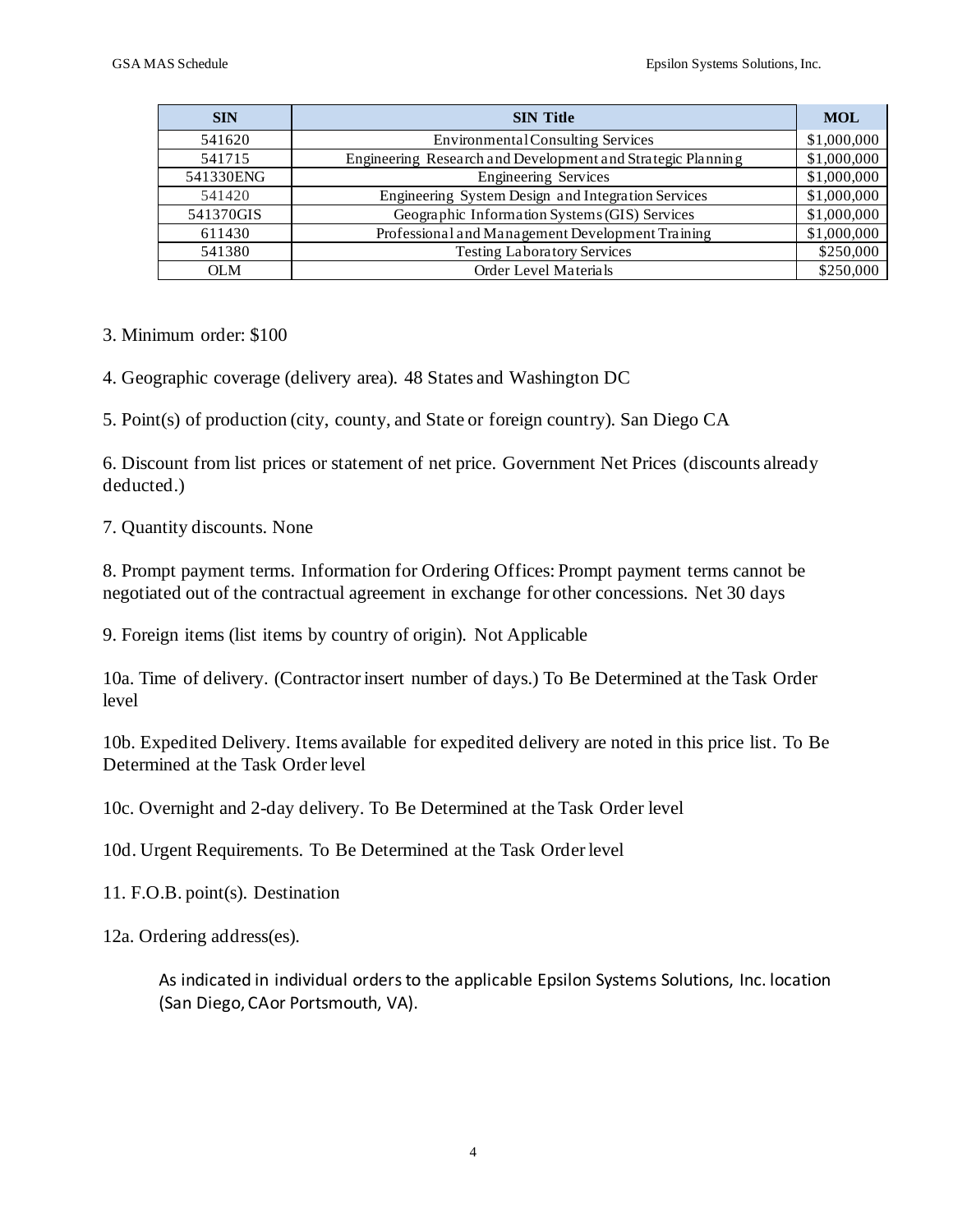Epsilon Systems Solutions, Inc.9444 Balboa AVE STE 100 San Diego,CA 92123

Epsilon Systems Solutions, Inc.605 Commerce Street Portsmouth, VA 23707

12b. Ordering procedures: For supplies and services, the ordering procedures, information on Blanket Purchase Agreements (BPA's) are found in Federal Acquisition Regulation (FAR) 8.405-3.

13. Payment address(es).

Epsilon Systems Solutions, Inc. 9444 Balboa AVE STE 100 San Diego,CA 92123

14. Warranty provision. Standard Commercial Warranty Terms & Conditions

15. Export packing charges, if applicable. Not Applicable

16. Terms and conditions of rental, maintenance, and repair (if applicable). Not Applicable

17. Terms and conditions of installation (if applicable). Not Applicable

18a. Terms and conditions of repair parts indicating date of parts price lists and any discounts from list prices (if applicable). Not Applicable

18b. Terms and conditions for any other services (if applicable). Not Applicable

19. List of service and distribution points (if applicable). Not Applicable

20. List of participating dealers (if applicable). Not Applicable

21. Preventive maintenance (if applicable). Not Applicable

22a. Special attributes such as environmental attributes (e.g., recycled content, energy efficiency, and/or reduced pollutants). Not Applicable

22b. If applicable, indicate that Section 508 compliance information is available on Electronic and Information Technology (EIT) supplies and services and show where full details can be found (e.g. contractor's website or other location.) The EIT standards can be found at[: www.Section508.gov/.](http://www.section508.gov/) Not Applicable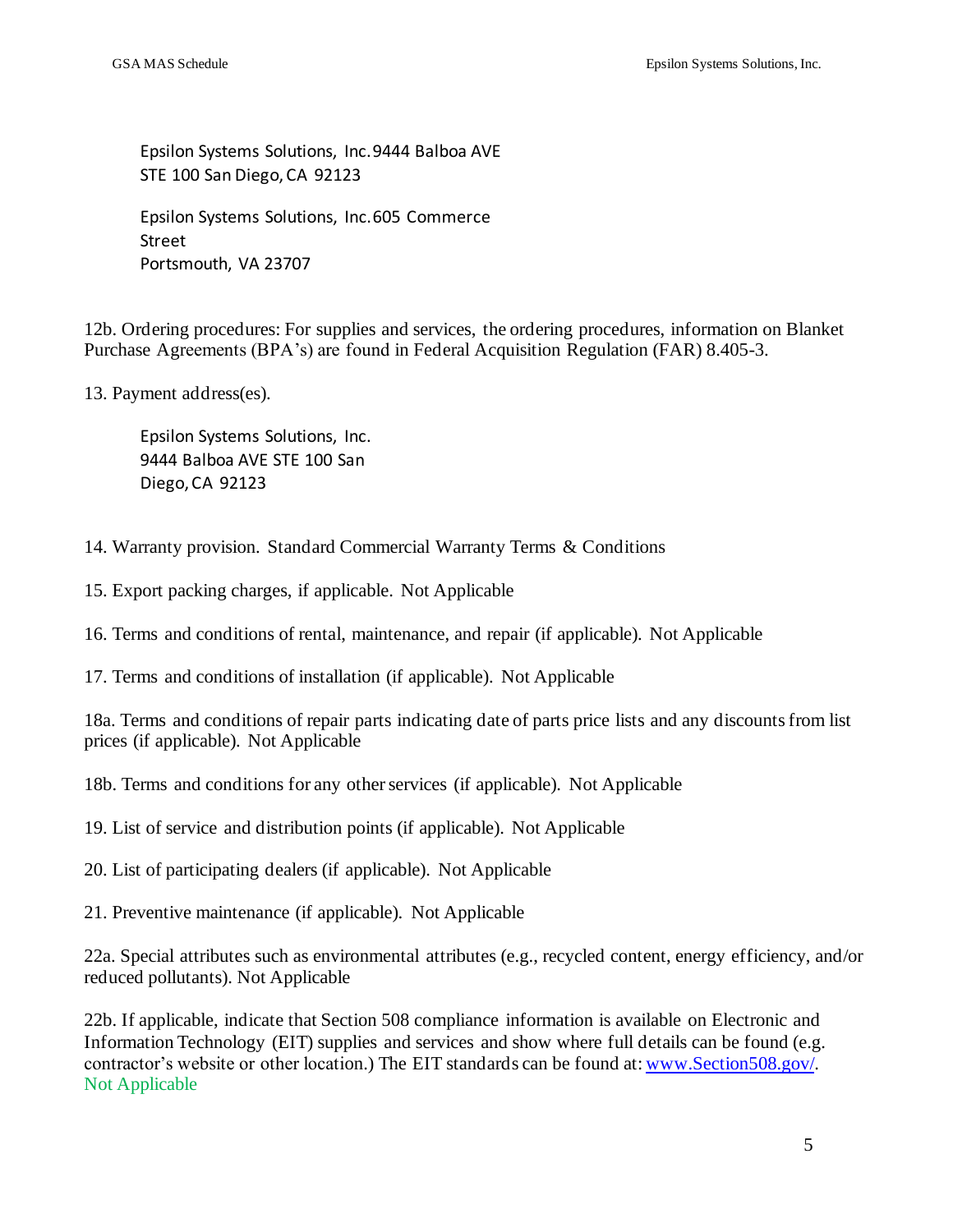### 23. Unique Entity Identifier (UEI) Number. 035529804

24. Notification regarding registration in System for Award Management (SAM) database. Contractor registered and active in SAM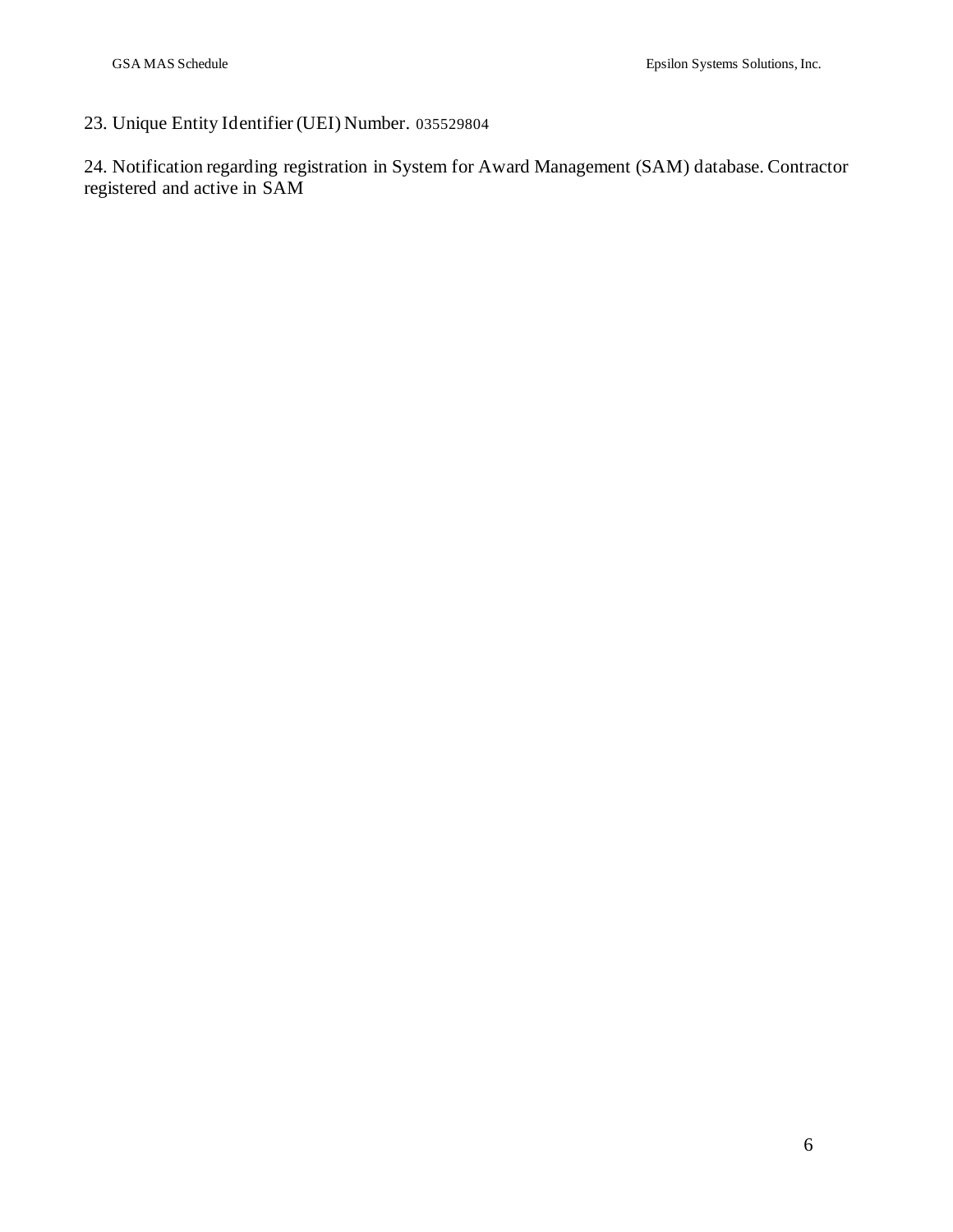#### Epsilon Systems Solution, Inc. Labor Rates

|                                   |                                                      | Year 1                  | Year 2             | Year 3             | Year 4                  | Year 5             |
|-----------------------------------|------------------------------------------------------|-------------------------|--------------------|--------------------|-------------------------|--------------------|
|                                   |                                                      | <b>May 10,</b>          | <b>May 10,</b>     | <b>May 10,</b>     | May 10,                 | <b>May 10,</b>     |
|                                   |                                                      | 2021 to                 | 2022 to            | 2023 to            | 2024 to                 | $2025$ to          |
|                                   |                                                      | May 9,                  | May 9,             | May 9,             | May 9,                  | May 9,             |
| <b>SIN</b>                        |                                                      | 2022                    | 2023<br><b>GSA</b> | 2024<br><b>GSA</b> | 2025                    | 2026<br><b>GSA</b> |
|                                   | <b>Labor Category</b>                                | <b>GSA</b><br>$PRICE +$ | $PRICE +$          | $PRICE +$          | <b>GSA</b><br>$PRICE +$ | $PRICE +$          |
|                                   |                                                      | <b>IFF</b>              | <b>IFF</b>         | <b>IFF</b>         | <b>IFF</b>              | <b>IFF</b>         |
| 541611,611430                     | Administrative Assistant**                           | \$67.59                 | \$69.34            | \$71.15            | \$72.99                 | \$74.89            |
| 541330ENG, 541715, 541420, 541380 | Administrative Support** - Contractor Site           | \$85.95                 | \$88.19            | \$90.48            | \$92.83                 | \$95.25            |
| 541330ENG, 541715, 541420, 541380 | Administrative Support** - Customer Facility         | \$62.53                 | \$64.16            | \$65.83            | \$67.54                 | \$69.29            |
| 541330ENG, 541715, 541420, 541380 | Air Conditioning Technician** - Contractor Site      | \$108.58                | \$111.40           | \$114.30           | \$117.27                | \$120.32           |
| 541330ENG, 541715, 541420, 541380 | Air Conditioning Technician** - Customer Facility    | \$78.99                 | \$81.04            | \$83.15            | \$85.31                 | \$87.53            |
| 541620, 541370GIS, 562910REM      | Cartographer II - Contractor Site                    | \$94.77                 | \$97.24            | \$99.77            | \$102.36                | \$105.02           |
| 541620, 541370GIS, 562910REM      | Cartographer II - Customer Facility                  | \$74.26                 | \$76.19            | \$78.17            | \$80.20                 | \$82.29            |
| 541330ENG, 541715, 541420, 541380 | Computer Engineer Analyst I - Contractor Site        | \$104.06                | \$106.76           | \$109.54           | \$112.39                | \$115.31           |
| 541330ENG, 541715, 541420, 541380 | Computer Engineer Analyst I - Customer Facility      | \$75.70                 | \$77.67            | \$79.69            | \$81.76                 | \$83.89            |
| 541330ENG, 541715, 541420, 541380 | Computer Engineer Analyst II - Contractor Site       | \$126.67                | \$129.96           | \$133.34           | \$136.81                | \$140.37           |
| 541330ENG, 541715, 541420, 541380 | Computer Engineer Analyst II - Customer Facility     | \$92.15                 | \$94.54            | \$97.00            | \$99.52                 | \$102.11           |
| 541330ENG, 541715, 541420, 541380 | Computer Engineer Analyst III - Contractor Site      | \$153.82                | \$157.82           | \$161.92           | \$166.13                | \$170.45           |
| 541330ENG, 541715, 541420, 541380 | Computer Engineer Analyst III - Customer Facility    | \$111.92                | \$114.83           | \$117.82           | \$120.88                | \$124.02           |
| 541330ENG, 541715, 541420, 541380 | Computer Engineer/Analyst I - Contractor Site        | \$104.06                | \$106.76           | \$109.54           | \$112.39                | \$115.31           |
| 541330ENG, 541715, 541420, 541380 | Computer Engineer/Analyst I - Customer Facility      | \$75.70                 | \$77.67            | \$79.69            | \$81.76                 | \$83.89            |
| 541330ENG, 541715, 541420, 541380 | Computer Engineer/Analyst II - Contractor Site       | \$126.67                | \$129.96           | \$133.34           | \$136.81                | \$140.37           |
| 541330ENG, 541715, 541420, 541380 | Computer Engineer/Analyst II - Customer Facility     | \$92.15                 | \$94.54            | \$97.00            | \$99.52                 | \$102.11           |
| 541330ENG, 541715, 541420, 541380 | Computer Engineer/Analyst III - Contractor Site      | \$153.82                | \$157.82           | \$161.92           | \$166.13                | \$170.45           |
| 541330ENG, 541715, 541420, 541380 | Computer Engineer/Analyst III - Customer Facility    | \$111.92                | \$114.83           | \$117.82           | \$120.88                | \$124.02           |
| 541611,611430                     | Computer Programmer                                  | \$157.69                | \$161.79           | \$166.00           | \$170.31                | \$174.74           |
| 541611,611430                     | Consultant                                           | \$153.18                | \$157.16           | \$161.25           | \$165.44                | \$169.74           |
| 541620, 541370GIS, 562910REM      | Document Management Specialist** - Contractor Site   | \$56.17                 | \$57.63            | \$59.12            | \$60.66                 | \$62.24            |
| 541620, 541370GIS, 562910REM      | Document Management Specialist** - Customer Facility | \$44.03                 | \$45.18            | \$46.35            | \$47.56                 | \$48.79            |
| 541330ENG, 541715, 541420, 541380 | Electrical Engineer II - Contractor Site             | \$108.57                | \$111.39           | \$114.28           | \$117.26                | \$120.30           |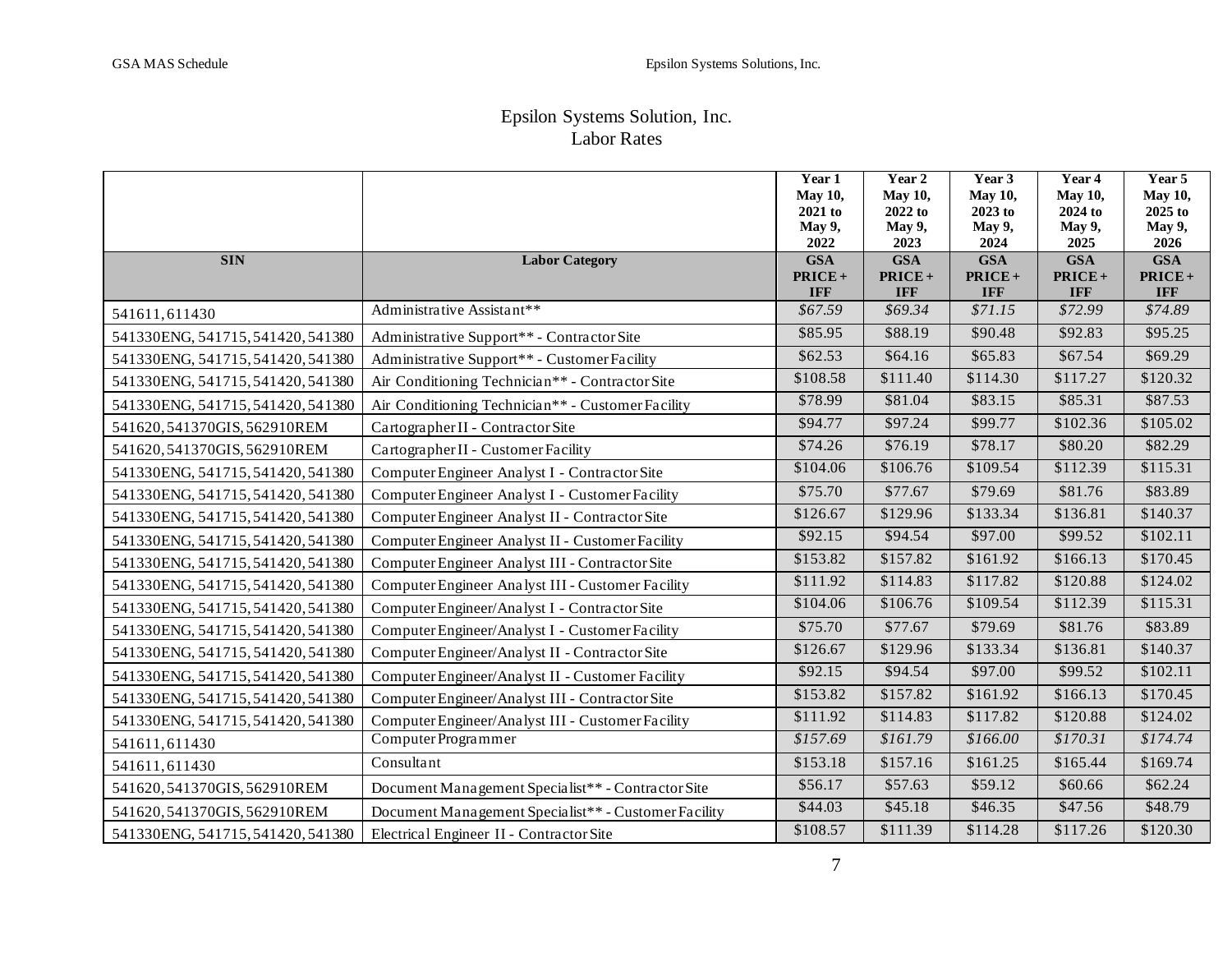|                                   |                                                               | Year 1             | Year <sub>2</sub>  | Year 3             | Year 4             | Year 5             |
|-----------------------------------|---------------------------------------------------------------|--------------------|--------------------|--------------------|--------------------|--------------------|
|                                   |                                                               | <b>May 10,</b>     | <b>May 10,</b>     | <b>May 10,</b>     | May 10,            | <b>May 10,</b>     |
|                                   |                                                               | 2021 to            | 2022 to            | 2023 to            | 2024 to            | 2025 to            |
|                                   |                                                               | <b>May 9,</b>      | May 9,             | May 9,             | May 9,             | May 9,             |
| <b>SIN</b>                        | <b>Labor Category</b>                                         | 2022<br><b>GSA</b> | 2023<br><b>GSA</b> | 2024<br><b>GSA</b> | 2025<br><b>GSA</b> | 2026<br><b>GSA</b> |
|                                   |                                                               | $PRICE +$          | $PRICE +$          | $PRICE +$          | PRICE+             | $PRICE +$          |
|                                   |                                                               | <b>IFF</b>         | <b>IFF</b>         | <b>IFF</b>         | <b>IFF</b>         | <b>IFF</b>         |
| 541330ENG, 541715, 541420, 541380 | Electrical Engineer II - Customer Facility                    | \$78.99            | \$81.04            | \$83.15            | \$85.31            | \$87.53            |
| 541330ENG, 541715, 541420, 541380 | Electrical Engineer III - Contractor Site                     | \$126.67           | \$129.96           | \$133.34           | \$136.81           | \$140.37           |
| 541330ENG, 541715, 541420, 541380 | Electrical Engineer III - Customer Facility                   | \$92.15            | \$94.54            | \$97.00            | \$99.52            | \$102.11           |
| 541330ENG, 541715, 541420, 541380 | Electrical Engineer IV - Contractor Site                      | \$140.25           | \$143.90           | \$147.64           | \$151.48           | \$155.41           |
| 541330ENG, 541715, 541420, 541380 | Electrical Engineer IV - Customer Facility                    | \$102.04           | \$104.69           | \$107.42           | \$110.21           | \$113.07           |
| 541330ENG, 541715, 541420, 541380 | Electrical Engineer V - Contractor Site                       | \$162.86           | \$167.10           | \$171.44           | \$175.90           | \$180.47           |
| 541330ENG, 541715, 541420, 541380 | Electrical Engineer V - Customer Facility                     | \$118.50           | \$121.58           | \$124.74           | \$127.98           | \$131.31           |
| 541330ENG, 541715, 541420, 541380 | Electrical Engineer VI - Contractor Site                      | \$180.98           | \$185.68           | \$190.51           | \$195.46           | \$200.55           |
| 541330ENG, 541715, 541420, 541380 | Electrical Engineer VI - Customer Facility                    | \$131.66           | \$135.08           | \$138.59           | \$142.19           | \$145.89           |
| 541330ENG, 541715, 541420, 541380 | Electrical Engineer VII - Contractor Site                     | \$217.17           | \$222.82           | \$228.61           | \$234.55           | \$240.65           |
| 541330ENG, 541715, 541420, 541380 | Electrical Engineer VII - Customer Facility                   | \$157.99           | \$162.10           | \$166.32           | \$170.64           | \$175.08           |
| 541330ENG, 541715, 541420, 541380 | Electrical Engineer VIII - Contractor Site                    | \$307.65           | \$315.65           | \$323.85           | \$332.27           | \$340.91           |
| 541330ENG, 541715, 541420, 541380 | Electrical Engineer VIII - Customer Facility                  | \$223.82           | \$229.63           | \$235.61           | \$241.73           | \$248.02           |
| 541330ENG, 541715, 541420, 541380 | Electrical Engineering Analyst II - Contractor Site           | \$108.58           | \$111.40           | \$114.30           | \$117.27           | \$120.32           |
| 541330ENG, 541715, 541420, 541380 | Electrical Engineering Analyst II - Customer Facility         | \$78.99            | \$81.04            | \$83.15            | \$85.31            | \$87.53            |
| 541330ENG, 541715, 541420, 541380 | Electrical Engineering Analyst III - Contractor Site          | \$126.67           | \$129.96           | \$133.34           | \$136.81           | \$140.37           |
| 541330ENG, 541715, 541420, 541380 | Electrical Engineering Analyst III - Customer Facility        | \$92.15            | \$94.54            | \$97.00            | \$99.52            | \$102.11           |
| 541330ENG, 541715, 541420, 541380 | Electrical Engineering Analyst IV - Contractor Site           | \$135.73           | \$139.26           | \$142.88           | \$146.59           | \$150.40           |
| 541330ENG, 541715, 541420, 541380 | Electrical Engineering Analyst IV - Customer Facility         | \$98.73            | \$101.29           | \$103.93           | \$106.63           | \$109.40           |
| 541330ENG, 541715, 541420, 541380 | Electrical Engineering Analyst V - Contractor Site            | \$153.82           | \$157.82           | \$161.92           | \$166.13           | \$170.45           |
| 541330ENG, 541715, 541420, 541380 | Electrical Engineering Analyst V - Customer Facility          | \$111.92           | \$114.83           | \$117.82           | \$120.88           | \$124.02           |
| 541330ENG, 541715, 541420, 541380 | Electrical Engineering Analyst VI - Contractor Site           | \$180.98           | \$185.68           | \$190.51           | \$195.46           | \$200.55           |
| 541330ENG, 541715, 541420, 541380 | Electrical Engineering Analyst VI - Customer Facility         | \$131.66           | \$135.08           | \$138.59           | \$142.19           | \$145.89           |
| 541330ENG, 541715, 541420, 541380 | Electrical Engineering Analyst VII - Contractor Site          | \$203.59           | \$208.88           | \$214.31           | \$219.89           | \$225.60           |
| 541330ENG, 541715, 541420, 541380 | Electrical Engineering Analyst VII - Customer Facility        | \$148.11           | \$151.97           | \$155.92           | \$159.97           | \$164.13           |
| 541330ENG, 541715, 541420, 541380 | Electrical Engineering Analyst VIII - Contractor Site         | \$294.07           | \$301.71           | \$309.56           | \$317.61           | \$325.86           |
| 541330ENG, 541715, 541420, 541380 | Electrical Engineering Analyst VIII - Customer Facility       | \$213.95           | \$219.51           | \$225.22           | \$231.07           | \$237.08           |
| 541330ENG, 541715, 541420, 541380 | Electrical/Electronic Drafter/Specialist II - Contractor Site | \$108.58           | \$111.40           | \$114.30           | \$117.27           | \$120.32           |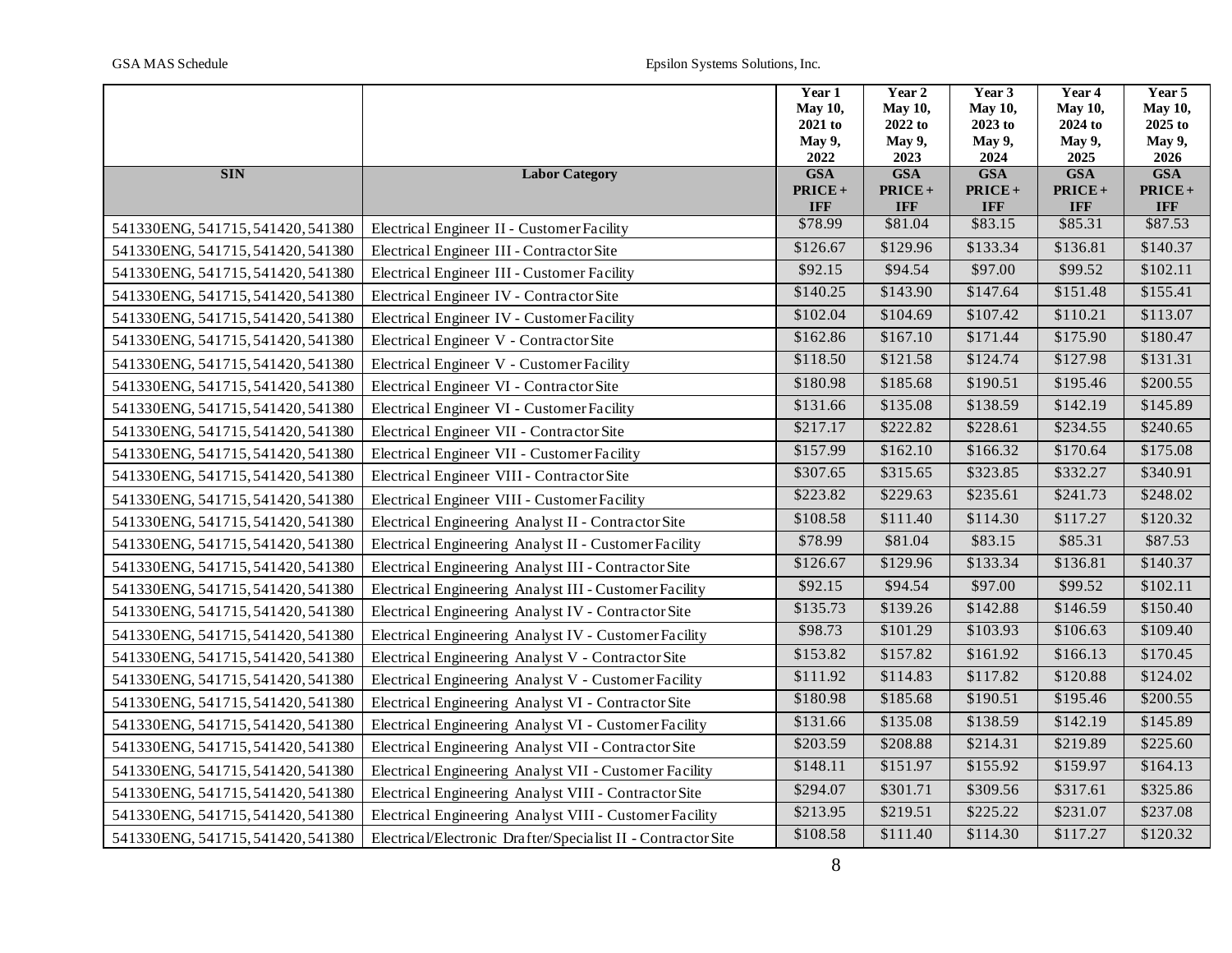|                                   |                                                                   | Year 1             | Year 2             | Year 3             | Year 4             | Year 5             |
|-----------------------------------|-------------------------------------------------------------------|--------------------|--------------------|--------------------|--------------------|--------------------|
|                                   |                                                                   | <b>May 10,</b>     | <b>May 10,</b>     | <b>May 10,</b>     | <b>May 10,</b>     | May 10,            |
|                                   |                                                                   | 2021 to            | 2022 to            | 2023 to            | 2024 to            | 2025 to            |
|                                   |                                                                   | May 9,             | May 9,             | May 9,             | May 9,             | May 9,             |
| <b>SIN</b>                        | <b>Labor Category</b>                                             | 2022<br><b>GSA</b> | 2023<br><b>GSA</b> | 2024<br><b>GSA</b> | 2025<br><b>GSA</b> | 2026<br><b>GSA</b> |
|                                   |                                                                   | $PRICE +$          | $PRICE +$          | $PRICE +$          | $PRICE +$          | PRICE+             |
|                                   |                                                                   | <b>IFF</b>         | <b>IFF</b>         | <b>IFF</b>         | <b>IFF</b>         | <b>IFF</b>         |
| 541330ENG, 541715, 541420, 541380 | Electrical/Electronic Drafter/Specialist II - Customer Facility   | \$78.99            | \$81.04            | \$83.15            | \$85.31            | \$87.53            |
| 541330ENG, 541715, 541420, 541380 | Electrical/Electronic Drafter/Specialist III - Contractor Site    | \$117.62           | \$120.68           | \$123.82           | \$127.04           | \$130.34           |
| 541330ENG, 541715, 541420, 541380 | Electrical/Electronic Drafter/Specialist III - Customer Facility  | \$85.57            | \$87.79            | \$90.08            | \$92.42            | \$94.82            |
| 541330ENG, 541715, 541420, 541380 | Electrical/Electronic Drafter/Specialist IV - Contractor Site     | \$126.67           | \$129.96           | \$133.34           | \$136.81           | \$140.37           |
| 541330ENG, 541715, 541420, 541380 | Electrical/Electronic Drafter/Specialist IV - Customer Facility   | \$92.15            | \$94.54            | \$97.00            | \$99.52            | \$102.11           |
| 541330ENG, 541715, 541420, 541380 | Electrical/Electronic Drafter/Specialist V - Contractor Site      | \$135.73           | \$139.26           | \$142.88           | \$146.59           | \$150.40           |
| 541330ENG, 541715, 541420, 541380 | Electrical/Electronic Drafter/Specialist V - Customer Facility    | \$98.73            | \$101.29           | \$103.93           | \$106.63           | \$109.40           |
| 541330ENG, 541715, 541420, 541380 | Electrical/Electronic Drafter/Specialist VI - Contractor Site     | \$144.79           | \$148.55           | \$152.41           | \$156.37           | \$160.44           |
| 541330ENG, 541715, 541420, 541380 | Electrical/Electronic Drafter/Specialist VI - Customer Facility   | \$105.32           | \$108.05           | \$110.86           | \$113.75           | \$116.70           |
| 541330ENG, 541715, 541420, 541380 | Electrical/Electronic Drafter/Specialist VII - Contractor Site    | \$171.92           | \$176.39           | \$180.98           | \$185.68           | \$190.51           |
| 541330ENG, 541715, 541420, 541380 | Electrical/Electronic Drafter/Specialist VII - Customer Facility  | \$125.08           | \$128.33           | \$131.67           | \$135.09           | \$138.60           |
| 541330ENG, 541715, 541420, 541380 | Electrical/Electronic Drafter/Specialist VIII - Contractor Site   | \$203.59           | \$208.88           | \$214.31           | \$219.89           | \$225.60           |
| 541330ENG, 541715, 541420, 541380 | Electrical/Electronic Drafter/Specialist VIII - Customer Facility | \$148.11           | \$151.97           | \$155.92           | \$159.97           | \$164.13           |
| 541620, 541370GIS, 562910REM      | EnvironmentalConsultant - Contractor Site                         | \$189.55           | \$194.47           | \$199.53           | \$204.72           | \$210.04           |
| 541620, 541370GIS, 562910REM      | Environmental Consultant - Customer Facility                      | \$148.54           | \$152.40           | \$156.36           | \$160.43           | \$164.60           |
| 541330ENG, 541715, 541420, 541380 | Environmental Engineer - Contractor Site                          | \$167.38           | \$171.74           | \$176.20           | \$180.78           | \$185.48           |
| 541330ENG, 541715, 541420, 541380 | Environmental Engineer - Customer Facility                        | \$121.80           | \$124.97           | \$128.22           | \$131.55           | \$134.97           |
| 541620, 541370GIS, 562910REM      | EnvironmentalEngineer I - Contractor Site                         | \$65.75            | \$67.46            | \$69.22            | \$71.02            | \$72.86            |
| 541620, 541370GIS, 562910REM      | Environmental Engineer I - Customer Facility                      | \$51.54            | \$52.88            | \$54.25            | \$55.66            | \$57.11            |
| 541620, 541370GIS, 562910REM      | Environmental Engineer II - Contractor Site                       | \$113.33           | \$116.27           | \$119.30           | \$122.40           | \$125.58           |
| 541620, 541370GIS, 562910REM      | Environmental Engineer II - Customer Facility                     | \$88.80            | \$91.11            | \$93.48            | \$95.91            | \$98.41            |
| 541611,611430                     | <b>Executive Consultant</b>                                       | \$270.33           | \$277.36           | \$284.57           | \$291.97           | \$299.56           |
| 541330ENG, 541715, 541420, 541380 | Executive I - Contractor Site                                     | \$171.92           | \$176.39           | \$180.98           | \$185.68           | \$190.51           |
| 541330ENG, 541715, 541420, 541380 | <b>Executive I - Customer Facility</b>                            | \$125.08           | \$128.33           | \$131.67           | \$135.09           | \$138.60           |
| 541330ENG, 541715, 541420, 541380 | Executive II - Contractor Site                                    | \$208.11           | \$213.52           | \$219.08           | \$224.77           | \$230.62           |
| 541330ENG, 541715, 541420, 541380 | Executive II - Customer Facility                                  | \$151.40           | \$155.34           | \$159.38           | \$163.52           | \$167.77           |
| 541330ENG, 541715, 541420, 541380 | Executive III - Contractor Site                                   | \$235.25           | \$241.36           | \$247.64           | \$254.08           | \$260.68           |
| 541330ENG, 541715, 541420, 541380 | Executive III - Customer Facility                                 | \$171.15           | \$175.60           | \$180.17           | \$184.85           | \$189.66           |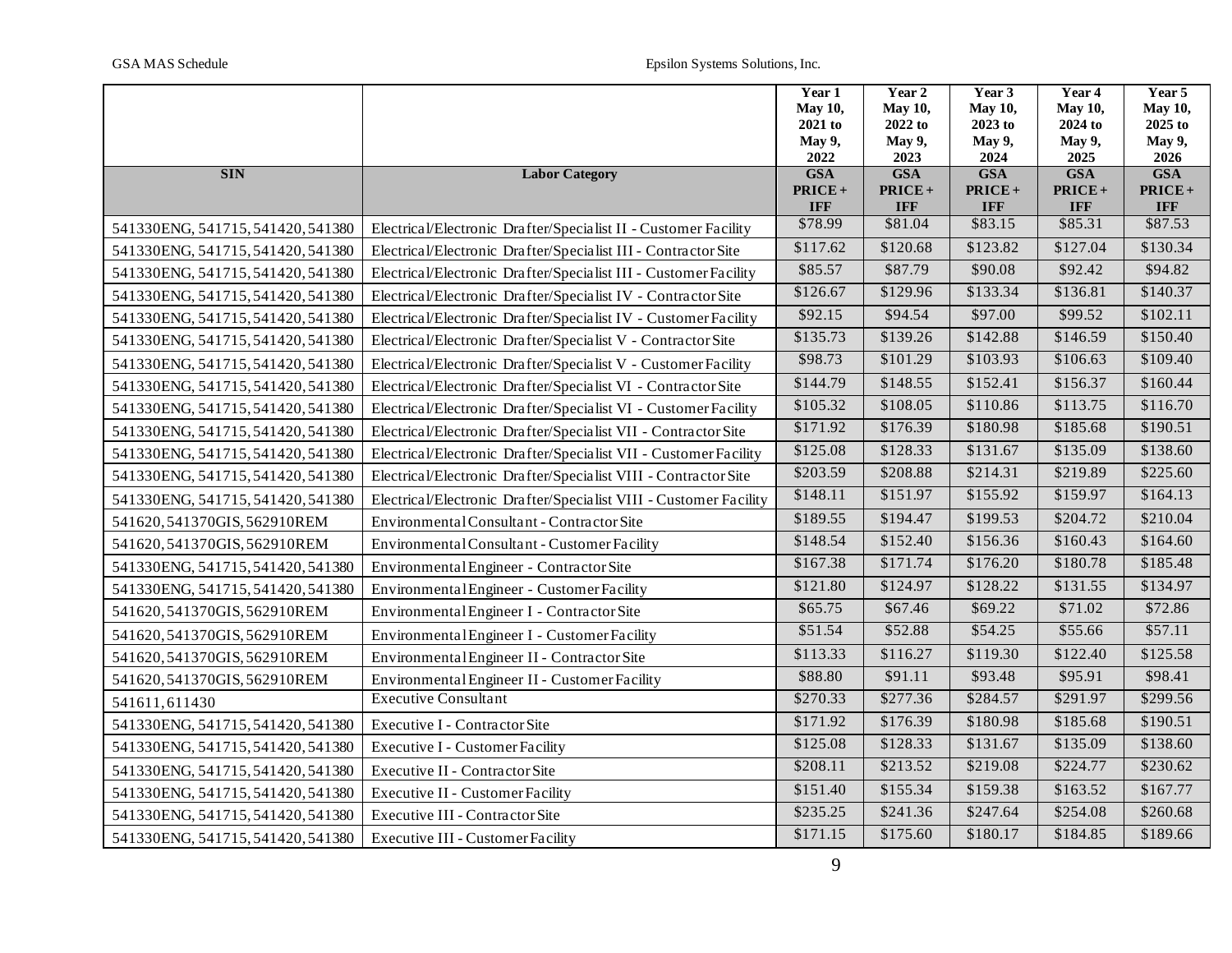|                                   |                                                        | Year 1             | Year 2             | Year 3             | Year 4             | Year 5             |
|-----------------------------------|--------------------------------------------------------|--------------------|--------------------|--------------------|--------------------|--------------------|
|                                   |                                                        | <b>May 10,</b>     | <b>May 10,</b>     | <b>May 10,</b>     | <b>May 10,</b>     | <b>May 10,</b>     |
|                                   |                                                        | 2021 to            | 2022 to            | 2023 to            | 2024 to            | 2025 to            |
|                                   |                                                        | May 9,             | May 9,             | May 9,             | May 9,             | May 9,             |
| <b>SIN</b>                        | <b>Labor Category</b>                                  | 2022<br><b>GSA</b> | 2023<br><b>GSA</b> | 2024<br><b>GSA</b> | 2025<br><b>GSA</b> | 2026<br><b>GSA</b> |
|                                   |                                                        | PRICE+             | PRICE+             | $PRICE +$          | PRICE+             | PRICE+             |
|                                   |                                                        | <b>IFF</b>         | <b>IFF</b>         | <b>IFF</b>         | <b>IFF</b>         | <b>IFF</b>         |
| 541330ENG, 541715, 541420, 541380 | Executive IV - Contractor Site                         | \$271.44           | \$278.50           | \$285.74           | \$293.17           | \$300.79           |
| 541330ENG, 541715, 541420, 541380 | Executive IV - Customer Facility                       | \$197.50           | \$202.64           | \$207.91           | \$213.31           | \$218.86           |
| 541330ENG, 541715, 541420, 541380 | Financial Analyst - Contractor Site                    | \$144.79           | \$148.55           | \$152.41           | \$156.37           | \$160.44           |
| 541330ENG, 541715, 541420, 541380 | Financial Analyst - Customer Facility                  | \$105.32           | \$108.05           | \$110.86           | \$113.75           | \$116.70           |
| 541330ENG, 541715, 541420, 541380 | Foreman** - Contractor Site                            | \$135.73           | \$139.26           | \$142.88           | \$146.59           | \$150.40           |
| 541330ENG, 541715, 541420, 541380 | Foreman** - Customer Facility                          | \$98.73            | \$101.29           | \$103.93           | \$106.63           | \$109.40           |
| 541330ENG, 541715, 541420, 541380 | Gauge Calibration Services CG Ship                     | \$26,773.02        | \$27,469.12        | \$28,183.31        | \$28,916.08        | \$29,667.90        |
| 541330ENG, 541715, 541420, 541380 | Gauge Calibration Services DDG Ship                    | \$26,773.02        | \$27,469.12        | \$28,183.31        | \$28,916.08        | \$29,667.90        |
| 541330ENG, 541715, 541420, 541380 | Gauge Calibration Services LCS Ship                    | \$26,773.02        | \$27,469.12        | \$28,183.31        | \$28,916.08        | \$29,667.90        |
| 541330ENG, 541715, 541420, 541380 | Gauge Calibration Services LPD Ship                    | \$26,773.02        | \$27,469.12        | \$28,183.31        | \$28,916.08        | \$29,667.90        |
| 541330ENG, 541715, 541420, 541380 | Gauge Calibration Services LSD Ship                    | \$26,773.02        | \$27,469.12        | \$28,183.31        | \$28,916.08        | \$29,667.90        |
| 541330ENG, 541715, 541420, 541380 | Gauge Calibration Services MCM Ship                    | \$26,773.02        | \$27,469.12        | \$28,183.31        | \$28,916.08        | \$29,667.90        |
| 541330ENG, 541715, 541420, 541380 | General Maintenance Worker** - Contractor Site         | \$99.55            | \$102.14           | \$104.79           | \$107.52           | \$110.31           |
| 541330ENG, 541715, 541420, 541380 | General Maintenance Worker** - Customer Facility       | \$72.40            | \$74.28            | \$76.21            | \$78.19            | \$80.23            |
| 541330ENG, 541715, 541420, 541380 | Helper** - Contractor Site                             | \$63.34            | \$64.99            | \$66.68            | \$68.41            | \$70.19            |
| 541330ENG, 541715, 541420, 541380 | Helper** - Customer Facility                           | \$46.10            | \$47.30            | \$48.53            | \$49.79            | \$51.08            |
| 541330ENG, 541715, 541420, 541380 | Journeyman** - Contractor Site                         | \$113.10           | \$116.04           | \$119.06           | \$122.15           | \$125.33           |
| 541330ENG, 541715, 541420, 541380 | Journeyman**-CustomerFacility                          | \$82.28            | \$84.42            | \$86.61            | \$88.87            | \$91.18            |
| 541611,611430                     | Junior Consultant                                      | \$126.15           | \$129.43           | \$132.80           | \$136.25           | \$139.79           |
| 541330ENG, 541715, 541420, 541380 | Logistics Support Specialist - Contractor Site         | \$113.10           | \$116.04           | \$119.06           | \$122.15           | \$125.33           |
| 541330ENG, 541715, 541420, 541380 | Logistics Support Specialist - Customer Facility       | \$82.28            | \$84.42            | \$86.61            | \$88.87            | \$91.18            |
| 541330ENG, 541715, 541420, 541380 | Marine Electrician - Contractor Site                   | \$113.10           | \$116.04           | \$119.06           | \$122.15           | \$125.33           |
| 541330ENG, 541715, 541420, 541380 | Marine Electrician - Customer Facility                 | \$82.28            | \$84.42            | \$86.61            | \$88.87            | \$91.18            |
| 541330ENG, 541715, 541420, 541380 | Marine Mechanic/Machinist** - Contractor Site          | \$113.10           | \$116.04           | \$119.06           | \$122.15           | \$125.33           |
| 541330ENG, 541715, 541420, 541380 | Marine Mechanic/Machinist** - Customer Facility        | \$82.28            | \$84.42            | \$86.61            | \$88.87            | \$91.18            |
| 541330ENG, 541715, 541420, 541380 | Mechanical Drafter/Specialist II** - Contractor Site   | \$126.67           | \$129.96           | \$133.34           | \$136.81           | \$140.37           |
| 541330ENG, 541715, 541420, 541380 | Mechanical Drafter/Specialist II** - Customer Facility | \$92.15            | \$94.54            | \$97.00            | \$99.52            | \$102.11           |
| 541330ENG, 541715, 541420, 541380 | Mechanical Drafter/Specialist III** - Contractor Site  | \$135.73           | \$139.26           | \$142.88           | \$146.59           | \$150.40           |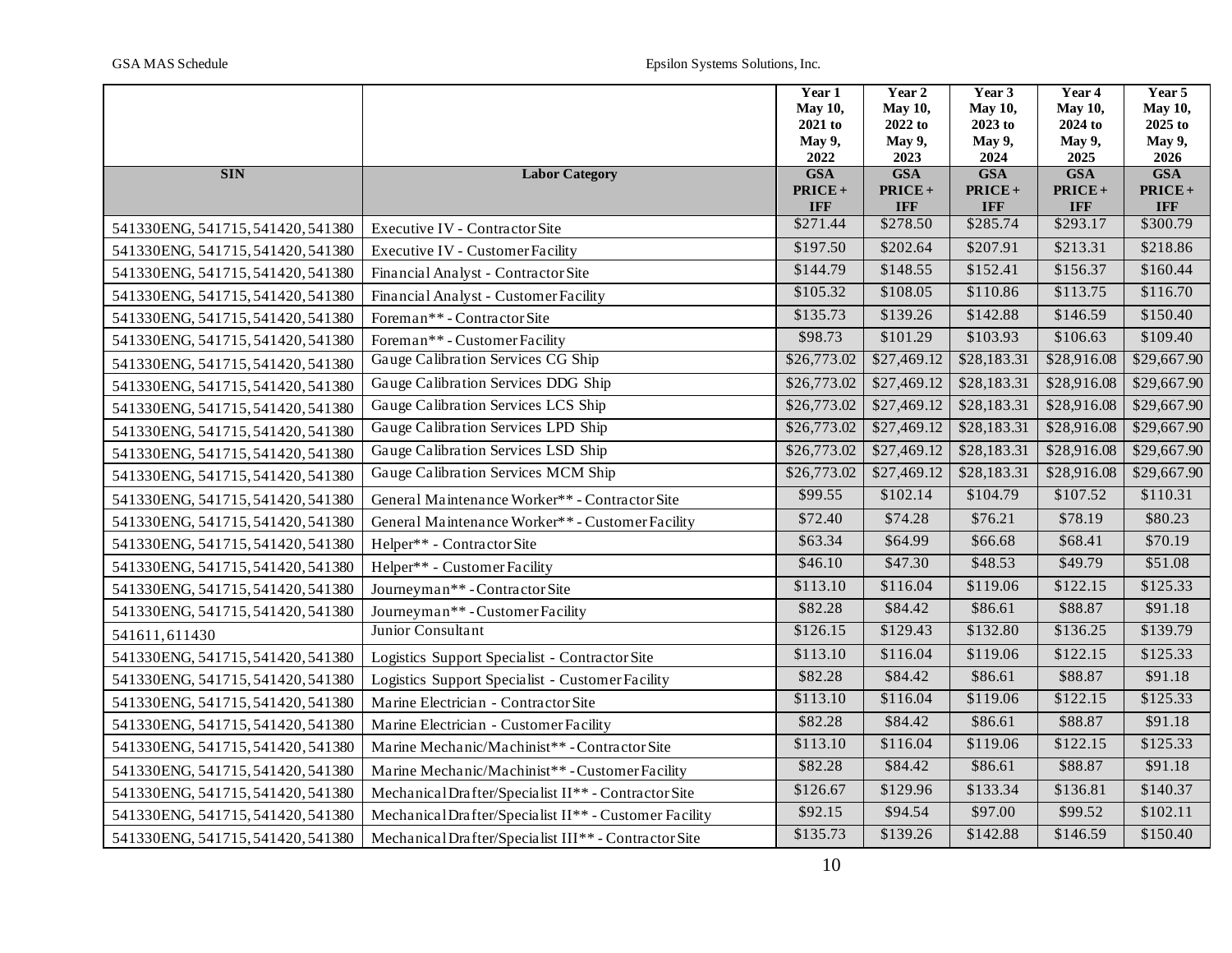|                                   |                                                         | Year 1             | Year 2             | Year 3             | Year 4             | Year 5             |
|-----------------------------------|---------------------------------------------------------|--------------------|--------------------|--------------------|--------------------|--------------------|
|                                   |                                                         | <b>May 10,</b>     | <b>May 10,</b>     | <b>May 10,</b>     | <b>May 10,</b>     | <b>May 10,</b>     |
|                                   |                                                         | 2021 to            | 2022 to            | 2023 to            | 2024 to            | 2025 to            |
|                                   |                                                         | <b>May 9,</b>      | May 9,             | May 9,             | May 9,             | May 9,             |
| <b>SIN</b>                        | <b>Labor Category</b>                                   | 2022<br><b>GSA</b> | 2023<br><b>GSA</b> | 2024<br><b>GSA</b> | 2025<br><b>GSA</b> | 2026<br><b>GSA</b> |
|                                   |                                                         | $PRICE +$          | $PRICE +$          | $PRICE +$          | PRICE+             | PRICE+             |
|                                   |                                                         | <b>IFF</b>         | <b>IFF</b>         | <b>IFF</b>         | <b>IFF</b>         | <b>IFF</b>         |
| 541330ENG, 541715, 541420, 541380 | Mechanical Drafter/Specialist III** - Customer Facility | \$98.73            | \$101.29           | \$103.93           | \$106.63           | \$109.40           |
| 541330ENG, 541715, 541420, 541380 | Mechanical Drafter/Specialist IV** - Contractor Site    | \$149.29           | \$153.18           | \$157.16           | \$161.24           | \$165.44           |
| 541330ENG, 541715, 541420, 541380 | Mechanical Drafter/Specialist IV** - Customer Facility  | \$108.61           | \$111.43           | \$114.33           | \$117.30           | \$120.35           |
| 541330ENG, 541715, 541420, 541380 | Mechanical Drafter/Specialist V** - Contractor Site     | \$162.86           | \$167.10           | \$171.44           | \$175.90           | \$180.47           |
| 541330ENG, 541715, 541420, 541380 | Mechanical Drafter/Specialist V** - Customer Facility   | \$118.50           | \$121.58           | \$124.74           | \$127.98           | \$131.31           |
| 541330ENG, 541715, 541420, 541380 | Mechanical Drafter/Specialist VI - Contractor Site      | \$171.92           | \$176.39           | \$180.98           | \$185.68           | \$190.51           |
| 541330ENG, 541715, 541420, 541380 | Mechanical Drafter/Specialist VI - Customer Facility    | \$125.08           | \$128.33           | \$131.67           | \$135.09           | \$138.60           |
| 541330ENG, 541715, 541420, 541380 | Mechanical Drafter/Specialist VII - Contractor Site     | \$180.98           | \$185.68           | \$190.51           | \$195.46           | \$200.55           |
| 541330ENG, 541715, 541420, 541380 | Mechanical Drafter/Specialist VII - Customer Facility   | \$131.66           | \$135.08           | \$138.59           | \$142.19           | \$145.89           |
| 541330ENG, 541715, 541420, 541380 | Mechanical Drafter/Specialist VIII - Contractor Site    | \$203.59           | \$208.88           | \$214.31           | \$219.89           | \$225.60           |
| 541330ENG, 541715, 541420, 541380 | MechanicalDrafter/Specialist VIII - Customer Facility   | \$148.11           | \$151.97           | \$155.92           | \$159.97           | \$164.13           |
| 541330ENG, 541715, 541420, 541380 | Mechanical Engineer II - Contractor Site                | \$117.62           | \$120.68           | \$123.82           | \$127.04           | \$130.34           |
| 541330ENG, 541715, 541420, 541380 | Mechanical Engineer II - Customer Facility              | \$85.57            | \$87.79            | \$90.08            | \$92.42            | \$94.82            |
| 541330ENG, 541715, 541420, 541380 | Mechanical Engineer III - Contractor Site               | \$135.73           | \$139.26           | \$142.88           | \$146.59           | \$150.40           |
| 541330ENG, 541715, 541420, 541380 | Mechanical Engineer III - Customer Facility             | \$98.73            | \$101.29           | \$103.93           | \$106.63           | \$109.40           |
| 541330ENG, 541715, 541420, 541380 | Mechanical Engineer IV - Contractor Site                | \$144.79           | \$148.55           | \$152.41           | \$156.37           | \$160.44           |
| 541330ENG, 541715, 541420, 541380 | Mechanical Engineer IV - Customer Facility              | \$105.32           | \$108.05           | \$110.86           | \$113.75           | \$116.70           |
| 541330ENG, 541715, 541420, 541380 | Mechanical Engineer V - Contractor Site                 | \$153.82           | \$157.82           | \$161.92           | \$166.13           | \$170.45           |
| 541330ENG, 541715, 541420, 541380 | Mechanical Engineer V - Customer Facility               | \$111.92           | \$114.83           | \$117.82           | \$120.88           | \$124.02           |
| 541330ENG, 541715, 541420, 541380 | Mechanical Engineer VI - Contractor Site                | \$171.92           | \$176.39           | \$180.98           | \$185.68           | \$190.51           |
| 541330ENG, 541715, 541420, 541380 | Mechanical Engineer VI - Customer Facility              | \$125.08           | \$128.33           | \$131.67           | \$135.09           | \$138.60           |
| 541330ENG, 541715, 541420, 541380 | Mechanical Engineer VII - Contractor Site               | \$199.05           | \$204.23           | \$209.54           | \$214.99           | \$220.58           |
| 541330ENG, 541715, 541420, 541380 | Mechanical Engineer VII - Customer Facility             | \$144.83           | \$148.59           | \$152.45           | \$156.42           | \$160.48           |
| 541330ENG, 541715, 541420, 541380 | Mechanical Engineer VIII - Contractor Site              | \$298.62           | \$306.38           | \$314.35           | \$322.52           | \$330.90           |
| 541330ENG, 541715, 541420, 541380 | Mechanical Engineer VIII - Customer Facility            | \$217.22           | \$222.87           | \$228.67           | \$234.61           | \$240.71           |
| 541330ENG, 541715, 541420, 541380 | Mechanical Engineering Analyst II - Contractor Site     | \$108.58           | \$111.40           | \$114.30           | \$117.27           | \$120.32           |
| 541330ENG, 541715, 541420, 541380 | Mechanical Engineering Analyst II - Customer Facility   | \$78.99            | \$81.04            | \$83.15            | \$85.31            | \$87.53            |
| 541330ENG, 541715, 541420, 541380 | Mechanical Engineering Analyst III - Contractor Site    | \$126.67           | \$129.96           | \$133.34           | \$136.81           | \$140.37           |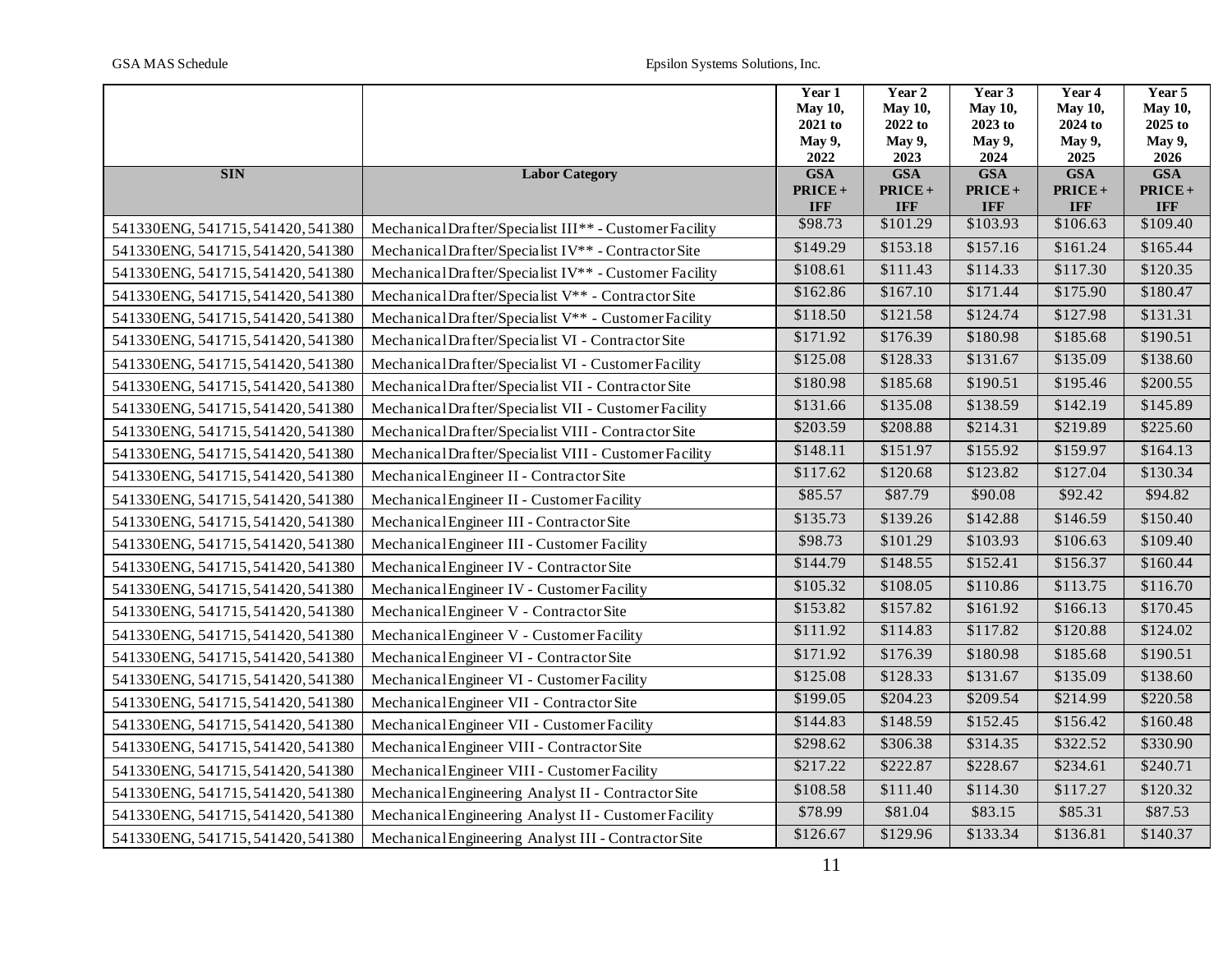|                                   |                                                           | Year 1             | Year 2             | Year 3             | Year 4             | Year 5                |
|-----------------------------------|-----------------------------------------------------------|--------------------|--------------------|--------------------|--------------------|-----------------------|
|                                   |                                                           | <b>May 10,</b>     | <b>May 10,</b>     | <b>May 10,</b>     | <b>May 10,</b>     | <b>May 10,</b>        |
|                                   |                                                           | 2021 to            | 2022 to            | 2023 to            | 2024 to            | 2025 to               |
|                                   |                                                           | May 9,             | May 9,             | <b>May 9,</b>      | <b>May 9,</b>      | <b>May 9,</b><br>2026 |
| <b>SIN</b>                        | <b>Labor Category</b>                                     | 2022<br><b>GSA</b> | 2023<br><b>GSA</b> | 2024<br><b>GSA</b> | 2025<br><b>GSA</b> | <b>GSA</b>            |
|                                   |                                                           | $PRICE +$          | $PRICE +$          | $PRICE +$          | PRICE+             | $PRICE +$             |
|                                   |                                                           | <b>IFF</b>         | <b>IFF</b>         | <b>IFF</b>         | <b>IFF</b>         | <b>IFF</b>            |
| 541330ENG, 541715, 541420, 541380 | Mechanical Engineering Analyst III - Customer Facility    | \$92.15            | \$94.54            | \$97.00            | \$99.52            | \$102.11              |
| 541330ENG, 541715, 541420, 541380 | Mechanical Engineering Analyst IV - Contractor Site       | \$135.73           | \$139.26           | \$142.88           | \$146.59           | \$150.40              |
| 541330ENG, 541715, 541420, 541380 | Mechanical Engineering Analyst IV - Customer Facility     | \$98.73            | \$101.29           | \$103.93           | \$106.63           | \$109.40              |
| 541330ENG, 541715, 541420, 541380 | Mechanical Engineering Analyst V - Contractor Site        | \$153.82           | \$157.82           | \$161.92           | \$166.13           | \$170.45              |
| 541330ENG, 541715, 541420, 541380 | Mechanical Engineering Analyst V - Customer Facility      | \$111.92           | \$114.83           | \$117.82           | \$120.88           | \$124.02              |
| 541330ENG, 541715, 541420, 541380 | Mechanical Engineering Analyst VI - Contractor Site       | \$180.98           | \$185.68           | \$190.51           | \$195.46           | \$200.55              |
| 541330ENG, 541715, 541420, 541380 | Mechanical Engineering Analyst VI - Customer Facility     | \$131.66           | \$135.08           | \$138.59           | \$142.19           | \$145.89              |
| 541330ENG, 541715, 541420, 541380 | Mechanical Engineering Analyst VII - Contractor Site      | \$203.59           | \$208.88           | \$214.31           | \$219.89           | \$225.60              |
| 541330ENG, 541715, 541420, 541380 | Mechanical Engineering Analyst VII - Customer Facility    | \$148.11           | \$151.97           | \$155.92           | \$159.97           | \$164.13              |
| 541330ENG, 541715, 541420, 541380 | Mechanical Engineering Analyst VIII - Contractor Site     | \$294.07           | \$301.71           | \$309.56           | \$317.61           | \$325.86              |
| 541330ENG, 541715, 541420, 541380 | Mechanical Engineering Analyst VIII - Customer Facility   | \$213.95           | \$219.51           | \$225.22           | \$231.07           | \$237.08              |
| 541330ENG, 541715, 541420, 541380 | Operations Research Specialist - Contractor Site          | \$144.79           | \$148.55           | \$152.42           | \$156.38           | \$160.44              |
| 541330ENG, 541715, 541420, 541380 | <b>Operations Research Specialist - Customer Facility</b> | \$105.32           | \$108.06           | \$110.87           | \$113.75           | \$116.71              |
| 541330ENG, 541715, 541420, 541380 | Pipefitter/Brazer** - Contractor Site                     | \$104.06           | \$106.76           | \$109.54           | \$112.39           | \$115.31              |
| 541330ENG, 541715, 541420, 541380 | Pipefitter/Brazer** - Customer Facility                   | \$75.70            | \$77.67            | \$79.69            | \$81.76            | \$83.89               |
| 541611,611430,                    | Principal Consultant                                      | \$252.30           | \$258.86           | \$265.59           | \$272.50           | \$279.58              |
| 541330ENG, 541715, 541420, 541380 | Program Manager/Advisor - Contractor Site                 | \$144.79           | \$148.55           | \$152.41           | \$156.37           | \$160.44              |
| 541330ENG, 541715, 541420, 541380 | Program Manager/Advisor - Customer Facility               | \$105.32           | \$108.05           | \$110.86           | \$113.75           | \$116.70              |
| 541330ENG, 541715, 541420, 541380 | Safety Analyst - Contractor Site                          | \$117.62           | \$120.68           | \$123.82           | \$127.04           | \$130.34              |
| 541330ENG, 541715, 541420, 541380 | Safety Analyst - Customer Facility                        | \$85.57            | \$87.79            | \$90.08            | \$92.42            | \$94.82               |
| 541330ENG, 541715, 541420, 541380 | Senior Acquisition Specialist/Analyst - Contractor Site   | \$162.86           | \$167.10           | \$171.44           | \$175.90           | \$180.47              |
| 541330ENG, 541715, 541420, 541380 | Senior Acquisition Specialist/Analyst - Customer Facility | \$118.50           | \$121.58           | \$124.74           | \$127.98           | \$131.31              |
| 541611,611430,                    | Senior Consultant                                         | \$171.20           | \$175.66           | \$180.22           | \$184.91           | \$189.72              |
| 541330ENG, 541715, 541420, 541380 | Senior Environmental Engineer - Contractor Site           | \$226.23           | \$232.11           | \$238.15           | \$244.34           | \$250.69              |
| 541330ENG, 541715, 541420, 541380 | Senior Environmental Engineer - Customer Facility         | \$190.90           | \$195.86           | \$200.95           | \$206.18           | \$211.54              |
| 541330ENG, 541715, 541420, 541380 | Senior Journeyman** - Contractor Site                     | \$126.67           | \$129.96           | \$133.34           | \$136.81           | \$140.37              |
| 541330ENG, 541715, 541420, 541380 | Senior Journeyman** - Customer Facility                   | \$92.15            | \$94.54            | \$97.00            | \$99.52            | \$102.11              |
| 541330ENG, 541715, 541420, 541380 | Senior Program Manager - Contractor Site                  | \$199.05           | \$204.23           | \$209.54           | \$214.99           | \$220.58              |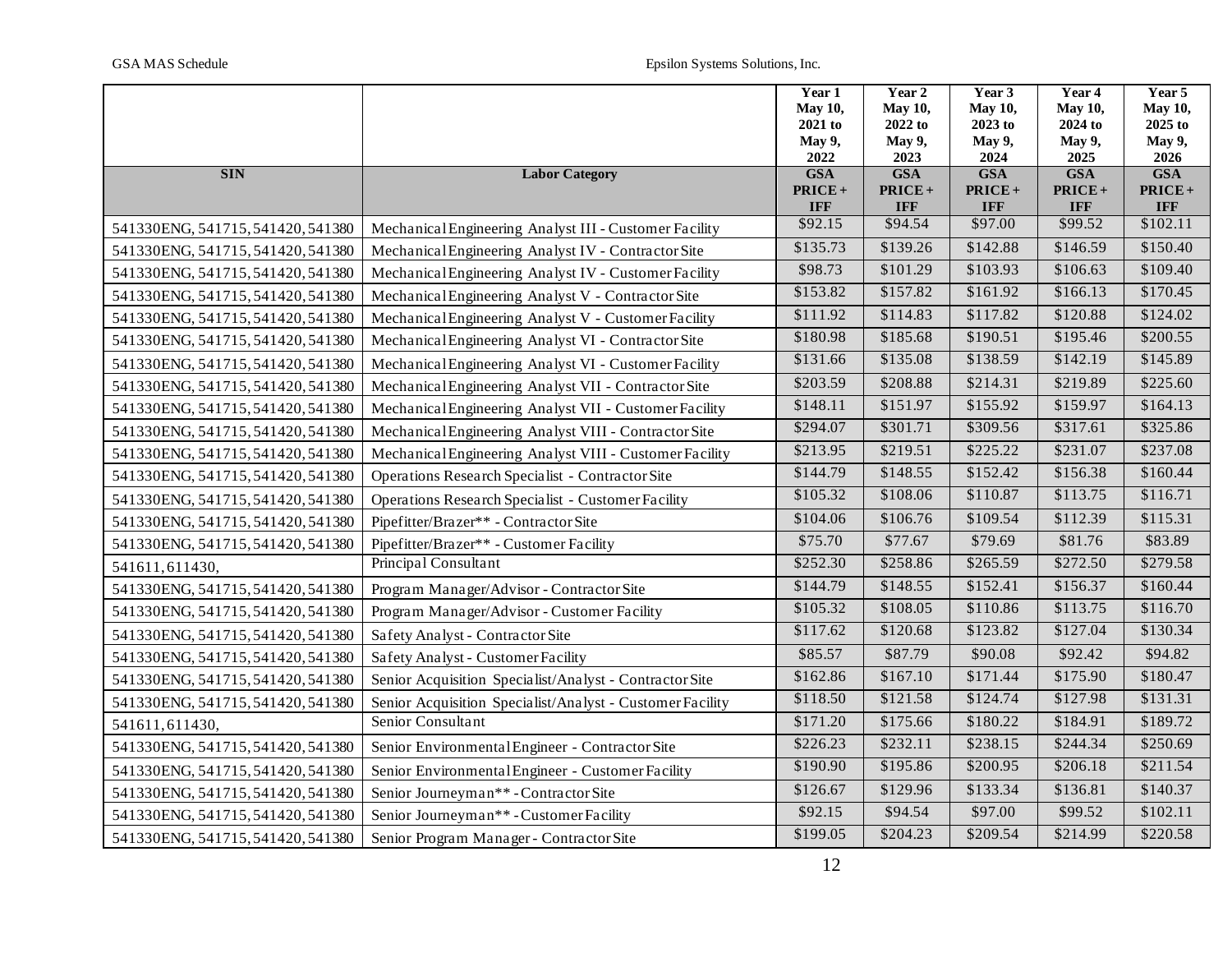|                                   |                                                          | Year 1                  | Year 2                  | Year 3               | Year 4                  | Year 5                  |
|-----------------------------------|----------------------------------------------------------|-------------------------|-------------------------|----------------------|-------------------------|-------------------------|
|                                   |                                                          | <b>May 10,</b>          | <b>May 10,</b>          | <b>May 10,</b>       | <b>May 10,</b>          | <b>May 10,</b>          |
|                                   |                                                          | $2021$ to               | 2022 to                 | 2023 to              | 2024 to                 | 2025 to                 |
|                                   |                                                          | May 9,                  | May 9,                  | May 9,               | May 9,                  | May 9,                  |
|                                   |                                                          | 2022                    | 2023                    | 2024                 | 2025                    | 2026                    |
| <b>SIN</b>                        | <b>Labor Category</b>                                    | <b>GSA</b>              | <b>GSA</b>              | <b>GSA</b>           | <b>GSA</b>              | <b>GSA</b>              |
|                                   |                                                          | $PRICE +$<br><b>IFF</b> | $PRICE +$<br><b>IFF</b> | PRICE+<br><b>IFF</b> | $PRICE +$<br><b>IFF</b> | $PRICE +$<br><b>IFF</b> |
|                                   |                                                          | \$144.83                | \$148.59                | \$152.45             | \$156.42                | \$160.48                |
| 541330ENG, 541715, 541420, 541380 | Senior Program Manager - Customer Facility               |                         |                         |                      |                         |                         |
| 541330ENG, 541715, 541420, 541380 | Senior Safety Analyst - Contractor Site                  | \$144.79                | \$148.55                | \$152.41             | \$156.37                | \$160.44                |
| 541330ENG, 541715, 541420, 541380 | Senior Safety Analyst - Customer Facility                | \$125.08                | \$128.33                | \$131.67             | \$135.09                | \$138.60                |
| 541611,611430                     | Senior Systems Analyst                                   | \$171.20                | \$175.66                | \$180.22             | \$184.91                | \$189.72                |
| 541330ENG, 541715, 541420, 541380 | Senior Technical Training Specialist - Contractor Site   | \$144.79                | \$148.55                | \$152.41             | \$156.37                | \$160.44                |
| 541330ENG, 541715, 541420, 541380 | Senior Technical Training Specialist - Customer Facility | \$118.50                | \$121.58                | \$124.74             | \$127.98                | \$131.31                |
| 541330ENG, 541715, 541420, 541380 | Shipfitter/Welder** - Contractor Site                    | \$101.19                | \$103.82                | \$106.52             | \$109.29                | \$112.13                |
| 541330ENG, 541715, 541420, 541380 | Shipfitter/Welder** - Customer Facility                  | \$67.08                 | \$68.82                 | \$70.61              | \$72.45                 | \$74.33                 |
| 541330ENG, 541715, 541420, 541380 | Subject Matter Expert I - Contractor Site                | \$135.73                | \$139.26                | \$142.88             | \$146.59                | \$150.40                |
| 541330ENG, 541715, 541420, 541380 | Subject Matter Expert I - Customer Facility              | \$98.73                 | \$101.29                | \$103.93             | \$106.63                | \$109.40                |
| 541330ENG, 541715, 541420, 541380 | Subject Matter Expert II - Contractor Site               | \$153.82                | \$157.82                | \$161.92             | \$166.13                | \$170.45                |
| 541330ENG, 541715, 541420, 541380 | Subject Matter Expert II - Customer Facility             | \$111.92                | \$114.83                | \$117.82             | \$120.88                | \$124.02                |
| 541330ENG, 541715, 541420, 541380 | Subject Matter Expert III - Contractor Site              | \$162.86                | \$167.10                | \$171.44             | \$175.90                | \$180.47                |
| 541330ENG, 541715, 541420, 541380 | Subject Matter Expert III - Customer Facility            | \$118.50                | \$121.58                | \$124.74             | \$127.98                | \$131.31                |
| 541330ENG, 541715, 541420, 541380 | Subject Matter Expert IV - Contractor Site               | \$171.92                | \$176.39                | \$180.98             | \$185.68                | \$190.51                |
| 541330ENG, 541715, 541420, 541380 | Subject Matter Expert IV - Customer Facility             | \$125.08                | \$128.33                | \$131.67             | \$135.09                | \$138.60                |
| 541611,611430                     | <b>Systems Analyst</b>                                   | \$153.18                | \$157.16                | \$161.25             | \$165.44                | \$169.74                |
| 541611,611430                     | Technical Editor**                                       | \$126.15                | \$129.43                | \$132.80             | \$136.25                | \$139.79                |
| 541330ENG, 541715, 541420, 541380 | Technical Training Specialist - Contractor Site          | \$117.62                | \$120.68                | \$123.82             | \$127.04                | \$130.34                |
| 541330ENG, 541715, 541420, 541380 | Technical Training Specialist - Customer Facility        | \$85.57                 | \$87.79                 | \$90.08              | \$92.42                 | \$94.82                 |
| 541611,611430                     | <b>Training Developer</b>                                | \$144.18                | \$147.92                | \$151.77             | \$155.72                | \$159.76                |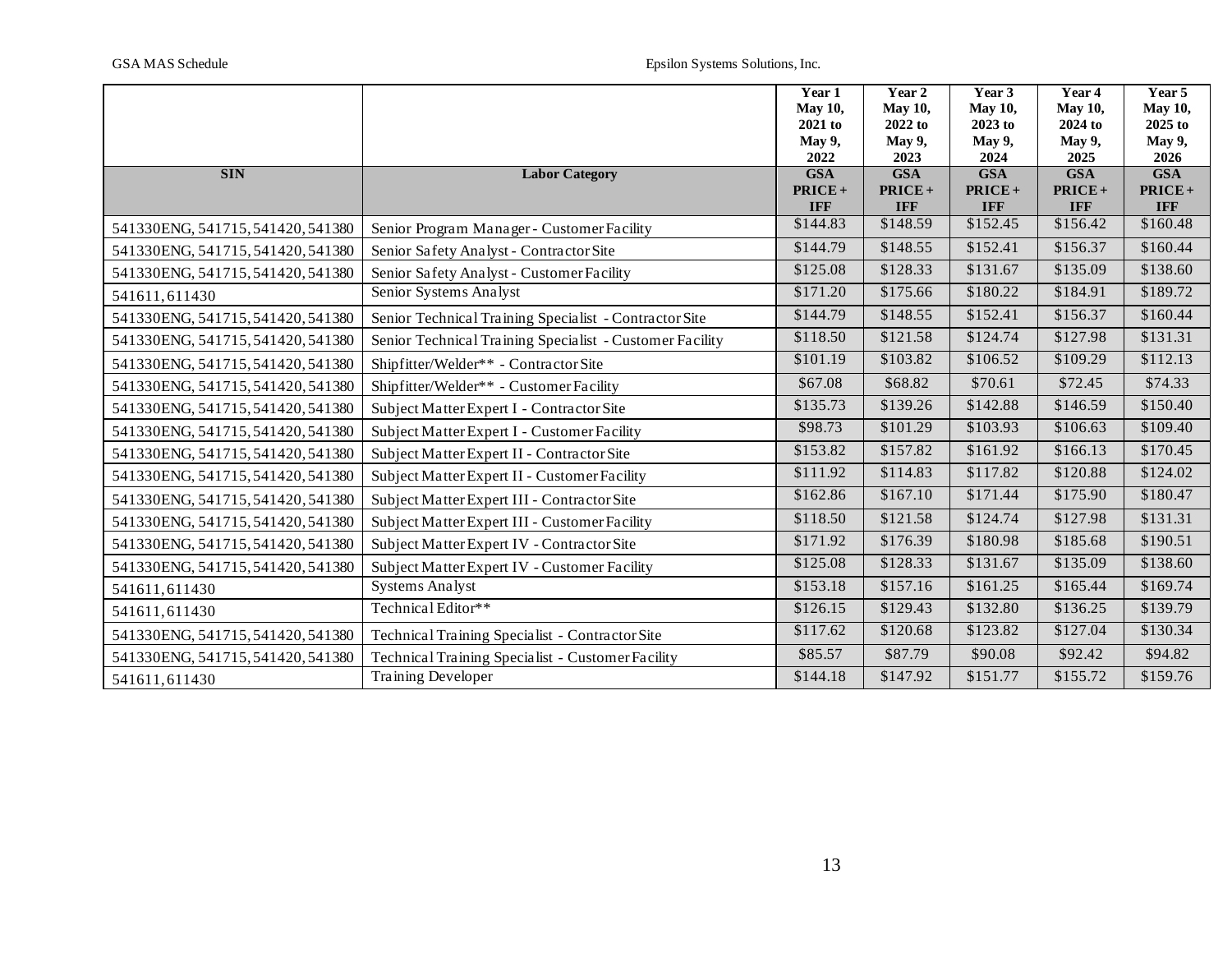### **Service Contract Labor Standards Matrix:**

| <b>SCLS Eligible Contract Labor Category</b> | <b>SCLS Equivalent Code Title</b>               | <b>WD Number</b>  |
|----------------------------------------------|-------------------------------------------------|-------------------|
| <b>Administrative Assistant</b>              | 01312 Secretary II                              | 2015-5635 Rev 12  |
| <b>Administrative Support</b>                | 01312 Secretary II                              | 2015-5635 Rev 12  |
| Air Conditioning Technician                  | 23410 Heating, Ventilation and Air Conditioning | 2015-5635 Rev 12  |
| Document Mangement Specialist                | 01312 Secretary II                              | 2015-5635 Rev 12  |
| Electrical/Electronic Drafter/Specialist II  | 23182 Electronics Technician Maintenance II     | 2015-5635 Rev 12  |
| Electrical/Electronic Drafter/Specialist III | 23183 Electronics Technician Maintenance III    | 2015-5635 Rev 12  |
| General Maintenance Worker                   | 23370 General Maintenance Worker                | 2015-5635 Rev 12  |
| Helper                                       | 23580 Maintenance Trades Helper                 | 2015-5635 Rev 12  |
| Marine Electrician                           | 23160 Electrician, Maintenance                  | 2015-5635 Rev 12  |
| Marine Mechanic/Machinist                    | 23550 Machinist, Maintenance                    | 2015-5635 Rev 12  |
| Mechanical Drafter/Specialist II             | 30062 Drafter/CAD Operator II                   | 2015-5635 Rev 12  |
| Mechanical Drafter/Specialist III            | 30063 Drafter/CAD Operator III                  | 2015-5635 Rev 12  |
| Mechanical Drafter/Specialist IV             | 30064 Drafter/CAD Operator IV                   | 2015-5635 Rev 12  |
| Mechanical Engineering Analyst II            | 30082 Engineering Technician II                 | 2015-5635 Rev 12  |
| Mechanical Engineering Analyst III           | 30083 Engineering Technician III                | 2015-5635 Rev 12  |
| Mechanical Engineering Analyst IV            | 30084 Engineering Technician IV                 | 2015-5635 Rev 12  |
| Mechanical Engineering Analyst V             | 30085 Engineering Technician V                  | 2015-5635 Rev 12  |
| Pipefitter/Brazer                            | 23790 Pipefitter, Maintenance                   | 2015-5635 Rev 12  |
| Shipfitter/Welder                            | 23960 Welder, Combination, Maintenance          | 2015-5635 Rev 12  |
| Journeyman                                   | 23470 Laborer                                   | 2015-5635 Rev 12  |
| Sr Journeyman                                | 23470 Laborer                                   | 22015-5635 Rev 12 |

The Service Contract Labor Standards, formerly the Service Contract Act (SCA), apply to this contract and it includes SCLS applicable labor categories. Labor categories and fixed price services marked with a (\*\*) in this pricelist are based on the U.S. Department of Labor Wage Determination Number(s) identified in the SCLS/SCA matrix. The prices awarded are in line with the geographic scope of the contract (i.e., nationwide).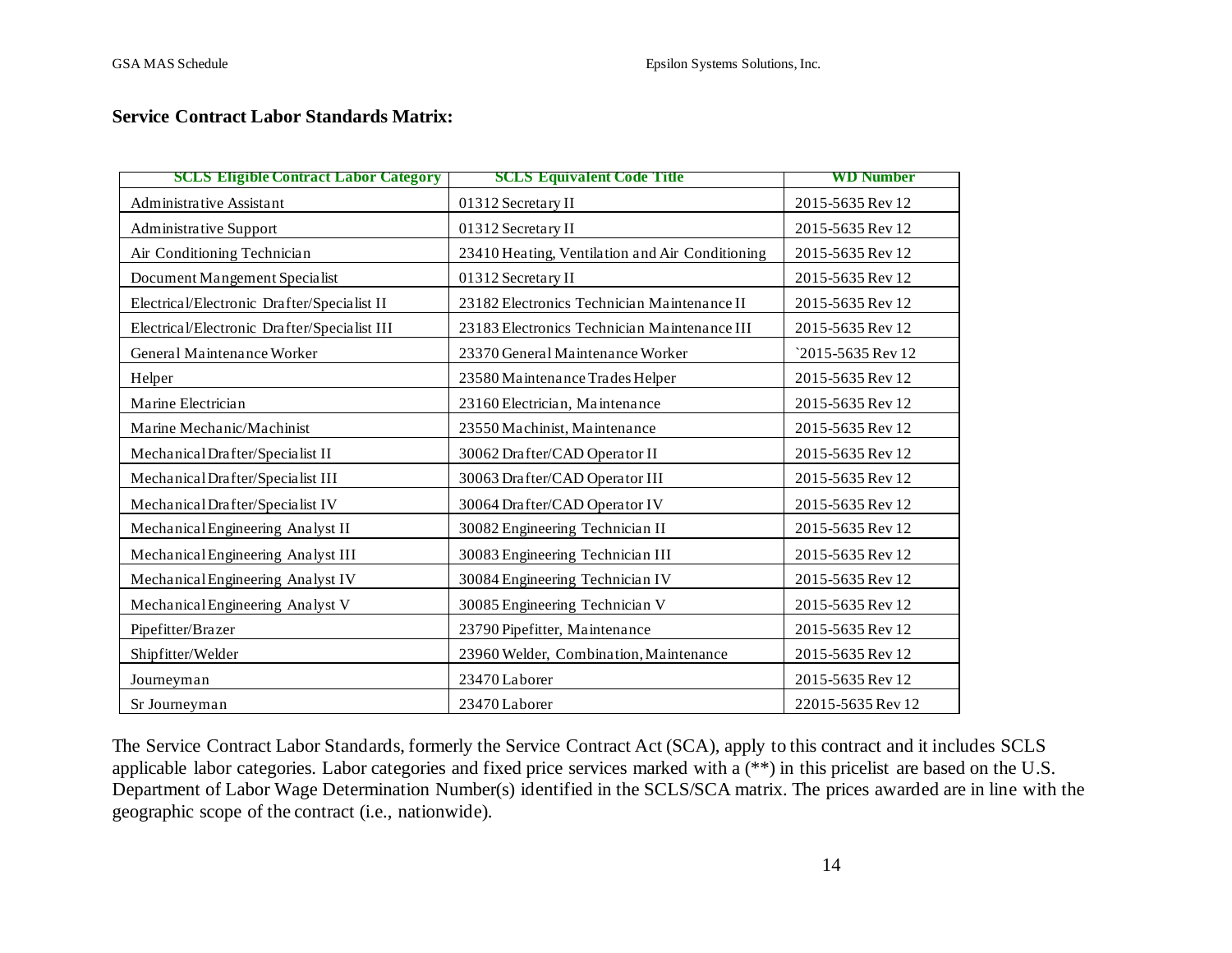## Labor Category Descriptions

| SIN/SIN(s)<br><b>Proposed</b>              | <b>Labor Category/Service</b><br><b>Title</b> | <b>Labor Category/Service Description</b><br>$(250 \text{ words})$                                                                                                                                                                                                                                                                                                                                                                                                                                                                                                                                                                                                                                                                                                                                                                                                                                                                                                | <b>Min Edu</b> | <b>Min</b><br>Years<br>of<br>Exp | <b>Required</b><br>Licenses or<br><b>Certifications</b> |
|--------------------------------------------|-----------------------------------------------|-------------------------------------------------------------------------------------------------------------------------------------------------------------------------------------------------------------------------------------------------------------------------------------------------------------------------------------------------------------------------------------------------------------------------------------------------------------------------------------------------------------------------------------------------------------------------------------------------------------------------------------------------------------------------------------------------------------------------------------------------------------------------------------------------------------------------------------------------------------------------------------------------------------------------------------------------------------------|----------------|----------------------------------|---------------------------------------------------------|
| 541611,<br>611430                          | Administrative<br>Assistant**                 | Perform data entry via on-line data terminal, key-to-tape, key-to-disk, or<br>similar device. Verify data entered, where applicable. Assist in collecting<br>and organizing information required for preparation of user's manuals,<br>training materials, installation guides, proposals, and reports. Edits<br>functional descriptions, system specifications, user's manuals, special<br>reports, or any other customer deliverables and documents.<br>Education and experience requirements - Requires a high school diploma<br>and one year experience in data entry and verification. Typically required to<br>work under close supervision and direction. An Associate of Arts degree in<br>computer science or related study will be considered equivalent to one-half<br>year of general experience. Formal specialized training may be substituted<br>on the basis of one month of training for one month of experience, not to<br>exceed three months. | High<br>School | 1                                | None                                                    |
| 541330ENG,<br>541715,<br>541420,<br>541380 | Administrative<br>Support**                   | Performs administrative and clerical functions under the direction of and in<br>support of project team members. Responsibilities include areas such as<br>word processing, technical writing/editing, graphics support, typing, filing,<br>and schedule tracking. Responsible for report generation in accordance with<br>customer requirements. Must have High School diploma or G.E.D, or<br>Technical/Business School certificate, or Military Training.                                                                                                                                                                                                                                                                                                                                                                                                                                                                                                      | High<br>School | $\Omega$                         | None                                                    |
| 541330ENG,<br>541715,<br>541420,<br>541380 | Air Conditioning<br>Technician**              | Follows blueprints, design specifications, and manufacturers' instructions to<br>install motors, compressors, condensing units, evaporators, piping, and other<br>components. Connects this equipment to the ductwork, refrigerant lines, and<br>electrical power source. After making the connection, charges the system<br>with refrigerant, checks it for proper operation, and programs control<br>systems. Must be familiar with marine systems, safety precautions, and<br>equipment tag out procedures. Troubleshoots and diagnoses equipment<br>problems by testing compressors, relays and thermostats. Makes repairs to<br>restore equipment to proper operating condition. Requires a High School<br>diploma or G.E.D. plus appropriate air conditioning certifications plus two<br>years' experience. 3 years on the job experience may be substituted for<br>certifications.                                                                         | High<br>School | $\overline{2}$                   | None                                                    |
| 541620,<br>541370GIS,<br>562910REM         | CartographerII                                | Prepare new and update current state, city and county maps. Plots natural<br>land features, geologic formations, highway locations, culture features and<br>land survey descriptions from structural plans, right-for-way plots, land<br>surveys, geologic surveys and other sources. Scribes cadastralmaps,                                                                                                                                                                                                                                                                                                                                                                                                                                                                                                                                                                                                                                                      | High<br>School | $\overline{2}$                   | None                                                    |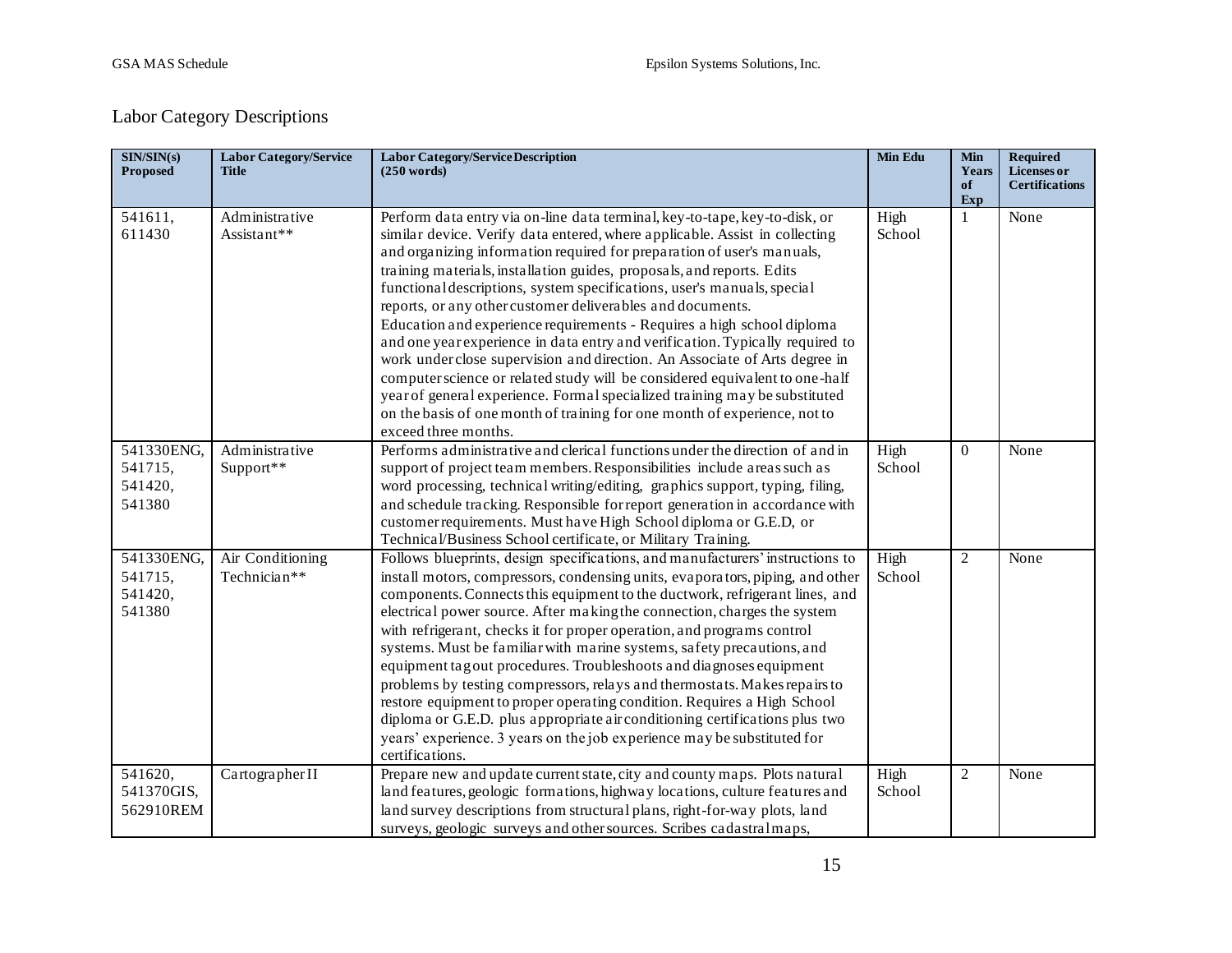| SIN/SIN(s)<br>Proposed                     | <b>Labor Category/Service</b><br><b>Title</b> | <b>Labor Category/Service Description</b><br>$(250 \text{ words})$                                                                                                                                                                                                                                                                                                                                                                                                                                                                                                                                                                                                                                                                                    | Min Edu | <b>Min</b><br>Years<br>of<br>Exp | <b>Required</b><br>Licenses or<br><b>Certifications</b> |
|--------------------------------------------|-----------------------------------------------|-------------------------------------------------------------------------------------------------------------------------------------------------------------------------------------------------------------------------------------------------------------------------------------------------------------------------------------------------------------------------------------------------------------------------------------------------------------------------------------------------------------------------------------------------------------------------------------------------------------------------------------------------------------------------------------------------------------------------------------------------------|---------|----------------------------------|---------------------------------------------------------|
|                                            |                                               | planimetric maps and topographic maps, city and county maps, geologic<br>maps urban and state and national forest boundaries; writes legal urban and<br>urbanized boundary descriptions. Two to six years' experience required.                                                                                                                                                                                                                                                                                                                                                                                                                                                                                                                       |         |                                  |                                                         |
| 541330ENG,<br>541715,<br>541420,<br>541380 | Computer Engineer<br>Analyst I                | Project Leaders for projects of substantial size and importance. Provide<br>technical and leadership contributions to contract and other tasks in<br>disciplines similar to Computer Engineer/Analyst II. Works in cooperation<br>with Electrical and/or Mechanical Engineers. Required Qualifications at this<br>level are a MS degree (typically in a computer science field) and 3 years of<br>related experience or a Bachelor's degree and 5 years of related experience.<br>An additional 3 years of related experience may be substituted for a<br>Bachelor's degree.                                                                                                                                                                          | Masters | 3                                | None                                                    |
| 541330ENG,<br>541715,<br>541420,<br>541380 | Computer Engineer<br>Analyst II               | Provides technical leadership for major projects of substantial size and<br>importance. Recognized practitioners of computer engineering and related<br>disciplines similar to Computer Engineer/Analyst III. Works in cooperation<br>with Electrical and/or Mechanical Engineers. Requires a Master's degree (in<br>an appropriate discipline) and five years related experience or a Bachelor's<br>degree and at least 7 years related experience. Three years additional related<br>experience may be substituted for a Bachelor's degree.                                                                                                                                                                                                         | Masters | 5                                | None                                                    |
| 541330ENG,<br>541715,<br>541420,<br>541380 | Computer Engineer<br>Analyst III              | Senior Computer Engineer recognized by peers inside and outside the<br>organization as significant contributors to current technology in concept<br>development, computer system design, acquisition, information services,<br>modeling & simulation, source data development and validation, and<br>systems engineering development, maintenance and analysis. Works in<br>cooperation with Electrical and/or Mechanical Engineers. Functions as<br>project leader on major development projects and identify or initiate<br>business opportunities. Required qualifications include a MS degree<br>(typically in a computer science field) and greater than 6 years of related<br>experience or a Bachelor's degree and 8 years related experience. | Masters | 6                                | None                                                    |
| 541330ENG,<br>541715,<br>541420,<br>541380 | Computer<br>Engineer/Analyst I                | Project Leaders for projects of substantial size and importance. Provide<br>technical and leadership contributions to contract and other tasks in<br>disciplines similar to Computer Engineer/Analyst II. Works in cooperation<br>with Electrical and/or Mechanical Engineers. Required Qualifications at this<br>level are a MS degree (typically in a computer science field) or a Bachelor's<br>degree and 2 years of related experience. An additional 3 years of related<br>experience or certifications by Microsoft, Novell, etc., may be substituted<br>for a Bachelor's degree.                                                                                                                                                              | Masters | $\overline{0}$                   | None                                                    |
| 541330ENG,<br>541715,<br>541420,           | Computer<br>Engineer/Analyst II               | Provides technical leadership for major projects of substantial size and<br>importance. Recognized practitioners of computer engineering and related<br>disciplines similar to Computer Engineer/Analyst III. Works in cooperation                                                                                                                                                                                                                                                                                                                                                                                                                                                                                                                    | Masters | 5                                | None                                                    |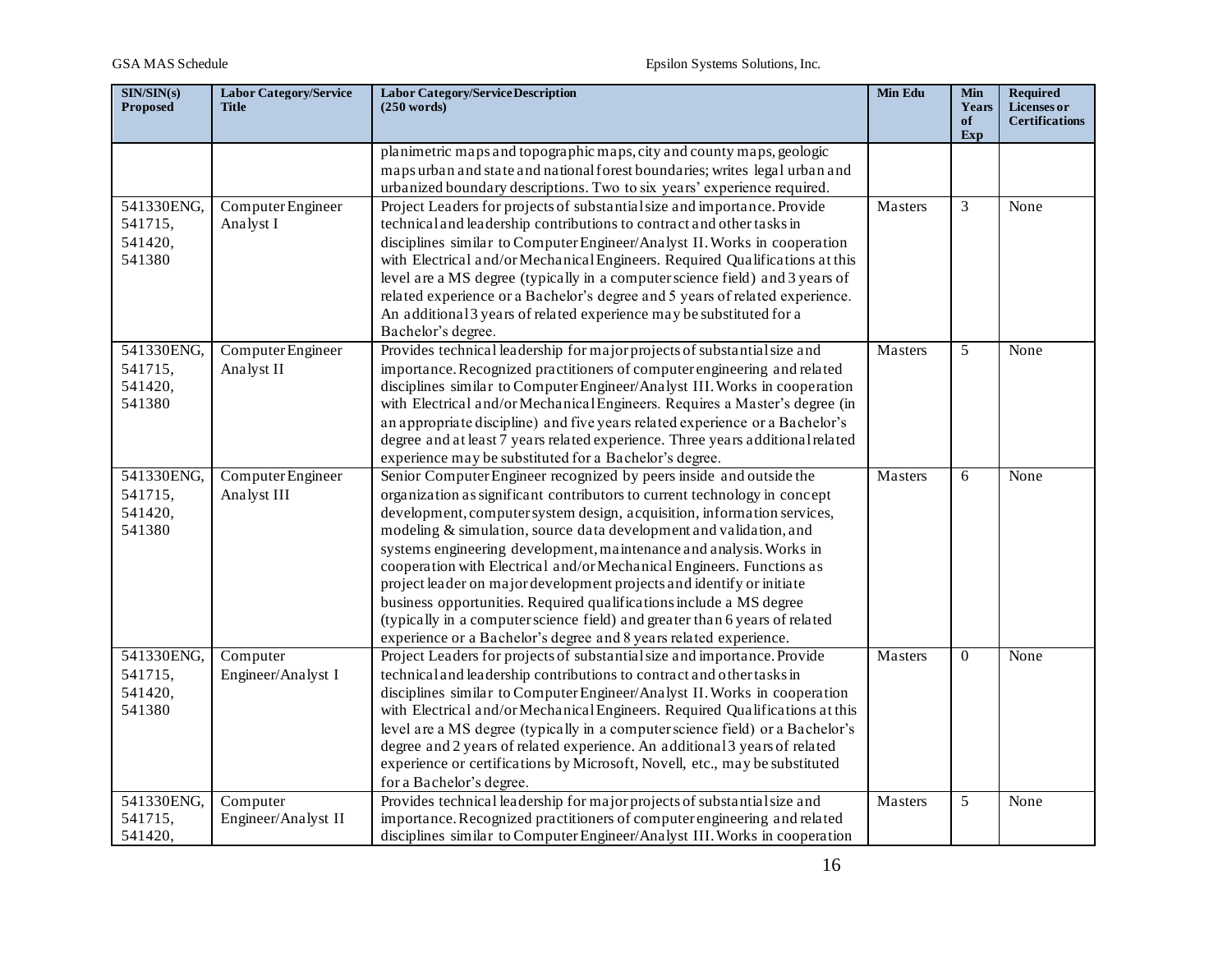| SIN/SIN(s)<br><b>Proposed</b>              | <b>Labor Category/Service</b><br><b>Title</b> | <b>Labor Category/Service Description</b><br>$(250 \text{ words})$                                                                                                                                                                                                                                                                                                                                                                                                                                                                                                                                                                                                                                                                                                                                                                                                                                                                                                                                                                                                                                                                                                                                                                                                                                                                                                                                                                                                                                  | Min Edu          | <b>Min</b><br>Years<br>of<br>Exp | <b>Required</b><br>Licenses or<br><b>Certifications</b> |
|--------------------------------------------|-----------------------------------------------|-----------------------------------------------------------------------------------------------------------------------------------------------------------------------------------------------------------------------------------------------------------------------------------------------------------------------------------------------------------------------------------------------------------------------------------------------------------------------------------------------------------------------------------------------------------------------------------------------------------------------------------------------------------------------------------------------------------------------------------------------------------------------------------------------------------------------------------------------------------------------------------------------------------------------------------------------------------------------------------------------------------------------------------------------------------------------------------------------------------------------------------------------------------------------------------------------------------------------------------------------------------------------------------------------------------------------------------------------------------------------------------------------------------------------------------------------------------------------------------------------------|------------------|----------------------------------|---------------------------------------------------------|
| 541380                                     |                                               | with Electrical and/or Mechanical Engineers. Requires a Master's degree (in<br>an appropriate discipline) and five years related experience or a Bachelor's<br>degree and at least 7 years related experience. Three years additional related<br>experience may be substituted for a Bachelor's degree.                                                                                                                                                                                                                                                                                                                                                                                                                                                                                                                                                                                                                                                                                                                                                                                                                                                                                                                                                                                                                                                                                                                                                                                             |                  |                                  |                                                         |
| 541330ENG,<br>541715,<br>541420,<br>541380 | Computer<br>Engineer/Analyst III              | Senior Computer Engineer recognized by peers inside and outside the<br>organization as significant contributors to current technology in concept<br>development, computer system design, acquisition, information services,<br>modeling & simulation, source data development and validation, and<br>systems engineering development, maintenance and analysis. Works in<br>cooperation with Electrical and/or Mechanical Engineers. Functions as<br>project leader on major development projects and identify or initiate<br>business opportunities. Required qualifications include a MS degree<br>(typically in a computer science field) and greater than 6 years of related<br>experience or a Bachelor's degree and 8 years related experience.                                                                                                                                                                                                                                                                                                                                                                                                                                                                                                                                                                                                                                                                                                                                               | Masters          | 6                                | None                                                    |
| 541611,<br>611430                          | Computer<br>Programmer                        | Description - Analyze functional business applications and design<br>specifications for functional activities. Develop block diagrams and logic<br>flow charts. Translate detailed design into computer software. Test, debug,<br>and refine the computer software to produce the required product. Prepare<br>required documentation, including both program-level and user-level<br>documentation. Enhance software to reduce operating time or improve<br>efficiency. Must demonstrate an ability to work independently or under only<br>general direction. Provide technical direction to programmers to ensure<br>program. Deadlines are met.<br>Education and experience_requirements - A Bachelor's degree in computer<br>science, information systems, engineering, business, or other related<br>scientific or technical discipline_ This position requires a minimum of five<br>years' experience, of which at least three years must be specialized.<br>Specialized experience includes experience as an applications programmer<br>on large-scale data base management systems, knowledge of computer<br>equipment and ability to develop complex software to satisfy design<br>objectives. With a Master's degree in the fields describe above, four years'<br>experience is required of which at least two years must be specialized as<br>described above. With nine years' experience of which at least seven years<br>is specialized as described above, a degree is not required. | <b>Bachelors</b> | 5                                | None                                                    |
| 541611,<br>611430                          | Consultant                                    | Applies process improvement and reengineering methodologies and<br>principles to conduct process modernization projects. Duties include activity<br>and data modeling, developing modem business methods, identifying best<br>practices, and creating and assessing performance measurements. Provides<br>group facilitation, interviewing, training, and provides additional forms of                                                                                                                                                                                                                                                                                                                                                                                                                                                                                                                                                                                                                                                                                                                                                                                                                                                                                                                                                                                                                                                                                                              | <b>Bachelors</b> | 8                                | None                                                    |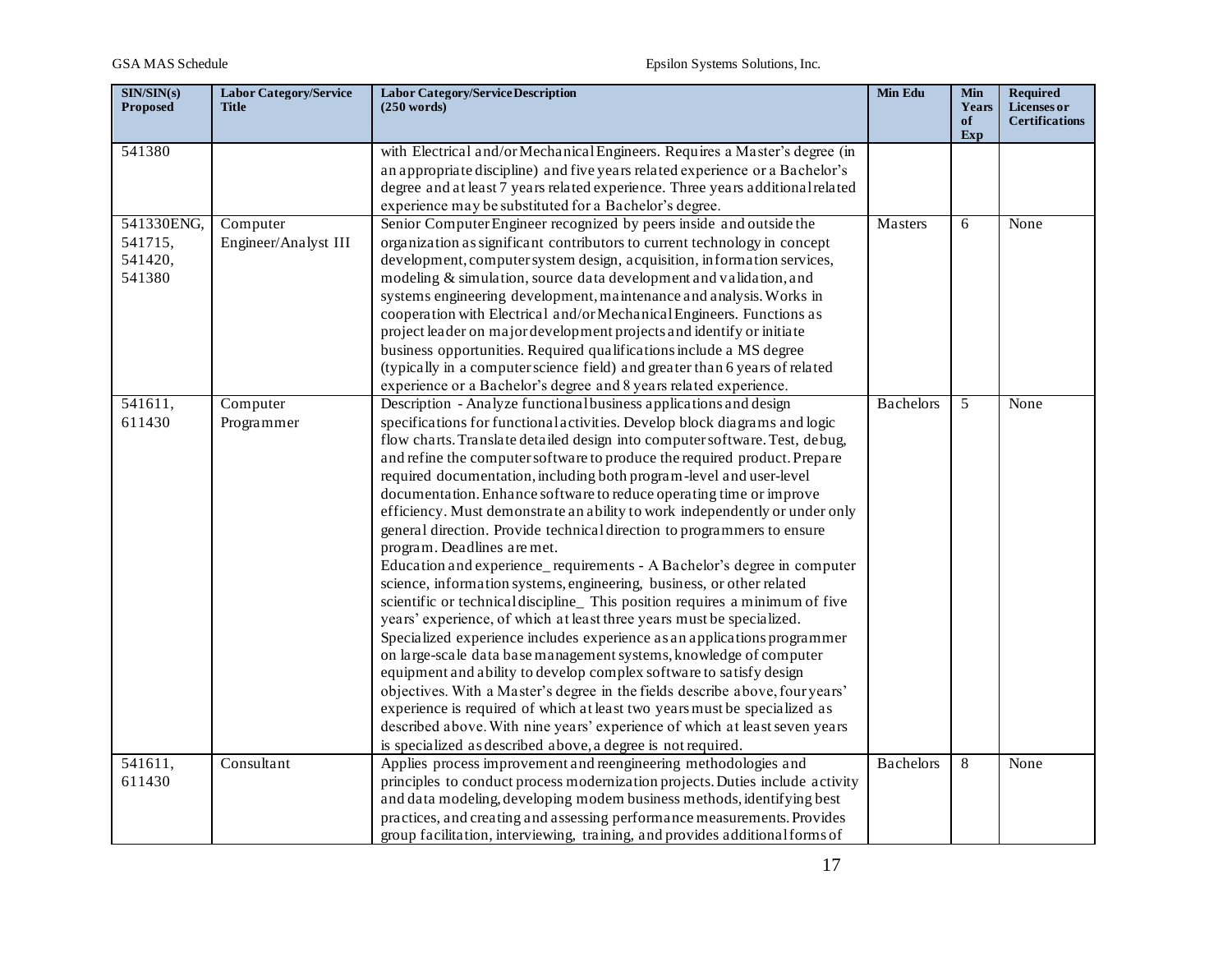| SIN/SIN(s)<br><b>Proposed</b>              | <b>Labor Category/Service</b><br>Title | <b>Labor Category/Service Description</b><br>(250 words)                                                                                                                                                                                                                                                                                                                                                                                                                                                                                                                                                                                                                                                                                                                                                                                                                                                                                                                                                                                                                                                                                                                                                                                                                                                                                                                                                    | Min Edu          | <b>Min</b><br>Years<br>of | <b>Required</b><br>Licenses or<br><b>Certifications</b> |
|--------------------------------------------|----------------------------------------|-------------------------------------------------------------------------------------------------------------------------------------------------------------------------------------------------------------------------------------------------------------------------------------------------------------------------------------------------------------------------------------------------------------------------------------------------------------------------------------------------------------------------------------------------------------------------------------------------------------------------------------------------------------------------------------------------------------------------------------------------------------------------------------------------------------------------------------------------------------------------------------------------------------------------------------------------------------------------------------------------------------------------------------------------------------------------------------------------------------------------------------------------------------------------------------------------------------------------------------------------------------------------------------------------------------------------------------------------------------------------------------------------------------|------------------|---------------------------|---------------------------------------------------------|
|                                            |                                        |                                                                                                                                                                                                                                                                                                                                                                                                                                                                                                                                                                                                                                                                                                                                                                                                                                                                                                                                                                                                                                                                                                                                                                                                                                                                                                                                                                                                             |                  | Exp                       |                                                         |
|                                            |                                        | knowledge transfer. May be under the supervision of the Principal<br>Consultant or Senior Consultant, or may work independently.<br>Education and experience requirements - A Bachelor's degree in computer<br>science, information systems, engineering, business, education, management<br>sciences, psychology, human resources development/management, or other<br>related scientific or technical discipline. This position requires a minimum<br>of eight years' experience, of which at least six years must be specialized.<br>Specialized experience may include facilitation, training, methodology<br>development and evaluation, process reengineering across all phases,<br>identifying best practices, change management, business management<br>techniques, organizational development, activity and data modeling, or<br>information system development methods and practices and supervision of<br>business process reengineering personnel. With a Master's degree in the<br>fields described above, five years' experience is required, of which at least<br>two years must be specialized as described above. With nine years'                                                                                                                                                                                                                                                          |                  |                           |                                                         |
|                                            |                                        | experience of which at least five years is specialized as described above, a<br>degree is not required.                                                                                                                                                                                                                                                                                                                                                                                                                                                                                                                                                                                                                                                                                                                                                                                                                                                                                                                                                                                                                                                                                                                                                                                                                                                                                                     |                  |                           |                                                         |
| 541620,<br>541370GIS,<br>562910REM         | Document<br>Management<br>Specialist** | Responsible for scanning, indexing, and providing quality control of<br>documentation using computerized document management software<br>systems; perform daily document processing tasks such as sorting, scanning,<br>indexing, and quality control. Two to four years' experience required.                                                                                                                                                                                                                                                                                                                                                                                                                                                                                                                                                                                                                                                                                                                                                                                                                                                                                                                                                                                                                                                                                                              | High<br>School   | $\overline{2}$            | None                                                    |
| 541330ENG,<br>541715,<br>541420,<br>541380 | Electrical Engineer II                 | Designs electrical instruments, equipment, facilities, components, products,<br>and systems for commercial, industrial, and domestic purposes. Plans and<br>implements research methodology and procedures to apply principles of<br>electrical theory to engineering projects. Prepares and studies technical<br>drawings, specifications of electrical systems, and topographical maps to<br>ensure installation and operations conform to standards and customer<br>requirements. Directs operations and coordinates manufacturing,<br>construction, installation, maintenance, and testing activities to ensure<br>compliance with specifications, codes, and customer requirements. Plans<br>layout of electric power generating plants and distribution lines and stations.<br>Conducts field surveys and studies graphs, diagrams, and other data to<br>identify and correct power system problems. Performs detailed calculations<br>to compute and establish manufacturing, construction, and installation<br>standards and specifications. Estimates labor, material, and construction<br>costs, and prepares specifications for purchase of materials and equipment.<br>Collects data relating to commercial and residential development,<br>population, and power system interconnection to determine operating<br>efficiency of electrical systems. Operates computer-assisted engineering and | <b>Bachelors</b> | $\mathbf{0}$              | None                                                    |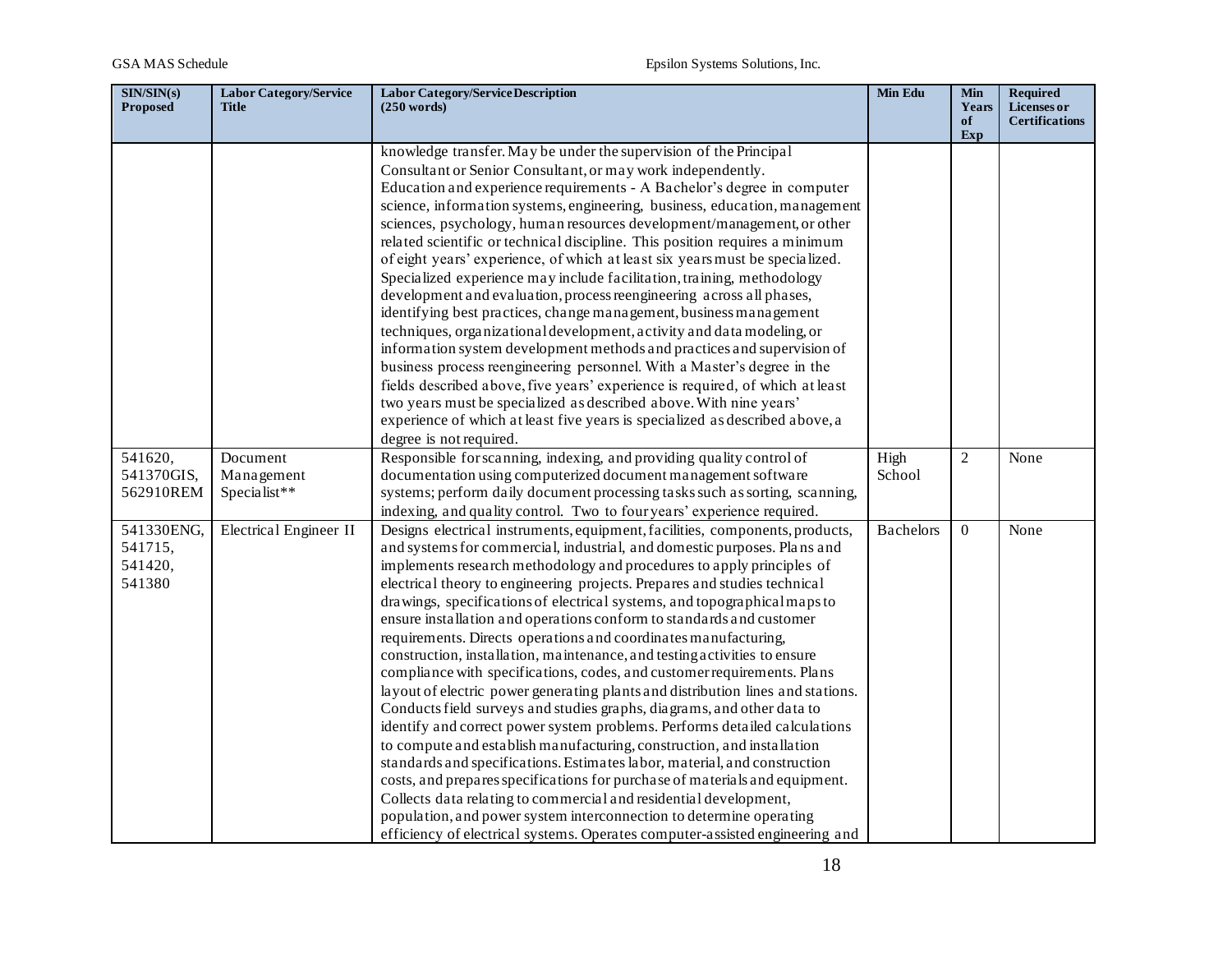| SIN/SIN(s)<br><b>Proposed</b> | <b>Labor Category/Service</b><br><b>Title</b> | <b>Labor Category/Service Description</b><br>$(250 \text{ words})$             | Min Edu          | Min<br>Years<br>of<br>Exp | <b>Required</b><br><b>Licenses or</b><br><b>Certifications</b> |
|-------------------------------|-----------------------------------------------|--------------------------------------------------------------------------------|------------------|---------------------------|----------------------------------------------------------------|
|                               |                                               | design software and equipment to perform engineering tasks. Requires a         |                  |                           |                                                                |
|                               |                                               | B.S. degree in Electrical Engineering or related discipline and 0 years'       |                  |                           |                                                                |
|                               |                                               | experience or 3 years related experience with no degree.                       |                  |                           |                                                                |
| 541330ENG,                    | Electrical Engineer III                       | Troubleshoots, repairs overhauls, designs and installs electrical equipment,   | <b>Bachelors</b> | $\overline{c}$            | None                                                           |
| 541715,                       |                                               | systems, components and products used in industrial and government             |                  |                           |                                                                |
| 541420,                       |                                               | applications Plans and implements research methodology and procedures to       |                  |                           |                                                                |
| 541380                        |                                               | apply principles of electrical theory to engineering projects. Prepares and    |                  |                           |                                                                |
|                               |                                               | studies technical drawings, specifications of electrical systems to ensure     |                  |                           |                                                                |
|                               |                                               | installation and operations conform to standards and customer requirements.    |                  |                           |                                                                |
|                               |                                               | Directs operations and coordinates manufacturing, construction, installation,  |                  |                           |                                                                |
|                               |                                               | maintenance, and testing activities to ensure compliance with specifications,  |                  |                           |                                                                |
|                               |                                               | codes, and customer requirements. Plans layout of electric power generating    |                  |                           |                                                                |
|                               |                                               | plants and distribution lines and stations. Conducts field surveys and studies |                  |                           |                                                                |
|                               |                                               | graphs, diagrams, and other data to identify and correct power system          |                  |                           |                                                                |
|                               |                                               | problems. Performs detailed calculations to compute and establish              |                  |                           |                                                                |
|                               |                                               | manufacturing, construction, and installation standards and specifications.    |                  |                           |                                                                |
|                               |                                               | Estimates labor, material, and construction costs, and prepares specifications |                  |                           |                                                                |
|                               |                                               | for purchase of materials and equipment. Operates computer-assisted            |                  |                           |                                                                |
|                               |                                               | engineering and design software and equipment to perform engineering           |                  |                           |                                                                |
|                               |                                               | tasks. Requires a B.S. degree in Electrical Engineering or related discipline  |                  |                           |                                                                |
|                               |                                               | and 2 years' experience or 5 years related experience with no degree.          |                  |                           |                                                                |
| 541330ENG,                    | Electrical Engineer IV                        | Troubleshoots, repairs overhauls, designs and installs electrical equipment,   | <b>Bachelors</b> | 3                         | None                                                           |
| 541715,                       |                                               | systems, components and products used in industrial and government             |                  |                           |                                                                |
| 541420,                       |                                               | applications Plans and implements research methodology and procedures to       |                  |                           |                                                                |
| 541380                        |                                               | apply principles of electrical theory to engineering projects. Prepares and    |                  |                           |                                                                |
|                               |                                               | studies technical drawings, specifications of electrical systems to ensure     |                  |                           |                                                                |
|                               |                                               | installation and operations conform to standards and customer requirements.    |                  |                           |                                                                |
|                               |                                               | Directs operations and coordinates manufacturing, construction, installation,  |                  |                           |                                                                |
|                               |                                               | maintenance, and testing activities to ensure compliance with specifications,  |                  |                           |                                                                |
|                               |                                               | codes, and customer requirements. Plans layout of electric power generating    |                  |                           |                                                                |
|                               |                                               | plants and distribution lines and stations. Conducts field surveys and studies |                  |                           |                                                                |
|                               |                                               | graphs, diagrams, and other data to identify and correct power system          |                  |                           |                                                                |
|                               |                                               | problems. Performs detailed calculations to compute and establish              |                  |                           |                                                                |
|                               |                                               | manufacturing, construction, and installation standards and specifications.    |                  |                           |                                                                |
|                               |                                               | Estimates labor, material, and construction costs, and prepares specifications |                  |                           |                                                                |
|                               |                                               | for purchase of materials and equipment. Operates computer-assisted            |                  |                           |                                                                |
|                               |                                               | engineering and design software and equipment to perform engineering           |                  |                           |                                                                |
|                               |                                               | tasks. Requires a B.S. degree in Electrical Engineering or related discipline  |                  |                           |                                                                |
|                               |                                               | and 3 years' experience or 7 years related experience with no degree.          |                  |                           |                                                                |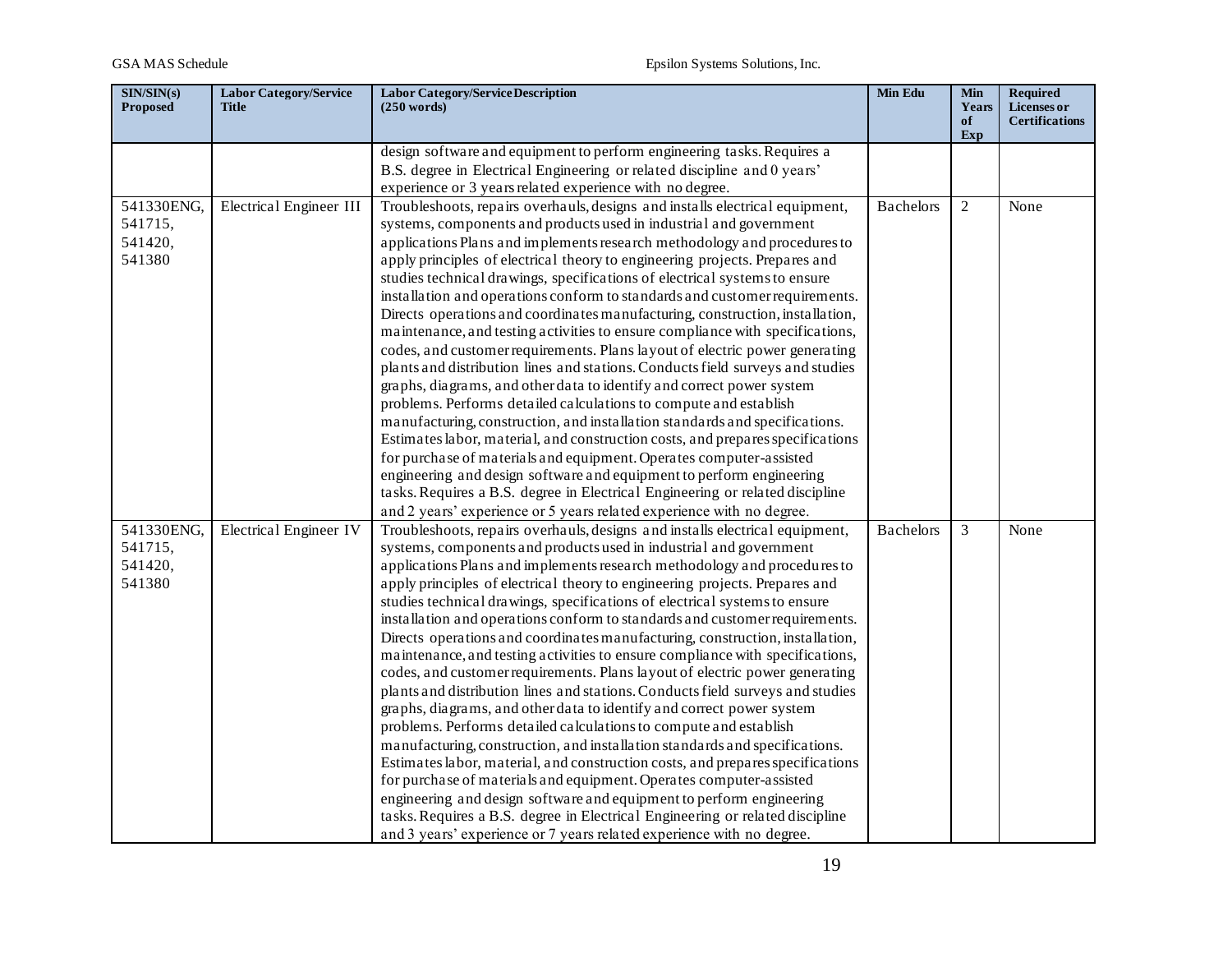| SIN/SIN(s)<br><b>Proposed</b>              | <b>Labor Category/Service</b><br><b>Title</b> | <b>Labor Category/Service Description</b><br>(250 words)                                                                                                                                                                                                                                                                                                                                                                                                                                                                                                                                                                                                                                                                                                                                                                                                                                                                                                                                                                                                                                                                                                                                                                                                                                                                                                                                                                                                                          | Min Edu          | <b>Min</b><br>Years<br>of | <b>Required</b><br>Licenses or<br><b>Certifications</b> |
|--------------------------------------------|-----------------------------------------------|-----------------------------------------------------------------------------------------------------------------------------------------------------------------------------------------------------------------------------------------------------------------------------------------------------------------------------------------------------------------------------------------------------------------------------------------------------------------------------------------------------------------------------------------------------------------------------------------------------------------------------------------------------------------------------------------------------------------------------------------------------------------------------------------------------------------------------------------------------------------------------------------------------------------------------------------------------------------------------------------------------------------------------------------------------------------------------------------------------------------------------------------------------------------------------------------------------------------------------------------------------------------------------------------------------------------------------------------------------------------------------------------------------------------------------------------------------------------------------------|------------------|---------------------------|---------------------------------------------------------|
|                                            |                                               |                                                                                                                                                                                                                                                                                                                                                                                                                                                                                                                                                                                                                                                                                                                                                                                                                                                                                                                                                                                                                                                                                                                                                                                                                                                                                                                                                                                                                                                                                   |                  | Exp                       |                                                         |
| 541330ENG,<br>541715,<br>541420,<br>541380 | Electrical Engineer V                         | Troubleshoots, repairs overhauls, designs and installs electrical equipment,<br>systems, components and products used in commercial, industrial, and<br>government applications Plans and implements research methodology and<br>procedures to apply principles of electrical theory to engineering projects.<br>Prepares and studies technical drawings, specifications of electrical systems<br>to ensure installation and operations conform to standards and customer<br>requirements. Directs operations and coordinates installation, maintenance,<br>and testing activities to ensure compliance with specifications, codes, and<br>customer requirements. Plans layout of electric power generating plants and<br>distribution lines and stations. Conducts field surveys and studies graphs,<br>diagrams, and other data to identify and correct power system problems.<br>Performs detailed calculations to compute and establish installation<br>standards and specifications. Estimates labor, material, and construction<br>costs, and prepares specifications for purchase of materials and equipment.<br>Operates computer-assisted engineering and design software and equipment<br>to perform engineering tasks. Requires a M.S. degree in Electrical<br>Engineering or related discipline and 3 years' experience, or a B.S. degree in<br>Electrical Engineering or related discipline and 6 years' experience or 9<br>years related experience with no degree. | Masters          | 3                         | None                                                    |
| 541330ENG,<br>541715,<br>541420,<br>541380 | <b>Electrical Engineer VI</b>                 | Troubleshoots, repairs overhauls, designs and installs electrical equipment,<br>systems, components and products used in commercial, industrial, and<br>government applications. Plans and implements research methodology and<br>procedures to apply principles of electrical theory to engineering projects.<br>Prepares and studies technical drawings, specifications of electrical systems,<br>to ensure installation and operations conform to standards and customer<br>requirements. Directs operations and coordinates manufacturing,<br>construction, installation, maintenance, and testing activities to ensure<br>compliance with specifications, codes, and customer requirements. Plans<br>layout of electric power generating plants and distribution lines and stations.<br>Conducts surveys, graphs, diagrams, and other data to identify and correct<br>power system problems. Performs detailed calculations to compute and<br>establish manufacturing, construction, and installation standards and<br>specifications. Operates computer-assisted engineering and design software<br>and equipment to perform engineering tasks. Requires a B.S. degree in<br>Electrical Engineering or related discipline and 9 years' experience, or an A.<br>S. degree with 12 years' experience, or 15 years related experience with no<br>degree.                                                                                                                       | <b>Bachelors</b> | 9                         | None                                                    |
| 541330ENG,<br>541715,                      | <b>Electrical Engineer</b><br>VII             | Designs electrical equipment, facilities, components, products, and systems<br>for commercial, industrial, and government purposes. Plans and implements                                                                                                                                                                                                                                                                                                                                                                                                                                                                                                                                                                                                                                                                                                                                                                                                                                                                                                                                                                                                                                                                                                                                                                                                                                                                                                                          | <b>Bachelors</b> | 12                        | None                                                    |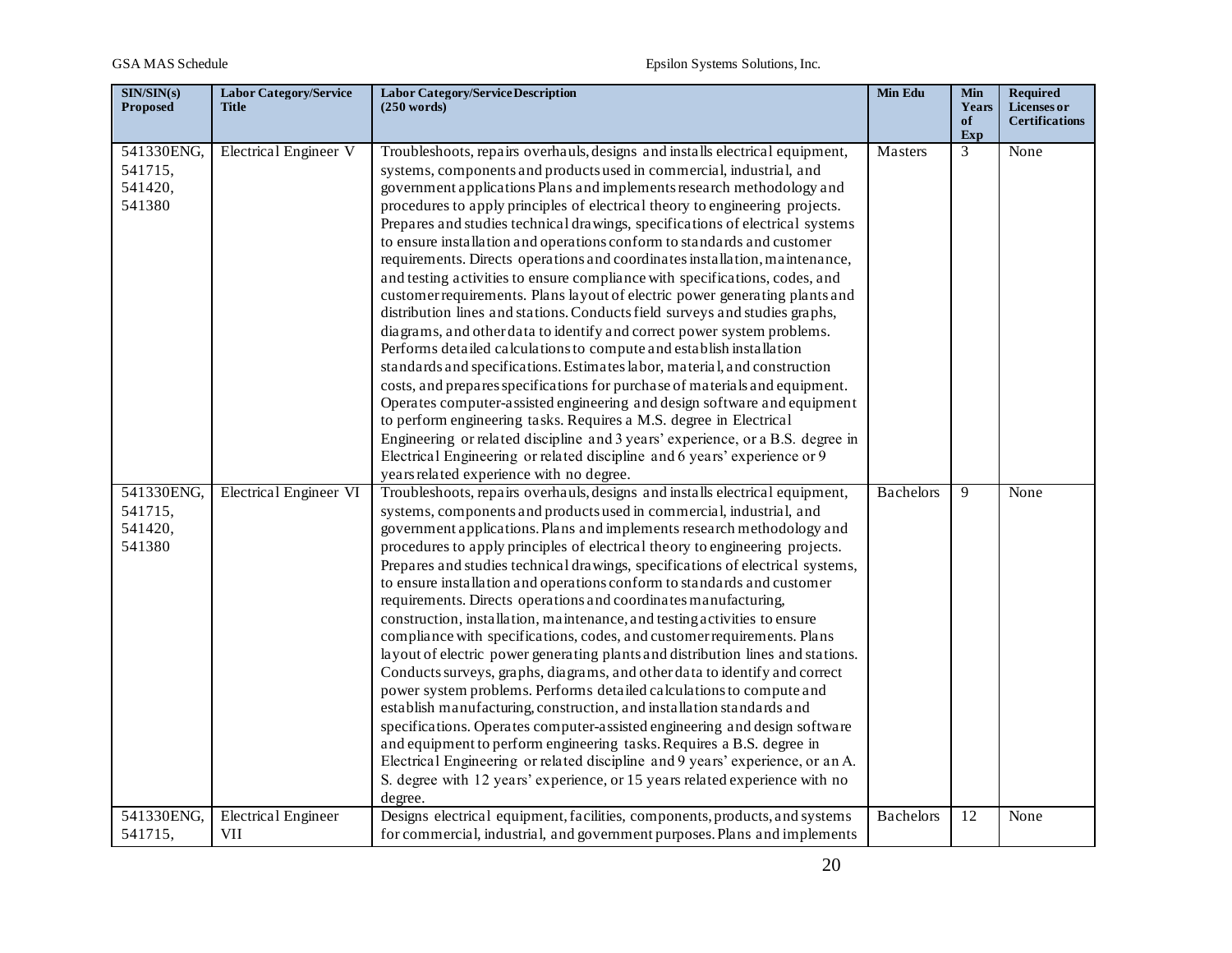| SIN/SIN(s)<br><b>Proposed</b> | <b>Labor Category/Service</b><br><b>Title</b> | <b>Labor Category/Service Description</b><br>$(250 \text{ words})$                                                                             | Min Edu          | <b>Min</b><br>Years | <b>Required</b><br>Licenses or |
|-------------------------------|-----------------------------------------------|------------------------------------------------------------------------------------------------------------------------------------------------|------------------|---------------------|--------------------------------|
|                               |                                               |                                                                                                                                                |                  | of<br>Exp           | <b>Certifications</b>          |
| 541420,                       |                                               | research methodology and procedures to apply principles of electrical theory                                                                   |                  |                     |                                |
| 541380                        |                                               | to engineering projects. Prepares and studies technical drawings,                                                                              |                  |                     |                                |
|                               |                                               | specifications of electrical systems to ensure installation and operations                                                                     |                  |                     |                                |
|                               |                                               | conform to standards and customer requirements. Directs operations and                                                                         |                  |                     |                                |
|                               |                                               | coordinates manufacturing, construction, installation, maintenance, and                                                                        |                  |                     |                                |
|                               |                                               | testing activities to ensure compliance with specifications, codes, and                                                                        |                  |                     |                                |
|                               |                                               | customer requirements. Plans layout of electric power generating plants and                                                                    |                  |                     |                                |
|                               |                                               | distribution lines and stations. Conducts surveys and studies graphs,                                                                          |                  |                     |                                |
|                               |                                               | diagrams, and other data to identify and correct power system problems.                                                                        |                  |                     |                                |
|                               |                                               | Operates computer-assisted engineering and design software and equipment<br>to perform engineering tasks. Requires a B.S. degree in Electrical |                  |                     |                                |
|                               |                                               | Engineering or related discipline and 12 years' experience, or an A.S degree                                                                   |                  |                     |                                |
|                               |                                               | with 15 years' experience or 18 years related experience with no degree.                                                                       |                  |                     |                                |
| 541330ENG,                    | <b>Electrical Engineer</b>                    | Designs electrical equipment, facilities, components, products, and systems                                                                    | Masters          | 15                  | None                           |
| 541715,                       | <b>VIII</b>                                   | for commercial, industrial, and government purposes. Plans and implements                                                                      |                  |                     |                                |
| 541420,                       |                                               | research methodology and procedures to apply principles of electrical theory                                                                   |                  |                     |                                |
| 541380                        |                                               | to engineering projects. Prepares and studies technical drawings, and                                                                          |                  |                     |                                |
|                               |                                               | specifications of electrical systems to ensure installation and operations                                                                     |                  |                     |                                |
|                               |                                               | conform to standards and customer requirements. Develops applications of                                                                       |                  |                     |                                |
|                               |                                               | controls, instruments and systems for new commercial, government, and                                                                          |                  |                     |                                |
|                               |                                               | industrial use. Directs operations and coordinates manufacturing,                                                                              |                  |                     |                                |
|                               |                                               | construction, installation, maintenance, and testing activities to ensure                                                                      |                  |                     |                                |
|                               |                                               | compliance with specifications, codes, and customer requirements. Plans                                                                        |                  |                     |                                |
|                               |                                               | layout of electric power generating plants and distribution lines and stations.                                                                |                  |                     |                                |
|                               |                                               | Conducts surveys and studies graphs, diagrams, and other data to identify                                                                      |                  |                     |                                |
|                               |                                               | and correct power system problems. Performs detailed calculations to                                                                           |                  |                     |                                |
|                               |                                               | compute and establish manufacturing, construction, and installation                                                                            |                  |                     |                                |
|                               |                                               | standards and specifications. Confers with engineers, customers, and others                                                                    |                  |                     |                                |
|                               |                                               | to discuss potential problems, designs, and solutions for existing or future                                                                   |                  |                     |                                |
|                               |                                               | engineering projects. Estimates labor, material, and construction costs, and                                                                   |                  |                     |                                |
|                               |                                               | prepares specifications for purchase of materials and equipment. Operates                                                                      |                  |                     |                                |
|                               |                                               | computer-assisted engineering and design software and equipment to                                                                             |                  |                     |                                |
|                               |                                               | perform engineering tasks. Requires a M.S. degree in Electrical Engineering                                                                    |                  |                     |                                |
|                               |                                               | or related discipline and 12 years' experience, or a B.S. degree in Electrical                                                                 |                  |                     |                                |
|                               |                                               | Engineering or related discipline and 15 years' experience.                                                                                    |                  |                     |                                |
| 541330ENG,                    | <b>Electrical Engineering</b>                 | Sets up and operates test equipment to evaluate performance of                                                                                 | <b>Bachelors</b> | $\overline{0}$      | None                           |
| 541715,                       | Analyst II                                    | developmental parts, assemblies, or systems under simulated operating                                                                          |                  |                     |                                |
| 541420,                       |                                               | conditions. Modifies electrical prototypes, parts, assemblies, and systems to                                                                  |                  |                     |                                |
| 541380                        |                                               | correct functional deviations. Plans method and sequence of operations for                                                                     |                  |                     |                                |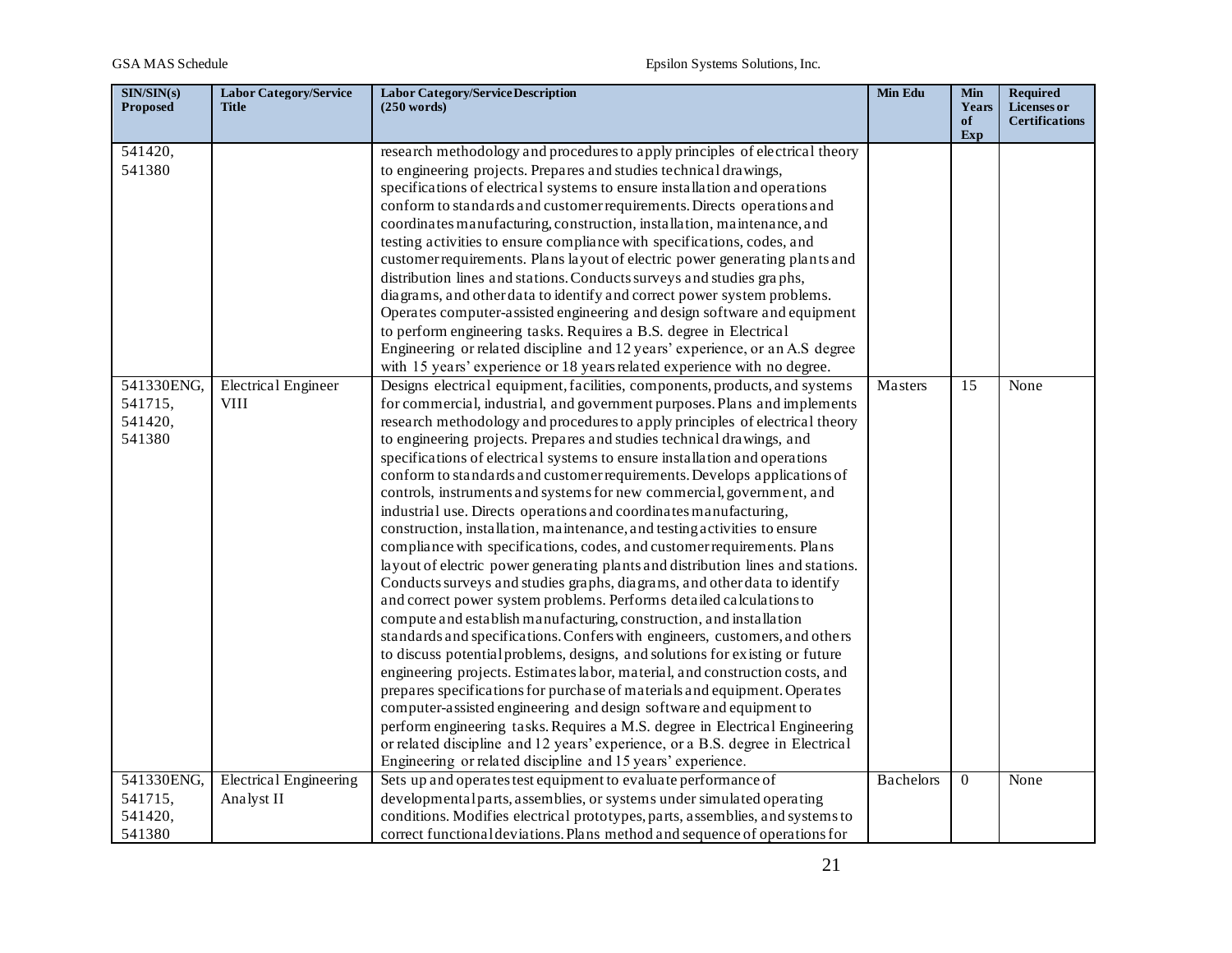| SIN/SIN(s)<br><b>Proposed</b>              | <b>Labor Category/Service</b><br><b>Title</b> | <b>Labor Category/Service Description</b><br>$(250 \text{ words})$                                                                                                                                                                                                                                                                                                                                                                                                                                                                                                                                                                                                                                                                                                                                                                                                                                                                                                                                                                                                                                                                                                                                                                                                                                   | <b>Min Edu</b>   | <b>Min</b><br>Years<br>of | <b>Required</b><br>Licenses or<br><b>Certifications</b> |
|--------------------------------------------|-----------------------------------------------|------------------------------------------------------------------------------------------------------------------------------------------------------------------------------------------------------------------------------------------------------------------------------------------------------------------------------------------------------------------------------------------------------------------------------------------------------------------------------------------------------------------------------------------------------------------------------------------------------------------------------------------------------------------------------------------------------------------------------------------------------------------------------------------------------------------------------------------------------------------------------------------------------------------------------------------------------------------------------------------------------------------------------------------------------------------------------------------------------------------------------------------------------------------------------------------------------------------------------------------------------------------------------------------------------|------------------|---------------------------|---------------------------------------------------------|
| 541330ENG,<br>541715,<br>541420,<br>541380 | <b>Electrical Engineering</b><br>Analyst III  | testing and developing experimental electronic and electrical equipment.<br>Assembles electrical and electronic systems and prototypes according to<br>engineering data and knowledge of electrical principles, using hand tools<br>and measuring instruments. Analyzes and interprets test information. Draws<br>diagrams and writes engineering specifications to clarify design details and<br>functional criteria of experimental electronics units. Collaborates with<br>electrical engineer and other personnel to solve developmental problems.<br>Maintains and repairs testing equipment. Requires a B.S. degree in<br>Electrical Engineering or related discipline and 0 years' experience, or 2<br>years related experience with no degree.<br>Sets up and operates test equipment to evaluate performance of<br>developmental parts, assemblies, or systems under simulated operating<br>conditions. Modifies electrical prototypes, parts, assemblies, and systems to<br>correct functional deviations. Plans method and sequence of operations for<br>testing and developing experimental electronic and electrical equipment.<br>Assembles electrical and electronic systems and prototypes according to<br>engineering data and knowledge of electrical principles, using hand tools | <b>Bachelors</b> | Exp<br>2                  | None                                                    |
|                                            |                                               | and measuring instruments. Analyzes and interprets test information. Draws<br>diagrams and writes engineering specifications to clarify design details and<br>functional criteria of experimental electronics units. Collaborates with<br>electrical engineer and other personnel to solve developmental problems.<br>Maintains and repairs testing equipment. Requires a B.S. degree in<br>Electrical Engineering or related discipline and 2 years' experience, or 4<br>years related experience with no degree                                                                                                                                                                                                                                                                                                                                                                                                                                                                                                                                                                                                                                                                                                                                                                                    |                  |                           |                                                         |
| 541330ENG,<br>541715,<br>541420,<br>541380 | <b>Electrical Engineering</b><br>Analyst IV   | Sets up and operates test equipment to evaluate performance of<br>developmental parts, assemblies, or systems under simulated operating<br>conditions. Modifies electrical prototypes, parts, assemblies, and systems to<br>correct functional deviations. Plans method and sequence of operations for<br>testing and developing experimental electronic and electrical equipment.<br>Assembles electrical and electronic systems and prototypes according to<br>engineering data and knowledge of electrical principles, using hand tools<br>and measuring instruments. Analyzes and interprets test information. Draws<br>diagrams and writes engineering specifications to clarify design details and<br>functional criteria of experimental electronics units. Collaborates with<br>electrical engineer and other personnel to solve developmental problems.<br>Maintains and repairs testing equipment. Requires B.S. degree in Electrical<br>Engineering or related discipline and 4 years' experience, or 6 years related<br>experience with no degree                                                                                                                                                                                                                                        | <b>Bachelors</b> | $\overline{4}$            | None                                                    |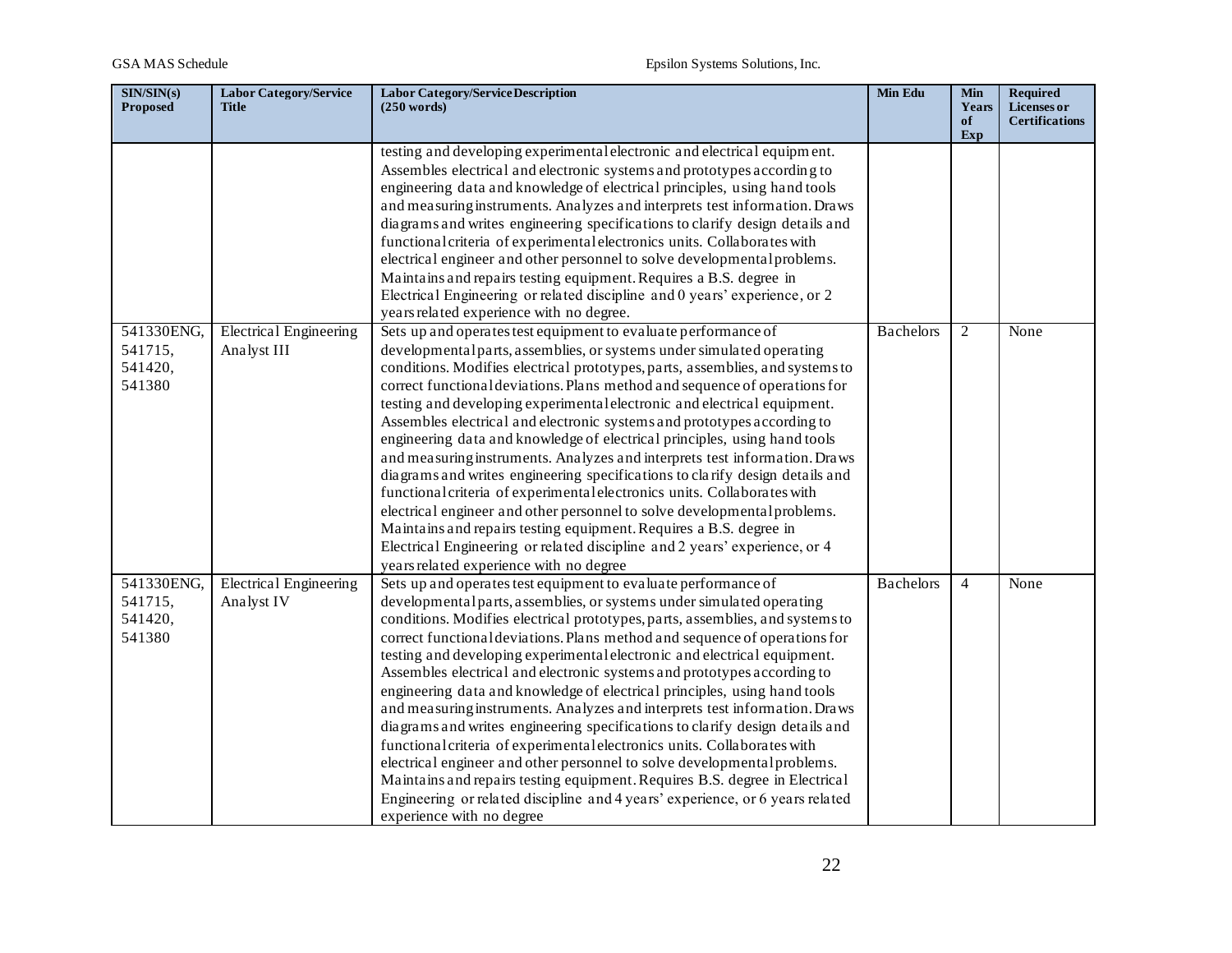| SIN/SIN(s)<br><b>Proposed</b>              | <b>Labor Category/Service</b><br><b>Title</b> | <b>Labor Category/Service Description</b><br>(250 words)                                                                                                                                                                                                                                                                                                                                                                                                                                                                                                                                                                                                                                                                                                                                                                                                                                                                                                                                                                                                          | Min Edu          | Min<br>Years<br>of<br>Exp | <b>Required</b><br>Licenses or<br><b>Certifications</b> |
|--------------------------------------------|-----------------------------------------------|-------------------------------------------------------------------------------------------------------------------------------------------------------------------------------------------------------------------------------------------------------------------------------------------------------------------------------------------------------------------------------------------------------------------------------------------------------------------------------------------------------------------------------------------------------------------------------------------------------------------------------------------------------------------------------------------------------------------------------------------------------------------------------------------------------------------------------------------------------------------------------------------------------------------------------------------------------------------------------------------------------------------------------------------------------------------|------------------|---------------------------|---------------------------------------------------------|
| 541330ENG,<br>541715,<br>541420,<br>541380 | <b>Electrical Engineering</b><br>Analyst V    | Sets up and operates test equipment to evaluate performance of<br>developmental parts, assemblies, or systems under simulated operating<br>conditions. Modifies electrical prototypes, parts, assemblies, and systems to<br>correct functional deviations. Plans method and sequence of operations for<br>testing and developing experimental electronic and electrical equipment.<br>Assembles electrical and electronic systems and prototypes according to<br>engineering data and knowledge of electrical principles, using hand tools<br>and measuring instruments. Analyzes and interprets test information. Draws<br>diagrams and writes engineering specifications to clarify design details and<br>functional criteria of experimental electronics units. Collaborates with<br>electrical engineer and other personnel to solve developmental problems.<br>Maintains and repairs testing equipment. Requires a B.S. degree in<br>Electrical Engineering or related discipline and 6 years' experience, or 8<br>years related experience with no degree.  | <b>Bachelors</b> | 6                         | None                                                    |
| 541330ENG,<br>541715,<br>541420,<br>541380 | <b>Electrical Engineering</b><br>Analyst VI   | Sets up and operates test equipment to evaluate performance of<br>developmental parts, assemblies, or systems under simulated operating<br>conditions. Modifies electrical prototypes, parts, assemblies, and systems to<br>correct functional deviations. Plans method and sequence of operations for<br>testing and developing experimental electronic and electrical equipment.<br>Assembles electrical and electronic systems and prototypes according to<br>engineering data and knowledge of electrical principles, using hand tools<br>and measuring instruments. Analyzes and interprets test information. Draws<br>diagrams and writes engineering specifications to clarify design details and<br>functional criteria of experimental electronics units. Collaborates with<br>electrical engineer and other personnel to solve developmental problems.<br>Maintains and repairs testing equipment. Requires a B.S. degree in<br>Electrical Engineering or related discipline and 9 years' experience, or 11<br>years related experience with no degree. | <b>Bachelors</b> | 9                         | None                                                    |
| 541330ENG,<br>541715,<br>541420,<br>541380 | <b>Electrical Engineering</b><br>Analyst VII  | Sets up and operates test equipment to evaluate performance of<br>developmental parts, assemblies, or systems under simulated operating<br>conditions. Modifies electrical prototypes, parts, assemblies, and systems to<br>correct functional deviations. Plans method and sequence of operations for<br>testing and developing experimental electronic and electrical equipment.<br>Assembles electrical and electronic systems and prototypes according to<br>engineering data and knowledge of electrical principles, using hand tools<br>and measuring instruments. Analyzes and interprets test information. Draws<br>diagrams and writes engineering specifications to clarify design details and<br>functional criteria of experimental electronics units. Collaborates with<br>electrical engineer and other personnel to solve developmental problems.                                                                                                                                                                                                  | <b>Bachelors</b> | 12                        | None                                                    |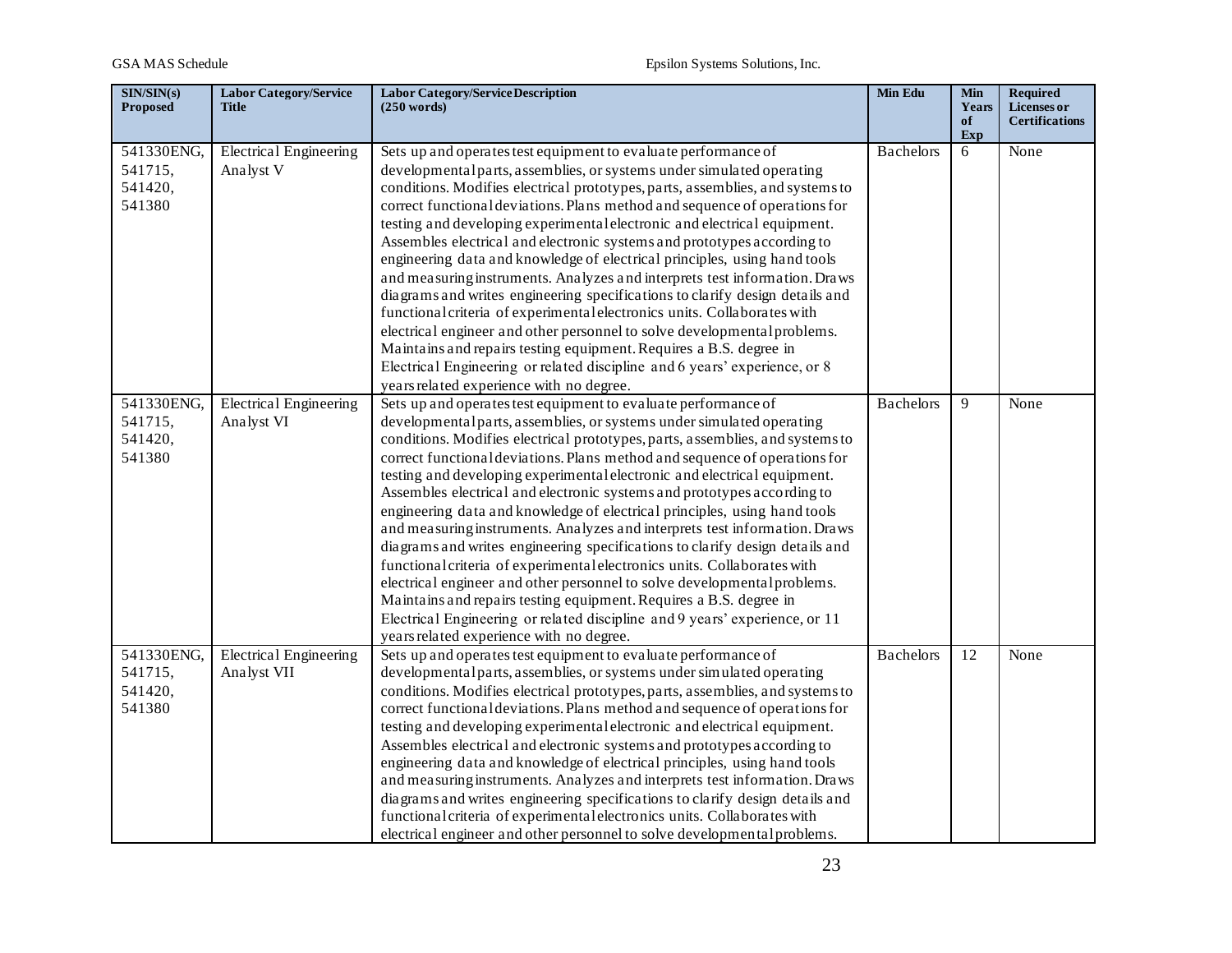| SIN/SIN(s)<br><b>Proposed</b> | <b>Labor Category/Service</b><br><b>Title</b> | <b>Labor Category/Service Description</b><br>$(250 \text{ words})$                                                                                | Min Edu    | <b>Min</b><br>Years<br>of | <b>Required</b><br>Licenses or<br><b>Certifications</b> |
|-------------------------------|-----------------------------------------------|---------------------------------------------------------------------------------------------------------------------------------------------------|------------|---------------------------|---------------------------------------------------------|
|                               |                                               | Maintains and repairs testing equipment. Requires a B.S. degree in                                                                                |            | Exp                       |                                                         |
|                               |                                               | Electrical Engineering or related discipline and 12 years' experience, or 15                                                                      |            |                           |                                                         |
|                               |                                               | years related experience with no degree.                                                                                                          |            |                           |                                                         |
| 541330ENG,                    | <b>Electrical Engineering</b>                 | Sets up and operates test equipment to evaluate performance of                                                                                    | Masters    | 12                        | None                                                    |
| 541715,                       | Analyst VIII                                  | developmental parts, assemblies, or systems under simulated operating                                                                             |            |                           |                                                         |
| 541420,                       |                                               | conditions. Modifies electrical prototypes, parts, assemblies, and systems to                                                                     |            |                           |                                                         |
| 541380                        |                                               | correct functional deviations. Plans method and sequence of operations for                                                                        |            |                           |                                                         |
|                               |                                               | testing and developing experimental electronic and electrical equipment.                                                                          |            |                           |                                                         |
|                               |                                               | Assembles electrical and electronic systems and prototypes according to                                                                           |            |                           |                                                         |
|                               |                                               | engineering data and knowledge of electrical principles, using hand tools                                                                         |            |                           |                                                         |
|                               |                                               | and measuring instruments. Analyzes and interprets test information. Draws                                                                        |            |                           |                                                         |
|                               |                                               | diagrams and writes engineering specifications to clarify design details and                                                                      |            |                           |                                                         |
|                               |                                               | functional criteria of experimental electronics units. Collaborates with                                                                          |            |                           |                                                         |
|                               |                                               | electrical engineer and other personnel to solve developmental problems.                                                                          |            |                           |                                                         |
|                               |                                               | Maintains and repairs testing equipment. Requires a M.S. degree in<br>Electrical Engineering or related discipline and 12 years' experience, or a |            |                           |                                                         |
|                               |                                               | B.S. degree in Electrical Engineering or related discipline and 15 years'                                                                         |            |                           |                                                         |
|                               |                                               | experience, or 20 years related experience with no degree.                                                                                        |            |                           |                                                         |
| 541330ENG,                    | Electrical/Electronic                         | Creates master layout of design components and circuitry, according to                                                                            | Associates | 1                         | None                                                    |
| 541715,                       | Drafter/Specialist II**                       | specifications, and utilizing computer-assisted equipment. Plots electrical                                                                       |            |                           |                                                         |
| 541420,                       |                                               | test points on layout sheet, using pencil, and draws schematics to wire test                                                                      |            |                           |                                                         |
| 541380                        |                                               | fixture heads to frame. Consults with engineers to discuss and interpret                                                                          |            |                           |                                                         |
|                               |                                               | design concepts, and determine requirements of detailed working drawings.                                                                         |            |                           |                                                         |
|                               |                                               | Examines electrical schematics and analyzes logic diagrams and design                                                                             |            |                           |                                                         |
|                               |                                               | documents to plan layout of circuit components. Compares configuration                                                                            |            |                           |                                                         |
|                               |                                               | with engineering schematics and calculates figures to convert, redesign, and                                                                      |            |                           |                                                         |
|                               |                                               | modify element. Reviews blueprints to determine customer requirements                                                                             |            |                           |                                                         |
|                               |                                               | and consults with assembler regarding schematics, wiring procedures, and                                                                          |            |                           |                                                         |
|                               |                                               | conductor paths. Compiles data, computes quantities, and prepares cost                                                                            |            |                           |                                                         |
|                               |                                               | estimates to determine equipment needs, and requisitions materials as                                                                             |            |                           |                                                         |
|                               |                                               | required. Examines and verifies master layout for electrical and mechanical                                                                       |            |                           |                                                         |
|                               |                                               | accuracy. Keys and programs specified commands and engineering<br>specifications into computer system to change functions and test final          |            |                           |                                                         |
|                               |                                               | layout. Reviews work orders and procedural manuals and confers with                                                                               |            |                           |                                                         |
|                               |                                               | vendors and design staff to resolve problems and modify design. Requires                                                                          |            |                           |                                                         |
|                               |                                               | an A.S. in Electrical Engineering or related discipline and 1 years'                                                                              |            |                           |                                                         |
|                               |                                               | experience, or technical or military training in Electrical Engineering or                                                                        |            |                           |                                                         |
|                               |                                               | related discipline and 3 years' experience.                                                                                                       |            |                           |                                                         |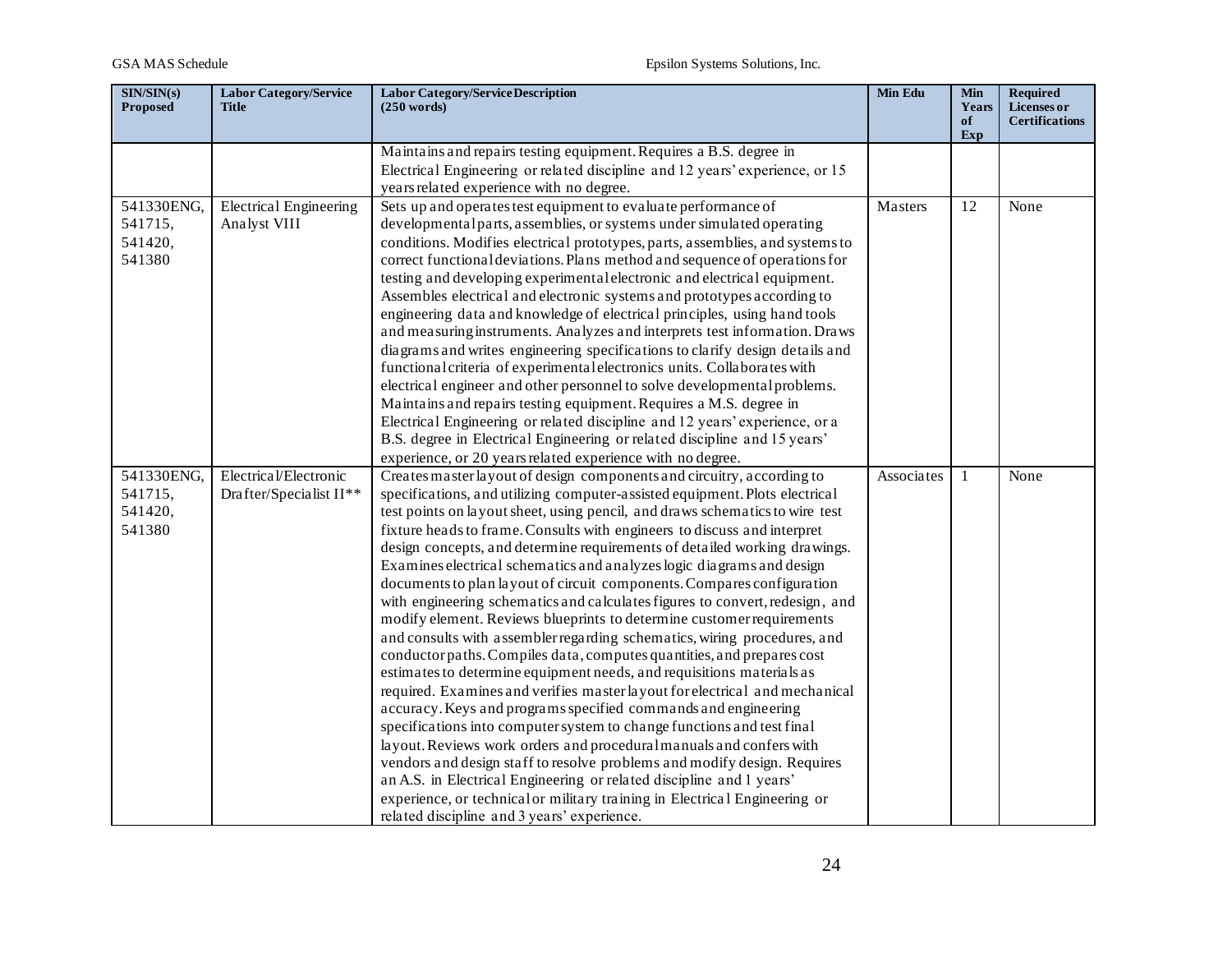| SIN/SIN(s)<br><b>Proposed</b> | <b>Labor Category/Service</b><br><b>Title</b> | <b>Labor Category/Service Description</b><br>(250 words)                     | Min Edu    | Min<br>Years<br>of | <b>Required</b><br>Licenses or<br><b>Certifications</b> |
|-------------------------------|-----------------------------------------------|------------------------------------------------------------------------------|------------|--------------------|---------------------------------------------------------|
|                               |                                               |                                                                              |            | Exp                |                                                         |
| 541330ENG,                    | Electrical/Electronic                         | Creates master layout of design components and circuitry, according to       | Associates | 2                  | None                                                    |
| 541715,                       | Drafter/Specialist                            | specifications, and utilizing computer-assisted equipment. Plots electrical  |            |                    |                                                         |
| 541420,                       | $III**$                                       | test points on layout sheet, using pencil, and draws schematics to wire test |            |                    |                                                         |
| 541380                        |                                               | fixture heads to frame. Consults with engineers to discuss and interpret     |            |                    |                                                         |
|                               |                                               | design concepts, and determine requirements of detailed working drawings.    |            |                    |                                                         |
|                               |                                               | Examines electrical schematics and analyzes logic diagrams and design        |            |                    |                                                         |
|                               |                                               | documents to plan layout of circuit components. Compares configuration       |            |                    |                                                         |
|                               |                                               | with engineering schematics and calculates figures to convert, redesign, and |            |                    |                                                         |
|                               |                                               | modify element. Reviews blueprints to determine customer requirements        |            |                    |                                                         |
|                               |                                               | and consults with assembler regarding schematics, wiring procedures, and     |            |                    |                                                         |
|                               |                                               | conductor paths. Compiles data, computes quantities, and prepares cost       |            |                    |                                                         |
|                               |                                               | estimates to determine equipment needs, and requisitions materials as        |            |                    |                                                         |
|                               |                                               | required. Examines and verifies master layout for electrical and mechanical  |            |                    |                                                         |
|                               |                                               | accuracy. Keys and programs specified commands and engineering               |            |                    |                                                         |
|                               |                                               | specifications into computer system to change functions and test final       |            |                    |                                                         |
|                               |                                               | layout. Reviews work orders and procedural manuals and confers with          |            |                    |                                                         |
|                               |                                               | vendors and design staff to resolve problems and modify design. Requires     |            |                    |                                                         |
|                               |                                               | an A.S. in Electrical Engineering or related discipline and 2 years'         |            |                    |                                                         |
|                               |                                               | experience, or technical or military training in Electrical Engineering or   |            |                    |                                                         |
|                               |                                               | related discipline and 4 years' experience.                                  |            |                    |                                                         |
| 541330ENG,                    | Electrical/Electronic                         | Creates master layout of design components and circuitry, according to       | Associates | 3                  | None                                                    |
| 541715,                       | Drafter/Specialist IV                         | specifications, and utilizing computer-assisted equipment. Plots electrical  |            |                    |                                                         |
| 541420,                       |                                               | test points on layout sheet, using pencil, and draws schematics to wire test |            |                    |                                                         |
| 541380                        |                                               | fixture heads to frame. Consults with engineers to discuss and interpret     |            |                    |                                                         |
|                               |                                               | design concepts, and determine requirements of detailed working drawings.    |            |                    |                                                         |
|                               |                                               | Examines electrical schematics and analyzes logic diagrams and design        |            |                    |                                                         |
|                               |                                               | documents to plan layout of circuit components. Compares configuration       |            |                    |                                                         |
|                               |                                               | with engineering schematics and calculates figures to convert, redesign, and |            |                    |                                                         |
|                               |                                               | modify element. Reviews blueprints to determine customer requirements        |            |                    |                                                         |
|                               |                                               | and consults with assembler regarding schematics, wiring procedures, and     |            |                    |                                                         |
|                               |                                               | conductor paths. Compiles data, computes quantities, and prepares cost       |            |                    |                                                         |
|                               |                                               | estimates to determine equipment needs, and requisitions materials as        |            |                    |                                                         |
|                               |                                               | required. Examines and verifies master layout for electrical and mechanical  |            |                    |                                                         |
|                               |                                               | accuracy. Keys and programs specified commands and engineering               |            |                    |                                                         |
|                               |                                               | specifications into computer system to change functions and test final       |            |                    |                                                         |
|                               |                                               | layout. Reviews work orders and procedural manuals and confers with          |            |                    |                                                         |
|                               |                                               | vendors and design staff to resolve problems and modify design. Requires     |            |                    |                                                         |
|                               |                                               | an A.S in Electrical Engineering or related discipline and 3 years'          |            |                    |                                                         |
|                               |                                               | experience, or technical or military training in Electrical Engineering or   |            |                    |                                                         |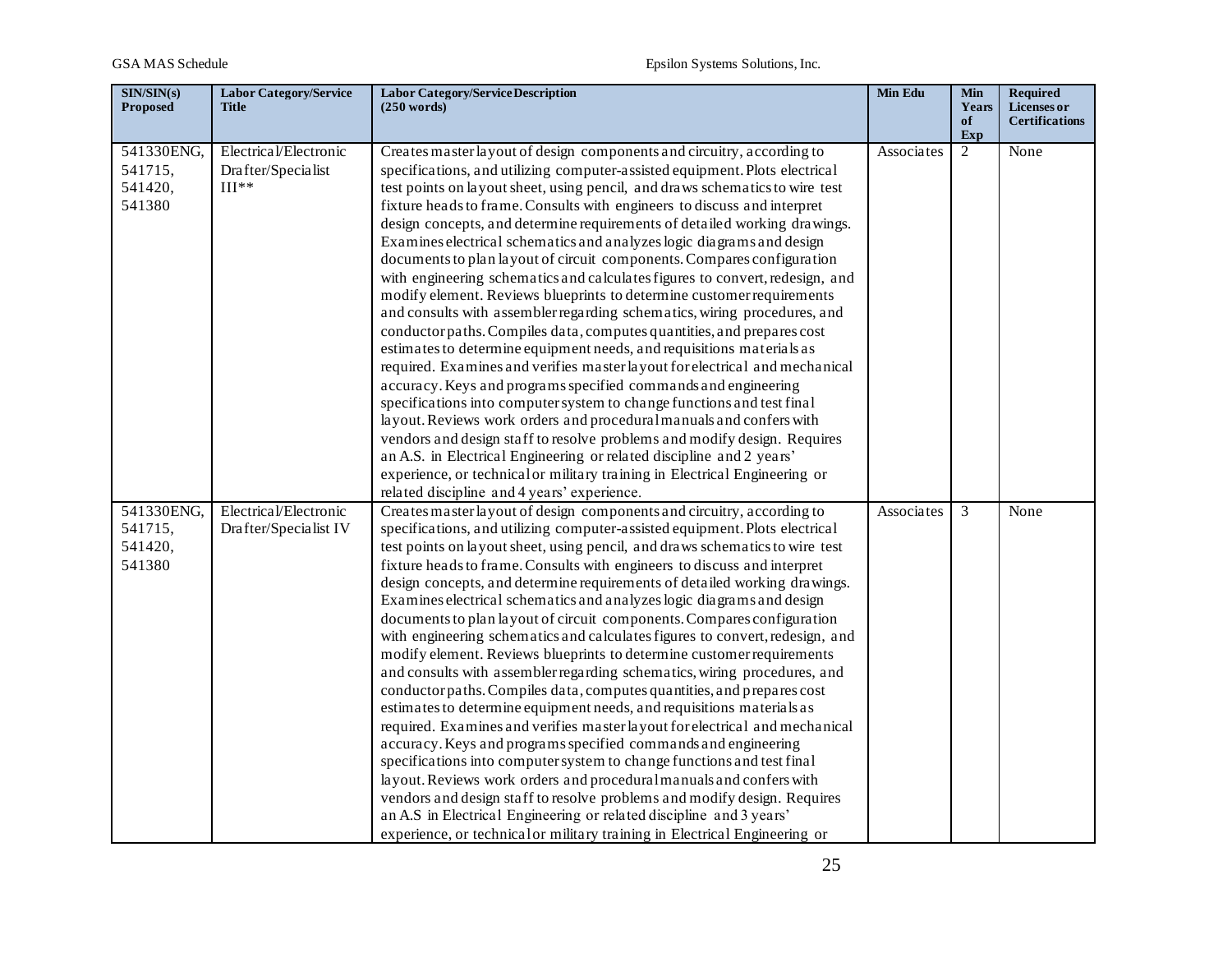| SIN/SIN(s)<br><b>Proposed</b>              | <b>Labor Category/Service</b><br>Title         | <b>Labor Category/Service Description</b><br>$(250 \text{ words})$                                                                                                                                                                                                                                                                                                                                                                                                                                                                                                                                                                                                                                                                                                                                                                                                                                                                                                                                                                                                                                                                                                                                                                                                                                                                                                                                                                                                                                                           | Min Edu    | <b>Min</b><br>Years<br>of<br>Exp | <b>Required</b><br>Licenses or<br><b>Certifications</b> |
|--------------------------------------------|------------------------------------------------|------------------------------------------------------------------------------------------------------------------------------------------------------------------------------------------------------------------------------------------------------------------------------------------------------------------------------------------------------------------------------------------------------------------------------------------------------------------------------------------------------------------------------------------------------------------------------------------------------------------------------------------------------------------------------------------------------------------------------------------------------------------------------------------------------------------------------------------------------------------------------------------------------------------------------------------------------------------------------------------------------------------------------------------------------------------------------------------------------------------------------------------------------------------------------------------------------------------------------------------------------------------------------------------------------------------------------------------------------------------------------------------------------------------------------------------------------------------------------------------------------------------------------|------------|----------------------------------|---------------------------------------------------------|
|                                            |                                                | related discipline and 5 years' experience.                                                                                                                                                                                                                                                                                                                                                                                                                                                                                                                                                                                                                                                                                                                                                                                                                                                                                                                                                                                                                                                                                                                                                                                                                                                                                                                                                                                                                                                                                  |            |                                  |                                                         |
| 541330ENG,<br>541715,<br>541420,<br>541380 | Electrical/Electronic<br>Drafter/Specialist V  | Creates master layout of design components and circuitry, according to<br>specifications, and utilizing computer-assisted equipment. Plots electrical<br>test points on layout sheet, using pencil, and draws schematics to wire test<br>fixture heads to frame. Consults with engineers to discuss and interpret<br>design concepts, and determine requirements of detailed working drawings.<br>Examines electrical schematics and analyzes logic diagrams and design<br>documents to plan layout of circuit components. Compares configuration<br>with engineering schematics and calculates figures to convert, redesign, and<br>modify element. Reviews blueprints to determine customer requirements<br>and consults with assembler regarding schematics, wiring procedures, and<br>conductor paths. Compiles data, computes quantities, and prepares cost<br>estimates to determine equipment needs, and requisitions materials as<br>required. Examines and verifies master layout for electrical and mechanical<br>accuracy. Keys and programs specified commands and engineering<br>specifications into computer system to change functions and test final<br>layout. Reviews work orders and procedural manuals and confers with<br>vendors and design staff to resolve problems and modify design. Requires<br>an A.S. in Electrical Engineering or related discipline and 4 years'<br>experience, or technical or military training in Electrical Engineering or<br>related discipline and 6 years' experience. | Associates | $\overline{4}$                   | None                                                    |
| 541330ENG,<br>541715,<br>541420,<br>541380 | Electrical/Electronic<br>Drafter/Specialist VI | Creates master layout of design components and circuitry, according to<br>specifications, and utilizing computer-assisted equipment. Plots electrical<br>test points on layout sheet, using pencil, and draws schematics to wire test<br>fixture heads to frame. Consults with engineers to discuss and interpret<br>design concepts, and determine requirements of detailed working drawings.<br>Examines electrical schematics and analyzes logic diagrams and design<br>documents to plan layout of circuit components. Compares configuration<br>with engineering schematics and calculates figures to convert, redesign, and<br>modify element. Reviews blueprints to determine customer requirements<br>and consults with assembler regarding schematics, wiring procedures, and<br>conductor paths. Compiles data, computes quantities, and prepares cost<br>estimates to determine equipment needs, and requisitions materials as<br>required. Examines and verifies master layout for electrical and mechanical<br>accuracy. Keys and programs specified commands and engineering<br>specifications into computer system to change functions and test final<br>layout. Reviews work orders and procedural manuals and confers with<br>vendors and design staff to resolve problems and modify design. Requires a                                                                                                                                                                                                    | Associates | 5                                | None                                                    |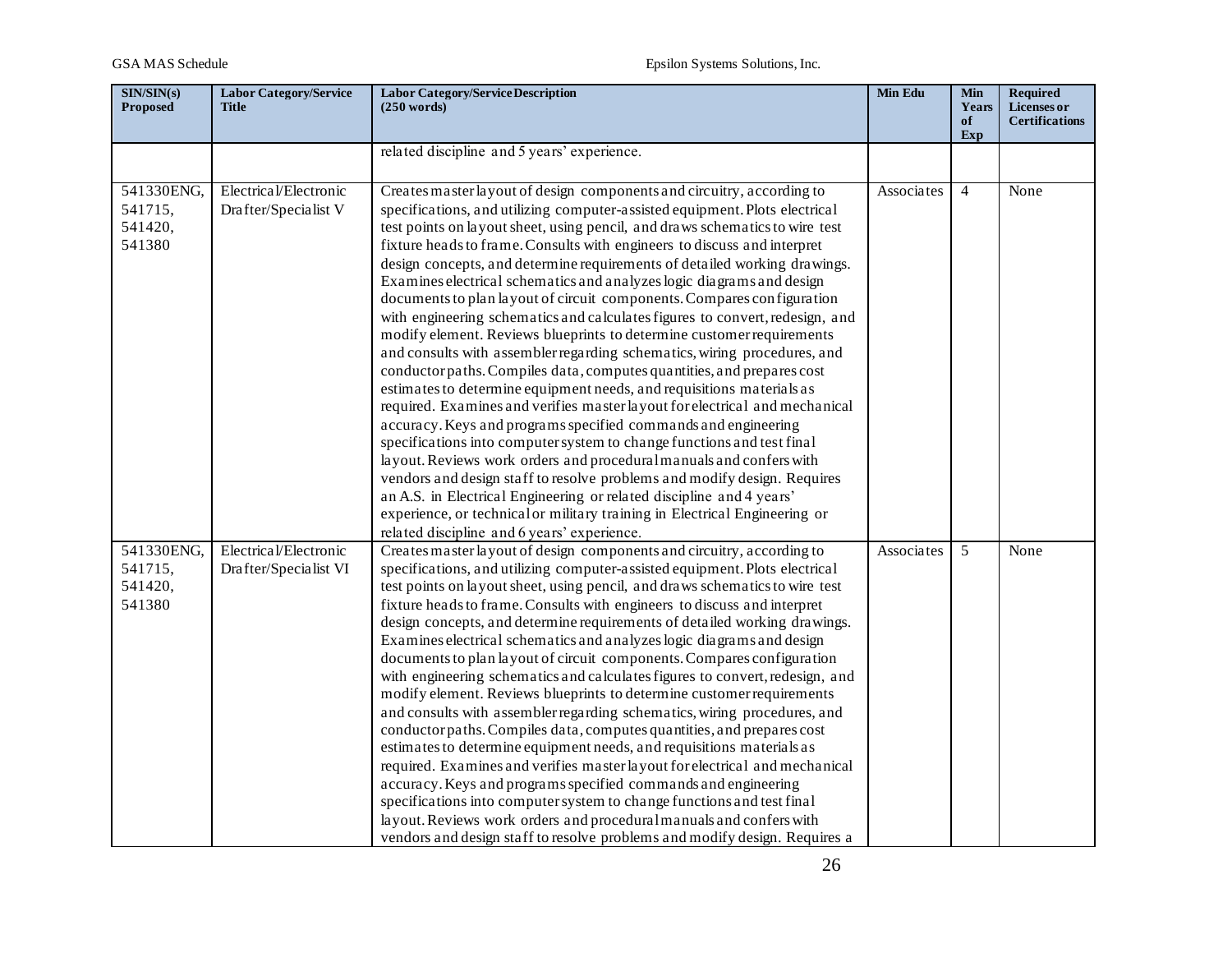| SIN/SIN(s)<br><b>Proposed</b>              | <b>Labor Category/Service</b><br><b>Title</b>    | <b>Labor Category/Service Description</b><br>$(250 \text{ words})$                                                                                                                                                                                                                                                                                                                                                                                                                                                                                                                                                                                                                                                                                                                                                                                                                                                                                                                                                                                                                                                                                                                                                                                                                                                                                                                                                                                                                                                          | Min Edu    | <b>Min</b><br>Years<br>of<br>Exp | <b>Required</b><br>Licenses or<br><b>Certifications</b> |
|--------------------------------------------|--------------------------------------------------|-----------------------------------------------------------------------------------------------------------------------------------------------------------------------------------------------------------------------------------------------------------------------------------------------------------------------------------------------------------------------------------------------------------------------------------------------------------------------------------------------------------------------------------------------------------------------------------------------------------------------------------------------------------------------------------------------------------------------------------------------------------------------------------------------------------------------------------------------------------------------------------------------------------------------------------------------------------------------------------------------------------------------------------------------------------------------------------------------------------------------------------------------------------------------------------------------------------------------------------------------------------------------------------------------------------------------------------------------------------------------------------------------------------------------------------------------------------------------------------------------------------------------------|------------|----------------------------------|---------------------------------------------------------|
|                                            |                                                  | A.S. in Electrical Engineering or related discipline and 5 years' experience,<br>or technical or military training in Electrical Engineering or related<br>discipline and 8 years' experience.                                                                                                                                                                                                                                                                                                                                                                                                                                                                                                                                                                                                                                                                                                                                                                                                                                                                                                                                                                                                                                                                                                                                                                                                                                                                                                                              |            |                                  |                                                         |
| 541330ENG,<br>541715,<br>541420,<br>541380 | Electrical/Electronic<br>Drafter/Specialist VII  | Creates master layout of design components and circuitry, according to<br>specifications, and utilizing computer-assisted equipment. Plots electrical<br>test points on layout sheet, using pencil, and draws schematics to wire test<br>fixture heads to frame. Consults with engineers to discuss and interpret<br>design concepts, and determine requirements of detailed working drawings.<br>Examines electrical schematics and analyzes logic diagrams and design<br>documents to plan layout of circuit components. Compares configuration<br>with engineering schematics and calculates figures to convert, redesign, and<br>modify element. Reviews blueprints to determine customer requirements<br>and consults with assembler regarding schematics, wiring procedures, and<br>conductor paths. Compiles data, computes quantities, and prepares cost<br>estimates to determine equipment needs, and requisitions materials as<br>required. Examines and verifies master layout for electrical and mechanical<br>accuracy. Keys and programs specified commands and engineering<br>specifications into computer system to change functions and test final<br>layout. Reviews work orders and procedural manuals and confers with<br>vendors and design staff to resolve problems and modify design. Require a<br>A.S. in Electrical Engineering or related discipline and 6 years' experience,<br>or technical or military training in Electrical Engineering or related<br>discipline and 10 years' experience. | Associates | 6                                | None                                                    |
| 541330ENG,<br>541715,<br>541420,<br>541380 | Electrical/Electronic<br>Drafter/Specialist VIII | Creates master layout of design components and circuitry, according to<br>specifications, and utilizing computer-assisted equipment. Plots electrical<br>test points on layout sheet, using pencil, and draws schematics to wire test<br>fixture heads to frame. Consults with engineers to discuss and interpret<br>design concepts, and determine requirements of detailed working drawings.<br>Examines electrical schematics and analyzes logic diagrams and design<br>documents to plan layout of circuit components. Compares configuration<br>with engineering schematics and calculates figures to convert, redesign, and<br>modify element. Reviews blueprints to determine customer requirements<br>and consults with assembler regarding schematics, wiring procedures, and<br>conductor paths. Compiles data, computes quantities, and prepares cost<br>estimates to determine equipment needs, and requisitions materials as<br>required. Examines and verifies master layout for electrical and mechanical<br>accuracy. Keys and programs specified commands and engineering<br>specifications into computer system to change functions and test final<br>layout. Reviews work orders and procedural manuals and confers with                                                                                                                                                                                                                                                                                 | Associates | 8                                | None                                                    |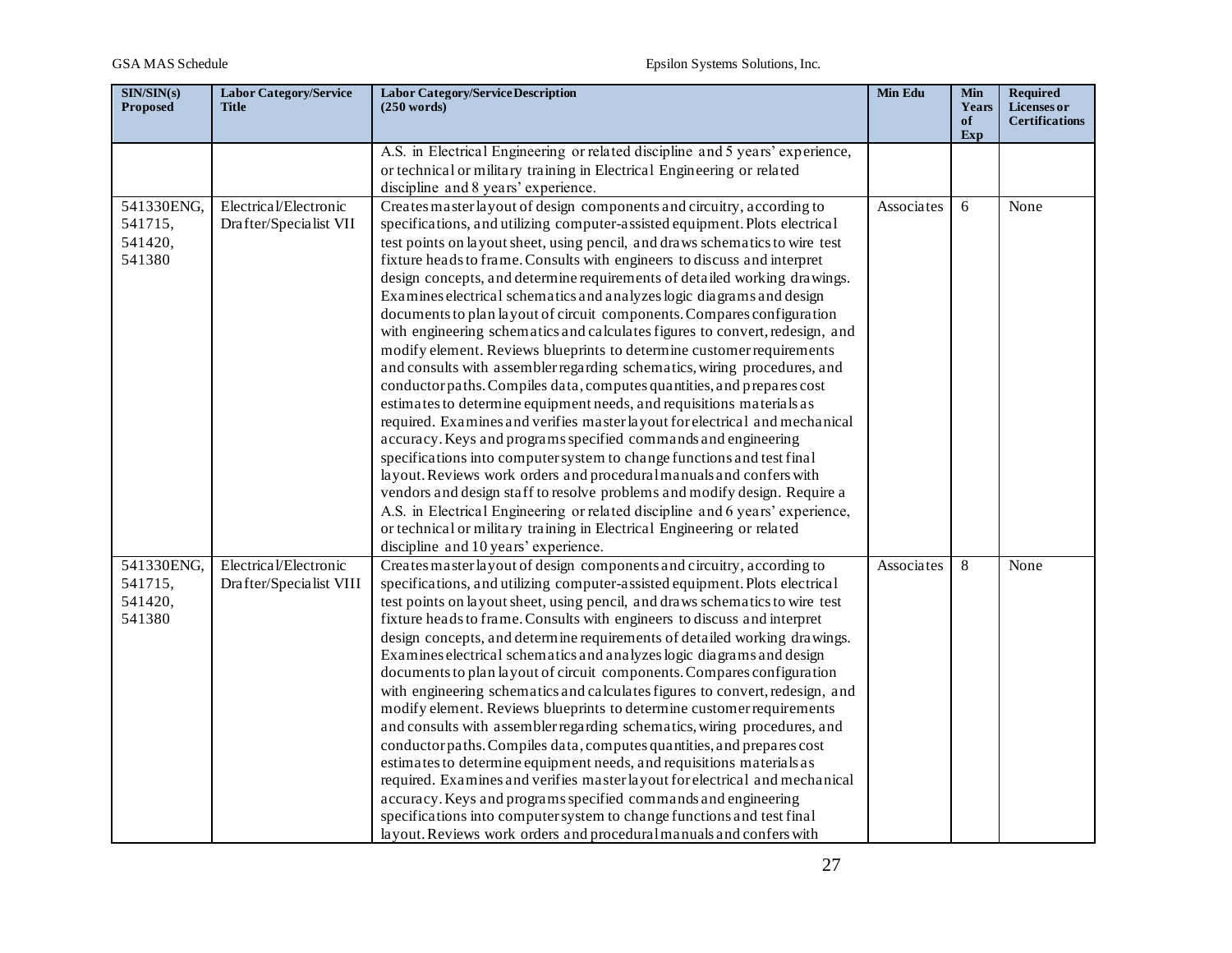| SIN/SIN(s)<br><b>Proposed</b>              | <b>Labor Category/Service</b><br><b>Title</b> | <b>Labor Category/Service Description</b><br>(250 words)                                                                                                                                                                                                                                                                                                                                                                                                                                                                                                                                                                                                                                                                                                                                                                                                                                                                                                                                                                                                                                                                                                                                                                                                                                                                                         | Min Edu          | <b>Min</b><br>Years<br>of | <b>Required</b><br>Licenses or<br><b>Certifications</b> |
|--------------------------------------------|-----------------------------------------------|--------------------------------------------------------------------------------------------------------------------------------------------------------------------------------------------------------------------------------------------------------------------------------------------------------------------------------------------------------------------------------------------------------------------------------------------------------------------------------------------------------------------------------------------------------------------------------------------------------------------------------------------------------------------------------------------------------------------------------------------------------------------------------------------------------------------------------------------------------------------------------------------------------------------------------------------------------------------------------------------------------------------------------------------------------------------------------------------------------------------------------------------------------------------------------------------------------------------------------------------------------------------------------------------------------------------------------------------------|------------------|---------------------------|---------------------------------------------------------|
|                                            |                                               |                                                                                                                                                                                                                                                                                                                                                                                                                                                                                                                                                                                                                                                                                                                                                                                                                                                                                                                                                                                                                                                                                                                                                                                                                                                                                                                                                  |                  | Exp                       |                                                         |
|                                            |                                               | vendors and design staff to resolve problems and modify design. Requires a<br>A.S. in Electrical Engineering or related discipline and 8 years' experience,<br>or technical or military training in Electrical Engineering or related<br>discipline and 12 years' experience.                                                                                                                                                                                                                                                                                                                                                                                                                                                                                                                                                                                                                                                                                                                                                                                                                                                                                                                                                                                                                                                                    |                  |                           |                                                         |
| 541620,                                    | Environmental                                 | Provide senior management advice to project managers, supervisors, and                                                                                                                                                                                                                                                                                                                                                                                                                                                                                                                                                                                                                                                                                                                                                                                                                                                                                                                                                                                                                                                                                                                                                                                                                                                                           | <b>Bachelors</b> | 15                        | None                                                    |
| 541370GIS,<br>562910REM                    | Consultant                                    | technical personnel on how to improve quality. Facilitates methods for<br>improving management processes and provides guidance to management.<br>Bachelor's Degree in a related field and more than 15 years of professional<br>work experience with additional certifications required. 8 years of<br>experience may be substituted for a 4-year degree.                                                                                                                                                                                                                                                                                                                                                                                                                                                                                                                                                                                                                                                                                                                                                                                                                                                                                                                                                                                        |                  |                           |                                                         |
| 541330ENG,<br>541715,<br>541420,<br>541380 | Environmental<br>Engineer                     | Provides Environmental engineering services and technical leadership of<br>Environmental Engineering services. Plans and implements environmental<br>related products and services. Conducts surveys and studies, coordinates<br>environmental operations for commercial, government and industrial<br>customers. Directs and coordinates junior personnel in the accomplishment<br>of assigned tasks. Provides expert consulting services, historic and<br>prehistoric cultural resource management, rare and sensitive wildlife species<br>habitat management, and regulatory compliance permitting knowledge and<br>techniques. Demonstrated experience applying proven and emerging<br>technologies to improve environmental engineering processes and systems.<br>Requires a MS in Environmental Engineering, Bio-Environmental<br>Engineering, ChemicalEngineering, MaterialEngineering, Industrial<br>Engineering, Civil Engineering, Geological Engineering, Geology,<br>Chemistry, Biology, Physics and 3 years' experience directly related to the<br>PES technical requirements, or a B.S. degree in the above related fields and<br>4 years progressive experience leading environmental efforts related to the<br>PES technical requirements or 10 years directly related experience may be<br>substituted for a Bachelor's degree. | Masters          | 3                         | None                                                    |
| 541620,<br>541370GIS,<br>562910REM         | Environmental<br>Engineer I                   | The Environmental Engineer I provide basic technical assistance in<br>environmental engineering under the supervision of more experienced<br>personnel. Bachelor's Degree with zero to four years of experience required.<br>8 years of experience may be substituted for a 4-year degree.                                                                                                                                                                                                                                                                                                                                                                                                                                                                                                                                                                                                                                                                                                                                                                                                                                                                                                                                                                                                                                                       | <b>Bachelors</b> | $\Omega$                  | None                                                    |
| 541620,<br>541370GIS,<br>562910REM         | Environmental<br>Engineer II                  | The Environmental Engineer III devises tests to evaluate and check systems;<br>documents the results of complex analysis and design tasks. May design<br>complex systems and may act as project manager. Bachelor's Degree in a<br>technical discipline with eight years or more of related experience required.<br>8 years of experience may be substituted for a 4-year degree.                                                                                                                                                                                                                                                                                                                                                                                                                                                                                                                                                                                                                                                                                                                                                                                                                                                                                                                                                                | <b>Bachelors</b> | 8                         | None                                                    |
| 541611,<br>611430                          | <b>Executive Consultant</b>                   | Serves as a coach or mentor to the other team members and is recognized as<br>an authority on one or more business improvement subject areas, such as,                                                                                                                                                                                                                                                                                                                                                                                                                                                                                                                                                                                                                                                                                                                                                                                                                                                                                                                                                                                                                                                                                                                                                                                           | B                | 15                        | None                                                    |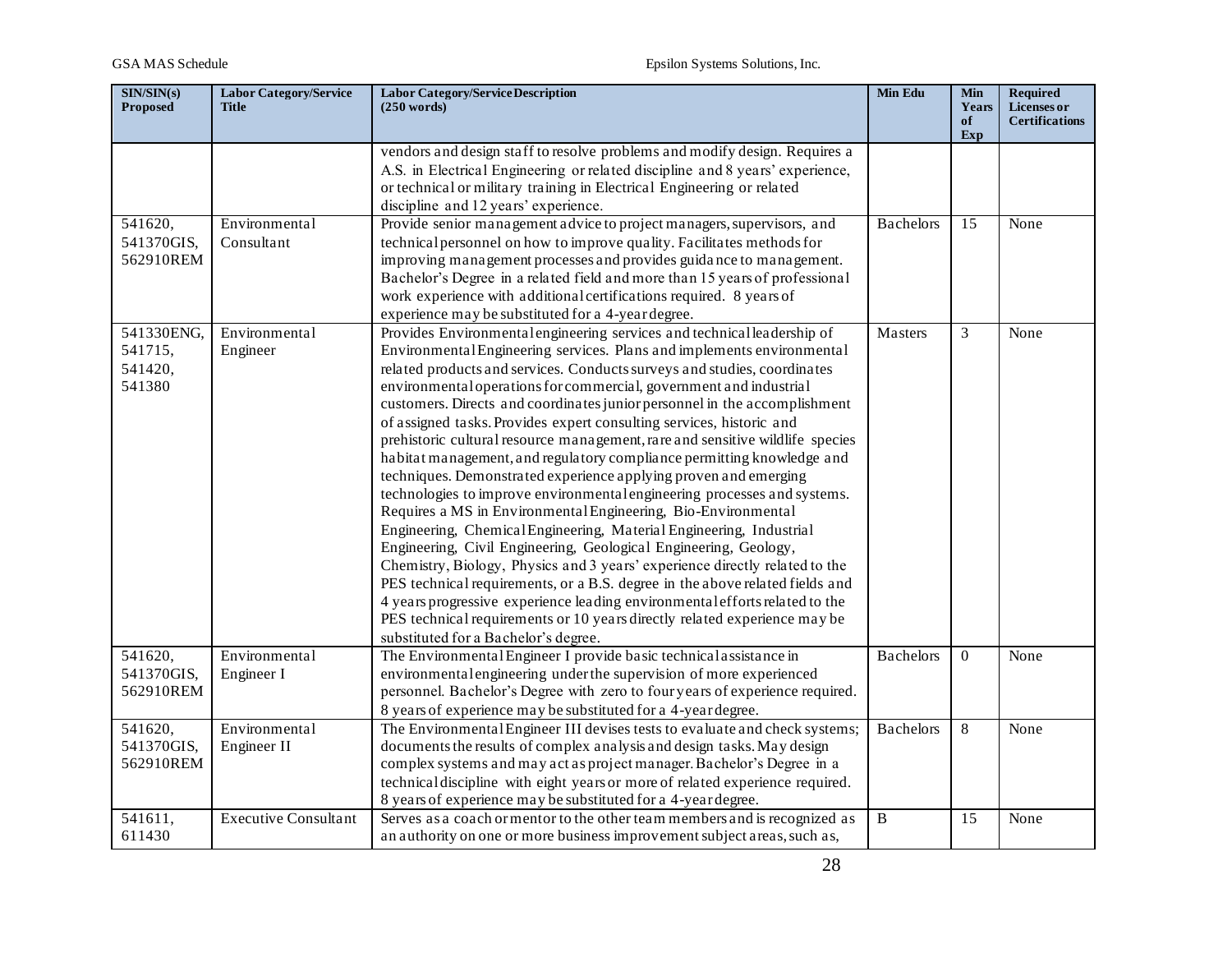| SIN/SIN(s)<br><b>Proposed</b>              | <b>Labor Category/Service</b><br><b>Title</b> | <b>Labor Category/Service Description</b><br>(250 words)                                                                                                                                                                                                                                                                                                                                                                                                                                                                                                                                                                                                                                                                                                                                                                                                                                                                                                                                                                                                                                                                                                                                                                                                                                                                                                                                                                                                                                                                                                                                                                                                                                                                                                                                                                                                                                                                      | Min Edu          | <b>Min</b><br>Years<br>of | <b>Required</b><br>Licenses or<br><b>Certifications</b> |
|--------------------------------------------|-----------------------------------------------|-------------------------------------------------------------------------------------------------------------------------------------------------------------------------------------------------------------------------------------------------------------------------------------------------------------------------------------------------------------------------------------------------------------------------------------------------------------------------------------------------------------------------------------------------------------------------------------------------------------------------------------------------------------------------------------------------------------------------------------------------------------------------------------------------------------------------------------------------------------------------------------------------------------------------------------------------------------------------------------------------------------------------------------------------------------------------------------------------------------------------------------------------------------------------------------------------------------------------------------------------------------------------------------------------------------------------------------------------------------------------------------------------------------------------------------------------------------------------------------------------------------------------------------------------------------------------------------------------------------------------------------------------------------------------------------------------------------------------------------------------------------------------------------------------------------------------------------------------------------------------------------------------------------------------------|------------------|---------------------------|---------------------------------------------------------|
|                                            |                                               | but not limited to: change management, strategic and business planning,<br>statistical process control, development of leadership/management skills,<br>organizational design, benchmarking, survey analysis, training development,<br>performance measurement, customer analysis, simulation methods and<br>methodology, information management, process modeling and analysis,<br>performance measurement, and Business Process Reengineering (BPR)<br>methodologies. Must demonstrate strong process improvement strategies for<br>difficult projects, business analysis methods and techniques, sophisticated<br>consulting strategies and techniques, functional area test practices,<br>organizational development and systems approaches to integrating total<br>solutions.<br>Education and Experience Requirements: A Bachelor's degree in computer<br>science, information systems, engineering, business, education, management<br>sciences, psychology, human resources development/management, or other<br>related scientific or technical discipline and 15 years' experience 9 years of<br>which must be specific. Candidate must be notably fluent in the areas of<br>business improvement, strategic business planning, management and<br>organizational techniques. Must demonstrate the ability to provide guidance<br>and direction to staff performing on consulting and facilitation engagements.<br>Help shape senior management agendas, create and maintain executive level<br>momentum for change, and be able to design and deliver powerful<br>presentations and interventions. Must possess demonstrated ability and<br>experience in management consulting and cross-team facilitation at the<br>senior management level. With a Master's degree in the fields described<br>above, ten years' experience is required, of which at least five years must be<br>specialized as described above.2. |                  | Exp                       |                                                         |
| 541330ENG,<br>541715,<br>541420,<br>541380 | Executive I                                   | Provides administrative and technical leadership in the completion of<br>multiple contracts, including responsibility for cost, schedule and overall<br>performance. Plans and procures necessary staffing to achieve work<br>completion milestones and deliverables. Monitors fulfillment of contract<br>requirements to ensure quality and timeliness of services/deliverables to<br>various customers. Supervises, coordinates, provides leadership to, and<br>reviews the work of assigned staff and/or contracts. Interfaces with<br>customers on a regular basis in support of engineering and program<br>management activities. Monitors customer feedback and advises on a broad<br>range of issues related to products/services being delivered. Performs multi-<br>disciplinary analysis of system designs to determine compliance with<br>specifications and standards. Directs the investigation and resolution of<br>operational problems in conjunction with other engineering and technical                                                                                                                                                                                                                                                                                                                                                                                                                                                                                                                                                                                                                                                                                                                                                                                                                                                                                                                    | <b>Bachelors</b> | 8                         | None                                                    |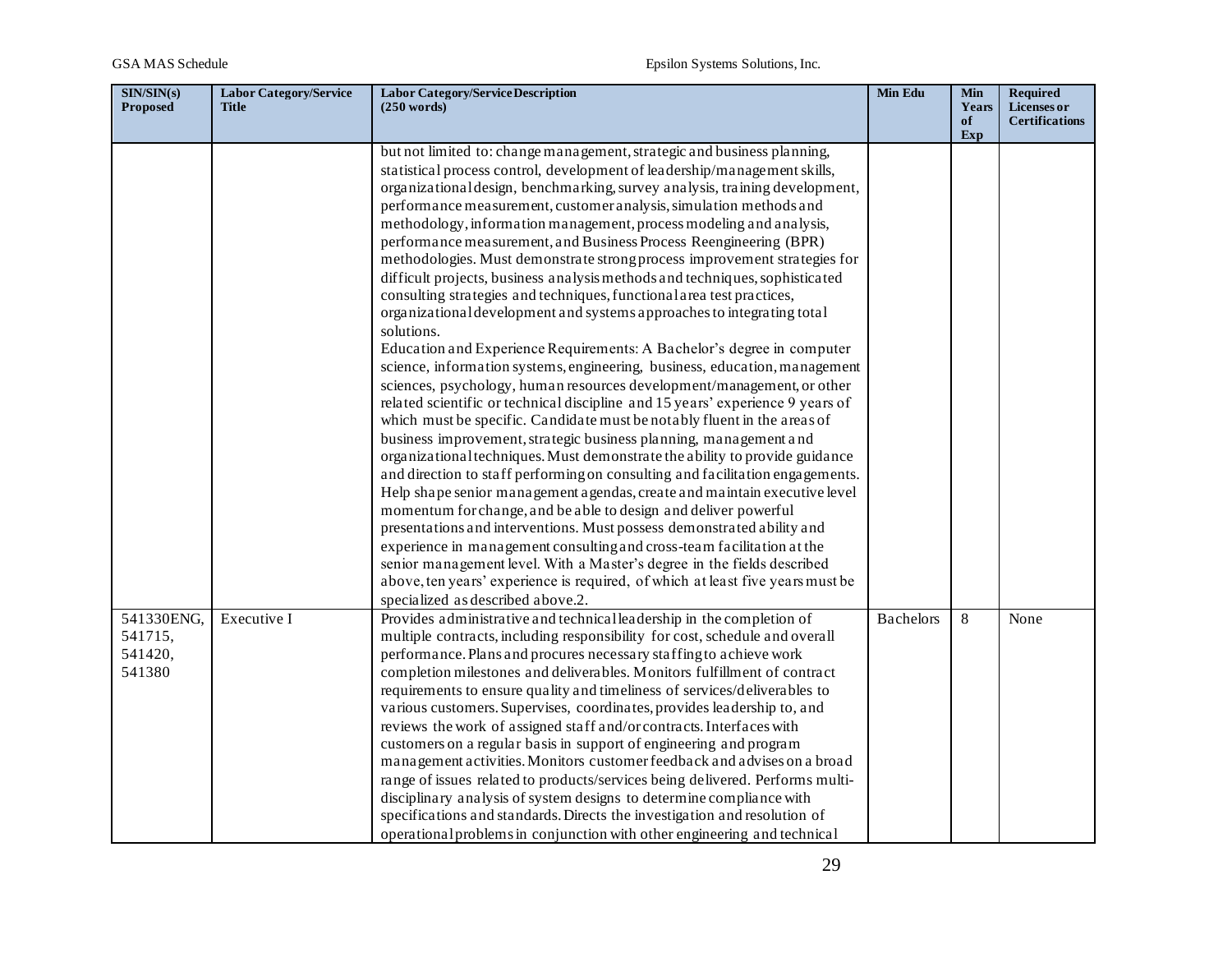| $\overline{\text{SIN/SIN}}(s)$<br><b>Proposed</b> | <b>Labor Category/Service</b><br><b>Title</b> | <b>Labor Category/Service Description</b><br>$(250 \text{ words})$              | Min Edu          | <b>Min</b><br>Years<br>of | <b>Required</b><br>Licenses or<br><b>Certifications</b> |
|---------------------------------------------------|-----------------------------------------------|---------------------------------------------------------------------------------|------------------|---------------------------|---------------------------------------------------------|
|                                                   |                                               | personnel. Requires a Bachelor's degree and a minimum of 8 years'               |                  | Exp                       |                                                         |
|                                                   |                                               | experience. Excellent communication, interpersonal, organizational and          |                  |                           |                                                         |
|                                                   |                                               | analytical skills are required. Working knowledge of word-processing and        |                  |                           |                                                         |
|                                                   |                                               | integrated software applications is required. Position may require travel.      |                  |                           |                                                         |
|                                                   |                                               | Position may require the ability to pass and maintain a Security Clearance.     |                  |                           |                                                         |
| 541330ENG,                                        | Executive II                                  | Provide administrative and technical leadership in the organization,            | <b>Bachelors</b> | 10                        | None                                                    |
| 541715,                                           |                                               | formation and ongoing operations of several business elements, including        |                  |                           |                                                         |
| 541420,                                           |                                               | responsibility for cost, schedule and overall performance. Responsible for      |                  |                           |                                                         |
| 541380                                            |                                               | individual business elements are conducted in compliance with applicable        |                  |                           |                                                         |
|                                                   |                                               | local, state and federal laws and regulations. Represents the company as        |                  |                           |                                                         |
|                                                   |                                               | appropriate with its relations with customers, employees, suppliers,            |                  |                           |                                                         |
|                                                   |                                               | government industry groups, community organizations and professional            |                  |                           |                                                         |
|                                                   |                                               | associations. Responsible to implement a sound plan or organization and         |                  |                           |                                                         |
|                                                   |                                               | controls. Participates in business development activities which would lead to   |                  |                           |                                                         |
|                                                   |                                               | a joint venture, teaming agreement or other contractual agreement.              |                  |                           |                                                         |
|                                                   |                                               | Supervises, coordinates, provides leadership to, and reviews the work of        |                  |                           |                                                         |
|                                                   |                                               | assigned staff and/or contracts. Interfaces with customers on a regular basis   |                  |                           |                                                         |
|                                                   |                                               | in support of engineering and program management oversight activities.          |                  |                           |                                                         |
|                                                   |                                               | Monitors customer feedback and advises on a broad range of issues related       |                  |                           |                                                         |
|                                                   |                                               | to products/services being delivered. Requires a Bachelor's degree and a        |                  |                           |                                                         |
|                                                   |                                               | minimum of 10 years' experience. Excellent communication, interpersonal,        |                  |                           |                                                         |
|                                                   |                                               | organizational and analytical skills are required. Position may require travel. |                  |                           |                                                         |
|                                                   |                                               | Working knowledge of word-processing and integrated software                    |                  |                           |                                                         |
|                                                   |                                               | applications is required. Position may require some travel. Position may        |                  |                           |                                                         |
|                                                   |                                               | require the ability to pass and maintain a Security Clearance.                  |                  |                           |                                                         |
| 541330ENG,                                        | Executive III                                 | Provide administrative and technical leadership in the organization,            | <b>Bachelors</b> | 12                        | None                                                    |
| 541715,                                           |                                               | formation and ongoing operations of several business elements, including        |                  |                           |                                                         |
| 541420,                                           |                                               | responsibility for cost, schedule and overall performance. Responsible for      |                  |                           |                                                         |
| 541380                                            |                                               | individual business elements are conducted in compliance with applicable        |                  |                           |                                                         |
|                                                   |                                               | local, state and federal laws and regulations. Represents the company as        |                  |                           |                                                         |
|                                                   |                                               | appropriate with its relations with customers, employees, suppliers,            |                  |                           |                                                         |
|                                                   |                                               | government industry groups, community organizations and professional            |                  |                           |                                                         |
|                                                   |                                               | associations. Responsible to implement a sound plan or organization and         |                  |                           |                                                         |
|                                                   |                                               | controls. Participates in business development activities which would lead to   |                  |                           |                                                         |
|                                                   |                                               | a joint venture, teaming a greement or other contractual a greement.            |                  |                           |                                                         |
|                                                   |                                               | Supervises, coordinates, provides leadership to, and reviews the work of        |                  |                           |                                                         |
|                                                   |                                               | assigned staff and/or contracts. Interfaces with customers on a regular basis   |                  |                           |                                                         |
|                                                   |                                               | in support of engineering and program management oversight activities.          |                  |                           |                                                         |
|                                                   |                                               | Monitors customer feedback and advises on a broad range of issues related       |                  |                           |                                                         |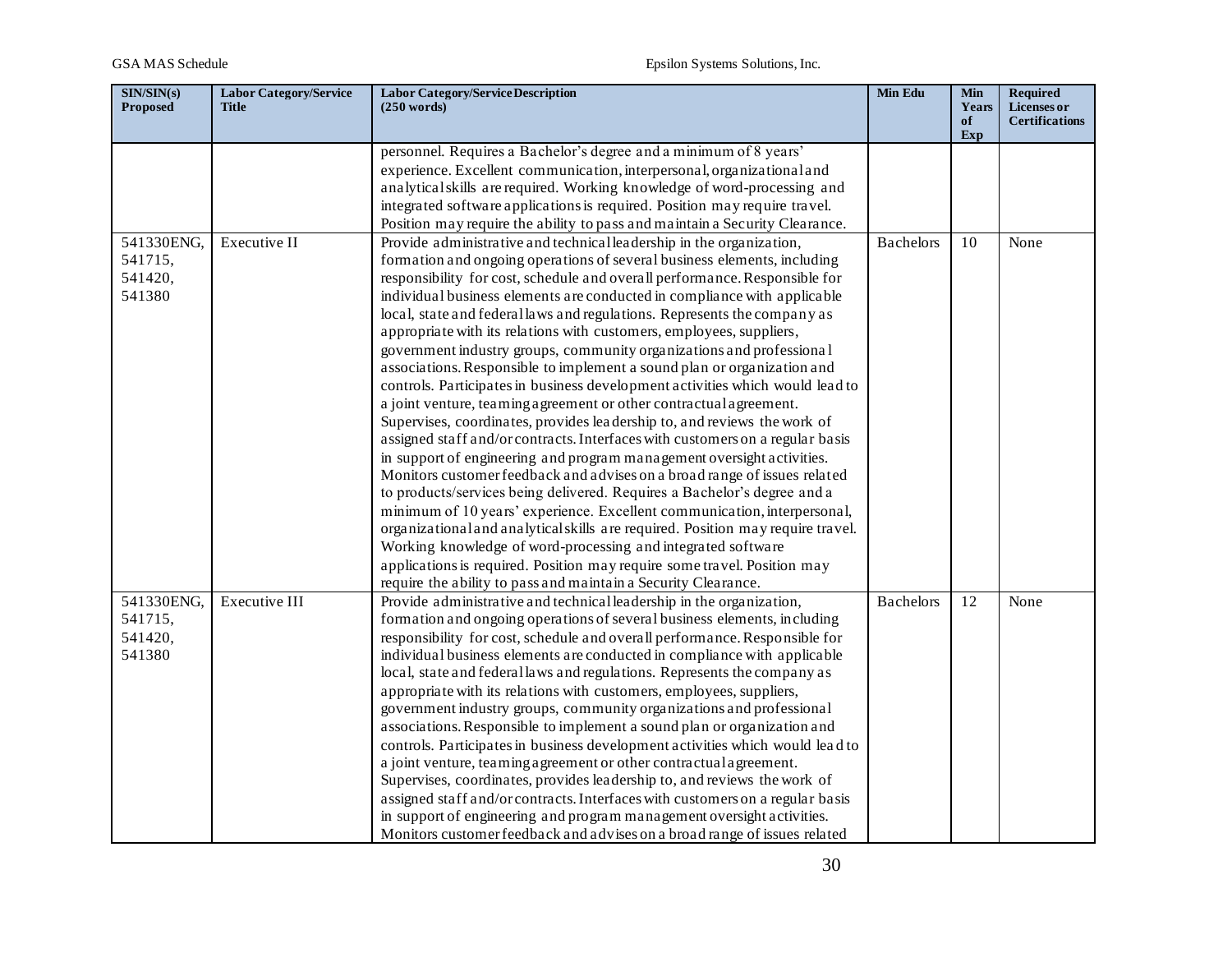| SIN/SIN(s)<br><b>Proposed</b> | <b>Labor Category/Service</b><br><b>Title</b> | Labor Category/Service Description<br>$(250 \text{ words})$                   | Min Edu          | <b>Min</b><br>Years | <b>Required</b><br>Licenses or |
|-------------------------------|-----------------------------------------------|-------------------------------------------------------------------------------|------------------|---------------------|--------------------------------|
|                               |                                               |                                                                               |                  | of<br>Exp           | <b>Certifications</b>          |
|                               |                                               | to products/services being delivered. Requires a Bachelor's degree and a      |                  |                     |                                |
|                               |                                               | minimum of 12 years' experience, or a Master's Degree and eight years'        |                  |                     |                                |
|                               |                                               | experience. Excellent communication, interpersonal, organizational and        |                  |                     |                                |
|                               |                                               | analytical skills are required. Working knowledge of word-processing and      |                  |                     |                                |
|                               |                                               | integrated software applications is required. Position may require travel.    |                  |                     |                                |
|                               |                                               | Position may require the ability to pass and maintain a Security Clearance.   |                  |                     |                                |
| 541330ENG,                    | Executive IV                                  | Provide the overall administrative and management leadership in the           | <b>Bachelors</b> | 15                  | None                           |
| 541715,                       |                                               | organization, formation and ongoing operations of business elements,          |                  |                     |                                |
| 541420,                       |                                               | including responsibility for cost, schedule and overall performance.          |                  |                     |                                |
| 541380                        |                                               | Responsible for the overall functioning of and performance of the division    |                  |                     |                                |
|                               |                                               | to include all business segments and infrastructure support functions.        |                  |                     |                                |
|                               |                                               | Responsible for individual business elements are conducted in compliance      |                  |                     |                                |
|                               |                                               | with applicable local, state and federal laws and regulations. Represents the |                  |                     |                                |
|                               |                                               | company as appropriate with its relations with customers, employees,          |                  |                     |                                |
|                               |                                               | suppliers, government industry groups, community organizations and            |                  |                     |                                |
|                               |                                               | professional associations. Is responsible to implement a sound plan or        |                  |                     |                                |
|                               |                                               | organization and controls. Provides overall leadership to plan direct and     |                  |                     |                                |
|                               |                                               | implement business acquisition activities which would lead to a Joint         |                  |                     |                                |
|                               |                                               | venture, teaming a greement or other contractual a greement. Supervises,      |                  |                     |                                |
|                               |                                               | coordinates, and provides leadership to direct the development of internal    |                  |                     |                                |
|                               |                                               | and external programs for communications, human resources, and outreach.      |                  |                     |                                |
|                               |                                               | Interfaces with customers on a regular basis in support of engineering and    |                  |                     |                                |
|                               |                                               | program management oversight activities. Monitors customer feedback and       |                  |                     |                                |
|                               |                                               | advises on a broad range of issues related to products/services being         |                  |                     |                                |
|                               |                                               | delivered. Requires a Bachelor's degree and a minimum of 15 years'            |                  |                     |                                |
|                               |                                               | experience or a Master's Degree and 10 years' experience. Excellent           |                  |                     |                                |
|                               |                                               | communication, interpersonal, organizational and analytical skills are        |                  |                     |                                |
|                               |                                               | required. Working knowledge of word-processing and integrated software        |                  |                     |                                |
|                               |                                               | applications is required. Position may require travel. Position may require   |                  |                     |                                |
|                               |                                               | the ability to pass and maintain a Security Clearance.                        |                  |                     |                                |
| 541330ENG,                    | Financial Analyst                             | Analyzes problem in terms of management information and conceptualizes        | <b>Bachelors</b> | $\mathbf{2}$        | None                           |
| 541715,                       |                                               | and defines problem. Prepares model of problem in form of one or several      |                  |                     |                                |
| 541420,                       |                                               | equations that relates constants and variables, restrictions, alternatives,   |                  |                     |                                |
| 541380                        |                                               | conflicting objectives and their numerical parameters. Specifies              |                  |                     |                                |
|                               |                                               | manipulative or computational methods to be applied to model. Performs        |                  |                     |                                |
|                               |                                               | validation and testing of model to ensure adequacy, or determines need for    |                  |                     |                                |
|                               |                                               | reformulation. Evaluates implementation and effectiveness of research.        |                  |                     |                                |
|                               |                                               | Designs, conducts, and evaluates experimental operational models where        |                  |                     |                                |
|                               |                                               | insufficient data exists to formulate model. Develops and applies time and    |                  |                     |                                |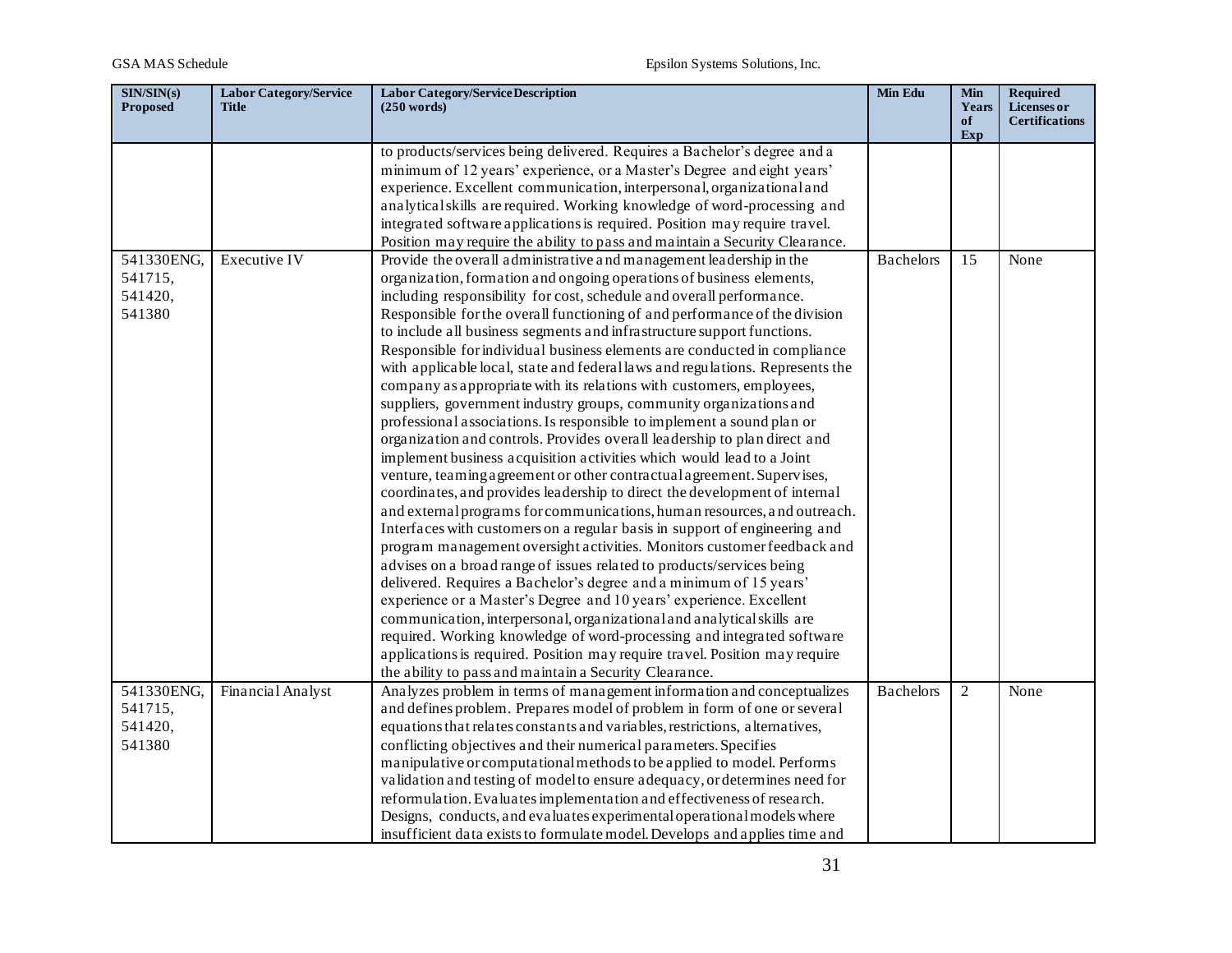| SIN/SIN(s)<br><b>Proposed</b>              | <b>Labor Category/Service</b><br><b>Title</b> | <b>Labor Category/Service Description</b><br>$(250 \text{ words})$                                                                                                                                                                                                                                                                                                                                                                                                                                                                                                                               | Min Edu          | <b>Min</b><br>Years<br>of<br>Exp | <b>Required</b><br><b>Licenses</b> or<br><b>Certifications</b>               |
|--------------------------------------------|-----------------------------------------------|--------------------------------------------------------------------------------------------------------------------------------------------------------------------------------------------------------------------------------------------------------------------------------------------------------------------------------------------------------------------------------------------------------------------------------------------------------------------------------------------------------------------------------------------------------------------------------------------------|------------------|----------------------------------|------------------------------------------------------------------------------|
|                                            |                                               | cost networks to plan and control large projects. Defines data requirements<br>and gathers and validates information, applying judgment and statistical<br>tests. Studies information and selects plan from competitive proposals that<br>afford maximum probability of profit or effectiveness relating to cost or risk.<br>Prepares for management reports defining problem, evaluation, and possible<br>solution. Requires a B. S. degree in Business Administration, Engineering or<br>related discipline and 2 years' experience, or 4 years' experience with no<br>degree.                 |                  |                                  |                                                                              |
| 541330ENG,<br>541715,<br>541420,<br>541380 | Foreman**                                     | Leads assigned journeyman, tradesmen and craftsmen in the performance of<br>contract tasks. Schedules tasks, monitors quality, inspects completed work<br>and prepares required reports. Ability to read and interpret blueprints,<br>technical manuals and other technical data and sequencing work effectively;<br>experience in quality assurance procedures, testing, troubleshooting and<br>inspecting installed systems equipment and systems. Must have High School<br>diploma or G.E.D. and technical school or military training, applicable<br>certification with 6 years' experience. | High<br>School   | 6                                | Technical<br>school<br>certificate<br>or military<br>training<br>certificate |
| 541330ENG,<br>541715,<br>541420,<br>541380 | General Maintenance<br>Worker**               | Provides support to engineers, technicians and journeyman in the<br>installation, operation, maintenance and/or repair of equipment. Must be<br>able to follow supervision and direction of senior personnel and responsible<br>individuals. Has a grasp of basic technical aspects and can perform under<br>minimal supervision. Must have High School diploma or G.E.D. and 2<br>years' experience.                                                                                                                                                                                            | High<br>School   | $\overline{2}$                   | None                                                                         |
| 541330ENG,<br>541715,<br>541420,<br>541380 | Helper**                                      | Provides support to engineers, technicians and journeyman in the<br>installation, operation, maintenance and/or repair of equipment. Must be<br>able to follow supervision and direction of senior personnel and responsible<br>individuals. Must have High School diploma or G.E.D. with 0 years'<br>experience.                                                                                                                                                                                                                                                                                | High<br>School   | $\Omega$                         | None                                                                         |
| 541330ENG,<br>541715,<br>541420,<br>541380 | Journeyman**                                  | Performs troubleshooting, repair, installation and integration of specific<br>applications, equipment and systems. Has a solid grasp of the technology<br>being supported. Ability to read and interpret blueprints, sketches, technical<br>instructions, manuals and use of electrical and electronic measuring devices.<br>Must have High School diploma or G.E.D. and 5 years' experience.                                                                                                                                                                                                    | High<br>School   | 5                                | None                                                                         |
| 541611,<br>611430                          | Junior Consultant                             | Applies process improvement and reengineering methodologies and<br>principles to conduct process modernization projects. Duties include activity<br>and data modeling, developing modern business methods, identifying best<br>practices, and creating and assessing performance measurements. Provides<br>group facilitation, interviewing, training, and provides additional forms of<br>knowledge transfer. May be under the supervision of the Principal<br>Consultant, Senior Consultant, or Consultant, or may work independently.                                                         | <b>Bachelors</b> | 6                                | None                                                                         |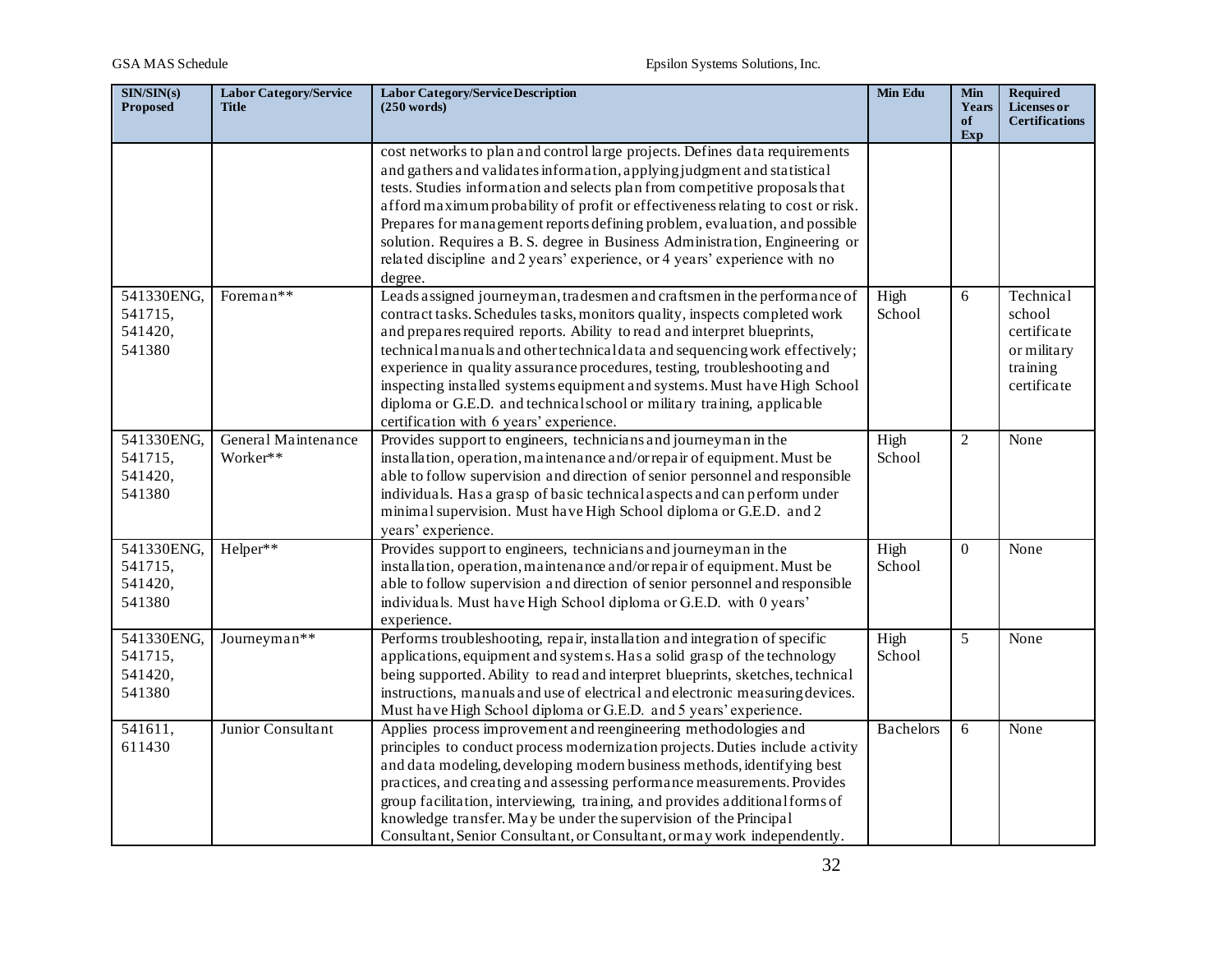| SIN/SIN(s)<br><b>Proposed</b>              | <b>Labor Category/Service</b><br><b>Title</b> | <b>Labor Category/Service Description</b><br>$(250 \text{ words})$                                                                                                                                                                                                                                                                                                                                                                                                                                                                                                                                                                                                                                                                                                                                                                                                                                                                                                                                                                                                                                                 | <b>Min Edu</b>   | <b>Min</b><br>Years | <b>Required</b><br>Licenses or |
|--------------------------------------------|-----------------------------------------------|--------------------------------------------------------------------------------------------------------------------------------------------------------------------------------------------------------------------------------------------------------------------------------------------------------------------------------------------------------------------------------------------------------------------------------------------------------------------------------------------------------------------------------------------------------------------------------------------------------------------------------------------------------------------------------------------------------------------------------------------------------------------------------------------------------------------------------------------------------------------------------------------------------------------------------------------------------------------------------------------------------------------------------------------------------------------------------------------------------------------|------------------|---------------------|--------------------------------|
|                                            |                                               |                                                                                                                                                                                                                                                                                                                                                                                                                                                                                                                                                                                                                                                                                                                                                                                                                                                                                                                                                                                                                                                                                                                    |                  | of<br>Exp           | <b>Certifications</b>          |
|                                            |                                               | Education and experience requirements - A Bachelor's degree in computer<br>science, information systems, engineering, business, education, management<br>sciences, psychology, human resources development/management, or other<br>related scientific or technical discipline. This position requires a minimum<br>of six years' experience, of which at least four years must be specialized.<br>Specialized experience may include facilitation, training, methodology<br>development and evaluation, process reengineering across all phases,<br>identifying best practices, change management, business management<br>techniques, organizational development, activity and data modeling, or<br>information system development methods and practices and supervision of<br>business process reengineering personnel. With a Master's degree in the<br>fields described above, three years' experience is required, of which at least<br>two years must be specialized as described above. With eight years'<br>experience of which at least four years is specialized as described above, a                    |                  |                     |                                |
| 541330ENG,<br>541715,<br>541420,<br>541380 | Logistics Support<br>Specialist               | degree is not required.<br>Performs cost analysis, configuration analysis and management, and<br>develops logistics support documents. Identifies material sources and<br>manages material procurement to obtain best-value supply. Maintains and<br>manages appropriate database for material sources. Must have a B.S., B.A.,<br>or A.A. degree or 3 years extensive hands-on experience and technical<br>training in major Integrated Logistics Support (ILS) disciplines such as<br>planning, reliability and maintainability analysis, life-cycle cost analysis, or<br>an equivalent combination of formal education and experience. Requires 6<br>years' experience without a degree.                                                                                                                                                                                                                                                                                                                                                                                                                        | <b>Bachelors</b> | $\theta$            | None                           |
| 541330ENG,<br>541715,<br>541420,<br>541380 | Marine Electrician**                          | Trouble shoots, electrical equipment, and circuits using appropriate test<br>equipment to detect and effect required maintenance, repairs, or replacement<br>requirements. Performs maintenance and repair of generators, switchboards,<br>controllers, circuit breakers, electrical motors, distribution panels, alarm and<br>lighting circuits. Conducts insulation resistance measurements of electrical<br>cables to determine condition and effects repairs or replacements as<br>required. Supervises and participates in the installation and/or alteration to<br>electrical systems aboard ferries and dredges. Maintains adequate<br>inventories of electrical spare parts and requisitions replacements as<br>required. Maintains electrical system maintenance histories noting dates, and<br>extent of repairs and/or alterations. Assists the marine engineer in the<br>preparation and inspection of electrical repairs performed by outside<br>contractors and during annual shipyard overhaul. Must have a High School<br>diploma or G. E. D. and 4 years' experience with the appropriate system. | High<br>School   | $\overline{4}$      | None                           |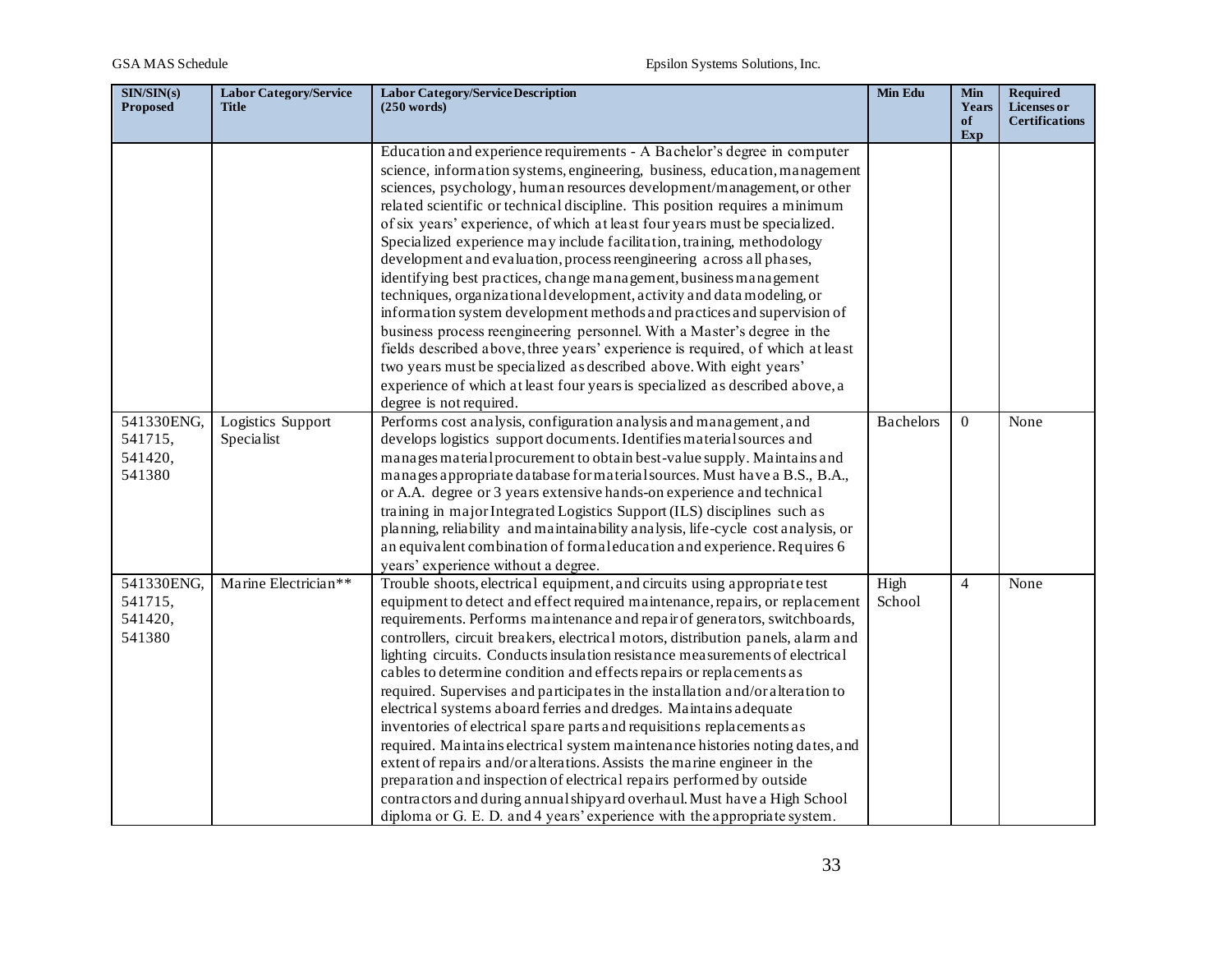| SIN/SIN(s)<br><b>Proposed</b>              | <b>Labor Category/Service</b><br><b>Title</b> | <b>Labor Category/Service Description</b><br>$(250 \text{ words})$                                                                                                                                                                                                                                                                                                                                                                                                                                                                                                                                                                                                                                                                                                                                                                                                                                                                                                                                                                                                                                                                                                                                                                                                                                                                                                                                                                                                                                                                                                                 | Min Edu        | <b>Min</b><br>Years<br>of | <b>Required</b><br>Licenses or<br><b>Certifications</b> |
|--------------------------------------------|-----------------------------------------------|------------------------------------------------------------------------------------------------------------------------------------------------------------------------------------------------------------------------------------------------------------------------------------------------------------------------------------------------------------------------------------------------------------------------------------------------------------------------------------------------------------------------------------------------------------------------------------------------------------------------------------------------------------------------------------------------------------------------------------------------------------------------------------------------------------------------------------------------------------------------------------------------------------------------------------------------------------------------------------------------------------------------------------------------------------------------------------------------------------------------------------------------------------------------------------------------------------------------------------------------------------------------------------------------------------------------------------------------------------------------------------------------------------------------------------------------------------------------------------------------------------------------------------------------------------------------------------|----------------|---------------------------|---------------------------------------------------------|
|                                            |                                               |                                                                                                                                                                                                                                                                                                                                                                                                                                                                                                                                                                                                                                                                                                                                                                                                                                                                                                                                                                                                                                                                                                                                                                                                                                                                                                                                                                                                                                                                                                                                                                                    |                | Exp                       |                                                         |
| 541330ENG,<br>541715,<br>541420,<br>541380 | Marine<br>Mechanic/Machinist**                | Dismantles and repairs defective equipment or engines, or replaces defective<br>parts, and reassembles equipment, using hand tools. Examines engine<br>equipment, such as pumps, circulators, condensers, and steering engines to<br>locate malfunctions. Connects fuel, oil, and water lines to engine, and<br>installs engine controls, propeller shaft, and propeller. Starts and tests<br>engines, using tachometer and voltmeter. Stands watch in engine room,<br>observes temperature, pressure, and rpm gauges, and adjusts controls to<br>maintain specified operating conditions. Installs ship machinery, such as<br>propelling machinery and steering gear, working from blueprints and using<br>hand tools, calipers, and micrometers. Installs below-deck auxiliary<br>equipment, such as evaporators, stills, heaters, pumps, condensers, and<br>boilers, and connects them to steam pipe systems. Operates machinery, such<br>as cargo winches and windlasses, to determine causes of malfunctioning.<br>Lays out passage holes on bulkheads, decks, and other surfaces for<br>connections, such as shafting and steam lines. Fabricates replacement parts,<br>using machine shop tools, such as lathe, boring mill, planer, shaper, slotter,<br>and milling machine. Tests and inspects installed machinery and equipment<br>during dock and sea trials. Must have a High School diploma or G.E.D and<br>6 years' experience.                                                                                                                                      | High<br>School | 6                         | None                                                    |
| 541330ENG,<br>541715,<br>541420,<br>541380 | Mechanical<br>Drafter/Specialist II**         | Develops detailed design drawings and specifications for mechanical<br>equipment, dies/tools, and controls, according to engineering sketches and<br>design proposals. Lays out and draws schematic, orthographic, or angle<br>views to depict functional relationships of components, assemblies, systems,<br>and machines. Designs scale or full size blueprints of specialty items, such<br>as furniture and automobile body or chassis components. Lays out, draws,<br>and reproduces illustrations for reference manuals and technical publications<br>to describe operation and maintenance of mechanical systems. Shades or<br>colors drawings to clarify and emphasize details and dimensions and<br>eliminate background, using ink, crayon, airbrush, and overlays. Positions<br>instructions and comments onto drawings and illustrates and describes<br>installation and maintenance details. Reviews and analyzes specifications,<br>sketches, engineering drawings, ideas, and related design data to determine<br>factors affecting component designs. Modifies and revises designs to correct<br>operating deficiencies or to reduce production problems. Observes set-up<br>and gauges during programmed machine or equipment trial run to verify<br>conformance of signals and systems to specifications. Coordinates and<br>works in conjunction with other workers to design, layout, or detail<br>components and systems. Directs work activities of detailer and confers with<br>staff and supervisors to resolve design or other problems. Requires an A.S. | Associates     | 1                         | None                                                    |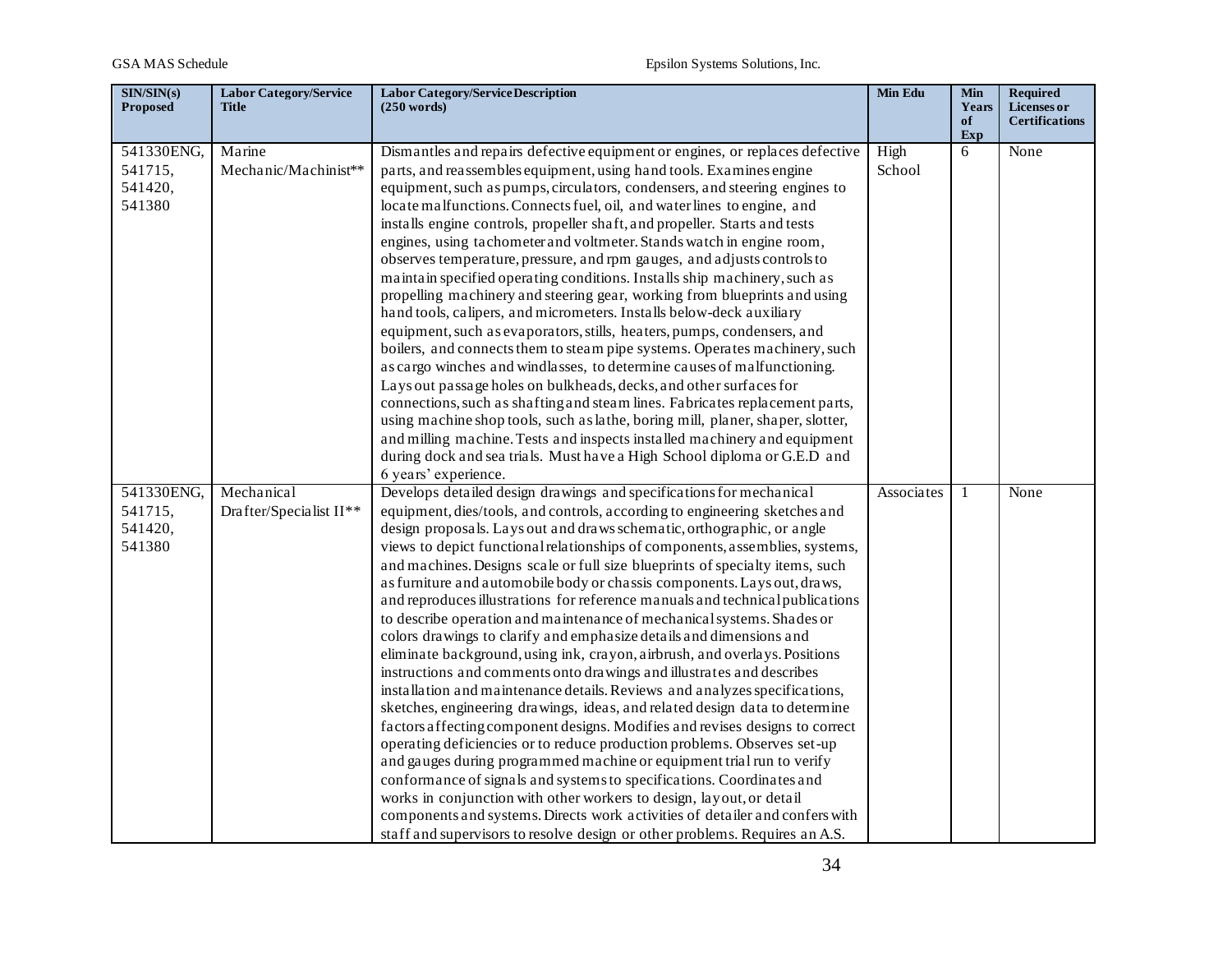| SIN/SIN(s)<br><b>Proposed</b>              | <b>Labor Category/Service</b><br><b>Title</b> | <b>Labor Category/Service Description</b><br>$(250 \text{ words})$                                                                                                                                                                                                                                                                                                                                                                                                                                                                                                                                                                                                                                                                                                                                                                                                                                                                                                                                                                                                                                                                                                                                                                                                                                                                                                                                                                                                                                                                                                                                                                                                                                                                                                                     | <b>Min Edu</b> | <b>Min</b><br>Years<br>of<br>Exp | <b>Required</b><br>Licenses or<br><b>Certifications</b> |
|--------------------------------------------|-----------------------------------------------|----------------------------------------------------------------------------------------------------------------------------------------------------------------------------------------------------------------------------------------------------------------------------------------------------------------------------------------------------------------------------------------------------------------------------------------------------------------------------------------------------------------------------------------------------------------------------------------------------------------------------------------------------------------------------------------------------------------------------------------------------------------------------------------------------------------------------------------------------------------------------------------------------------------------------------------------------------------------------------------------------------------------------------------------------------------------------------------------------------------------------------------------------------------------------------------------------------------------------------------------------------------------------------------------------------------------------------------------------------------------------------------------------------------------------------------------------------------------------------------------------------------------------------------------------------------------------------------------------------------------------------------------------------------------------------------------------------------------------------------------------------------------------------------|----------------|----------------------------------|---------------------------------------------------------|
|                                            |                                               | degree in Mechanical Engineering or related discipline and 1 years'<br>experience, or technical or military training in Mechanical Engineering or<br>related discipline and 3 years' experience.                                                                                                                                                                                                                                                                                                                                                                                                                                                                                                                                                                                                                                                                                                                                                                                                                                                                                                                                                                                                                                                                                                                                                                                                                                                                                                                                                                                                                                                                                                                                                                                       |                |                                  |                                                         |
| 541330ENG,<br>541715,<br>541420,<br>541380 | Mechanical<br>Drafter/Specialist<br>$III**$   | Develops detailed design drawings and specifications for mechanical<br>equipment, dies/tools, and controls, according to engineering sketches and<br>design proposals. Lays out and draws schematic, orthographic, or angle<br>views to depict functional relationships of components, assemblies, systems,<br>and machines. Designs scale or full size blueprints of specialty items, such<br>as furniture and automobile body or chassis components. Lays out, draws,<br>and reproduces illustrations for reference manuals and technical publications<br>to describe operation and maintenance of mechanical systems. Shades or<br>colors drawings to clarify and emphasize details and dimensions and<br>eliminate background, using ink, crayon, airbrush, and overlays. Positions<br>instructions and comments onto drawings and illustrates and describes<br>installation and maintenance details. Reviews and analyzes specifications,<br>sketches, engineering drawings, ideas, and related design data to determine<br>factors affecting component designs. Modifies and revises designs to correct<br>operating deficiencies or to reduce production problems. Observes set-up<br>and gauges during programmed machine or equipment trial run to verify<br>conformance of signals and systems to specifications. Coordinates and<br>works in conjunction with other workers to design, layout, or detail<br>components and systems. Directs work activities of detailer and confers with<br>staff and supervisors to resolve design or other problems. Requires an A.S.<br>degree in Mechanical Engineering or related discipline and 2 years'<br>experience, or technical or military training in Mechanical Engineering or<br>related discipline and 4 years' experience. | Associates     | 2                                | None                                                    |
| 541330ENG,<br>541715,<br>541420,<br>541380 | Mechanical<br>Drafter/Specialist<br>$IV**$    | Develops detailed design drawings and specifications for mechanical<br>equipment, dies/tools, and controls, according to engineering sketches and<br>design proposals. Lays out and draws schematic, orthographic, or angle<br>views to depict functional relationships of components, assemblies, systems,<br>and machines. Designs scale or full size blueprints of specialty items, such<br>as furniture and automobile body or chassis components. Lays out, draws,<br>and reproduces illustrations for reference manuals and technical publications<br>to describe operation and maintenance of mechanical systems. Shades or<br>colors drawings to clarify and emphasize details and dimensions and<br>eliminate background, using ink, crayon, airbrush, and overlays. Positions<br>instructions and comments onto drawings and illustrates and describes<br>installation and maintenance details. Reviews and analyzes specifications,<br>sketches, engineering drawings, ideas, and related design data to determine                                                                                                                                                                                                                                                                                                                                                                                                                                                                                                                                                                                                                                                                                                                                                          | Associates     | 3                                | None                                                    |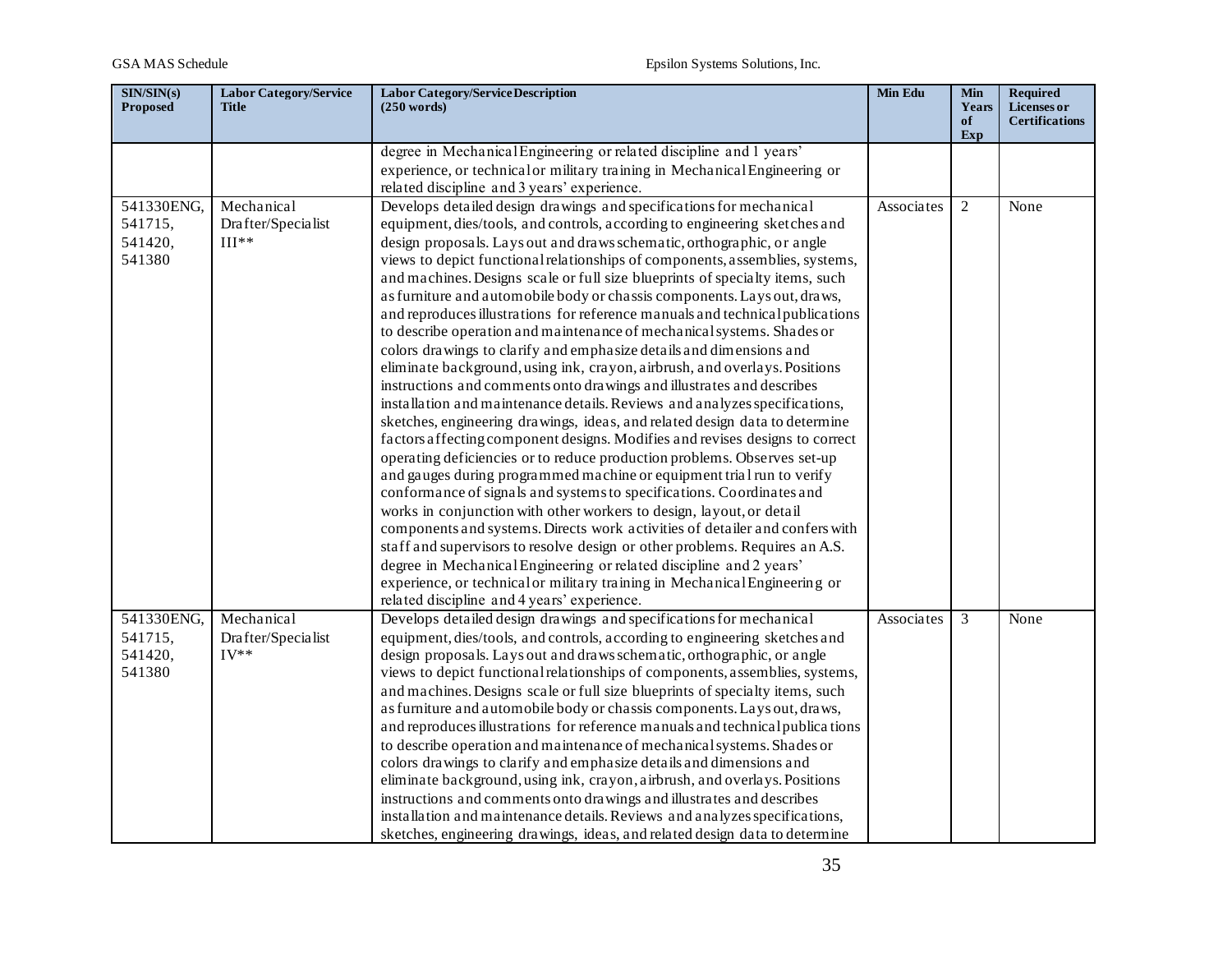| SIN/SIN(s)<br><b>Proposed</b> | Labor Category/Service<br><b>Title</b> | <b>Labor Category/Service Description</b><br>(250 words)                      | Min Edu    | <b>Min</b><br>Years | <b>Required</b><br><b>Licenses</b> or |
|-------------------------------|----------------------------------------|-------------------------------------------------------------------------------|------------|---------------------|---------------------------------------|
|                               |                                        |                                                                               |            | of<br>Exp           | <b>Certifications</b>                 |
|                               |                                        | factors affecting component designs. Modifies and revises designs to correct  |            |                     |                                       |
|                               |                                        | operating deficiencies or to reduce production problems. Observes set-up      |            |                     |                                       |
|                               |                                        | and gauges during programmed machine or equipment trial run to verify         |            |                     |                                       |
|                               |                                        | conformance of signals and systems to specifications. Coordinates and         |            |                     |                                       |
|                               |                                        | works in conjunction with other workers to design, layout, or detail          |            |                     |                                       |
|                               |                                        | components and systems. Directs work activities of detailer and confers with  |            |                     |                                       |
|                               |                                        | staff and supervisors to resolve design or other problems. Requires an A.S.   |            |                     |                                       |
|                               |                                        | degree in Mechanical Engineering or related discipline and 3 years'           |            |                     |                                       |
|                               |                                        | experience, or technical or military training in Mechanical Engineering or    |            |                     |                                       |
|                               |                                        | related discipline and 5 years' experience.                                   |            |                     |                                       |
| 541330ENG,                    | Mechanical                             | Develops detailed design drawings and specifications for mechanical           | Associates | $\overline{4}$      | None                                  |
| 541715,                       | Drafter/Specialist V                   | equipment, dies/tools, and controls, according to engineering sketches and    |            |                     |                                       |
| 541420,                       |                                        | design proposals. Lays out and draws schematic, orthographic, or angle        |            |                     |                                       |
| 541380                        |                                        | views to depict functional relationships of components, assemblies, systems,  |            |                     |                                       |
|                               |                                        | and machines. Designs scale or full size blueprints of specialty items, such  |            |                     |                                       |
|                               |                                        | as furniture and automobile body or chassis components. Lays out, draws,      |            |                     |                                       |
|                               |                                        | and reproduces illustrations for reference manuals and technical publications |            |                     |                                       |
|                               |                                        | to describe operation and maintenance of mechanical systems. Shades or        |            |                     |                                       |
|                               |                                        | colors drawings to clarify and emphasize details and dimensions and           |            |                     |                                       |
|                               |                                        | eliminate background, using ink, crayon, airbrush, and overlays. Positions    |            |                     |                                       |
|                               |                                        | instructions and comments onto drawings and illustrates and describes         |            |                     |                                       |
|                               |                                        | installation and maintenance details. Reviews and analyzes specifications,    |            |                     |                                       |
|                               |                                        | sketches, engineering drawings, ideas, and related design data to determine   |            |                     |                                       |
|                               |                                        | factors affecting component designs. Modifies and revises designs to correct  |            |                     |                                       |
|                               |                                        | operating deficiencies or to reduce production problems. Observes set-up      |            |                     |                                       |
|                               |                                        | and gauges during programmed machine or equipment trial run to verify         |            |                     |                                       |
|                               |                                        | conformance of signals and systems to specifications. Coordinates and         |            |                     |                                       |
|                               |                                        | works in conjunction with other workers to design, layout, or detail          |            |                     |                                       |
|                               |                                        | components and systems. Directs work activities of detailer and confers with  |            |                     |                                       |
|                               |                                        | staff and supervisors to resolve design or other problems. Requires an A.S.   |            |                     |                                       |
|                               |                                        | degree in Mechanical Engineering or related discipline and 4 years'           |            |                     |                                       |
|                               |                                        | experience, or technical or military training in Mechanical Engineering or    |            |                     |                                       |
|                               |                                        | related discipline and 6 years' experience.                                   |            |                     |                                       |
| 541330ENG,                    | Mechanical                             | Develops detailed design drawings and specifications for mechanical           | Associates | 5                   | None                                  |
| 541715,                       | Drafter/Specialist VI                  | equipment, dies/tools, and controls, according to engineering sketches and    |            |                     |                                       |
| 541420,                       |                                        | design proposals. Lays out and draws schematic, orthographic, or angle        |            |                     |                                       |
| 541380                        |                                        | views to depict functional relationships of components, assemblies, systems,  |            |                     |                                       |
|                               |                                        | and machines. Designs scale or full size blueprints of specialty items. Lays  |            |                     |                                       |
|                               |                                        | out, draws, and reproduces illustrations for reference manuals and technical  |            |                     |                                       |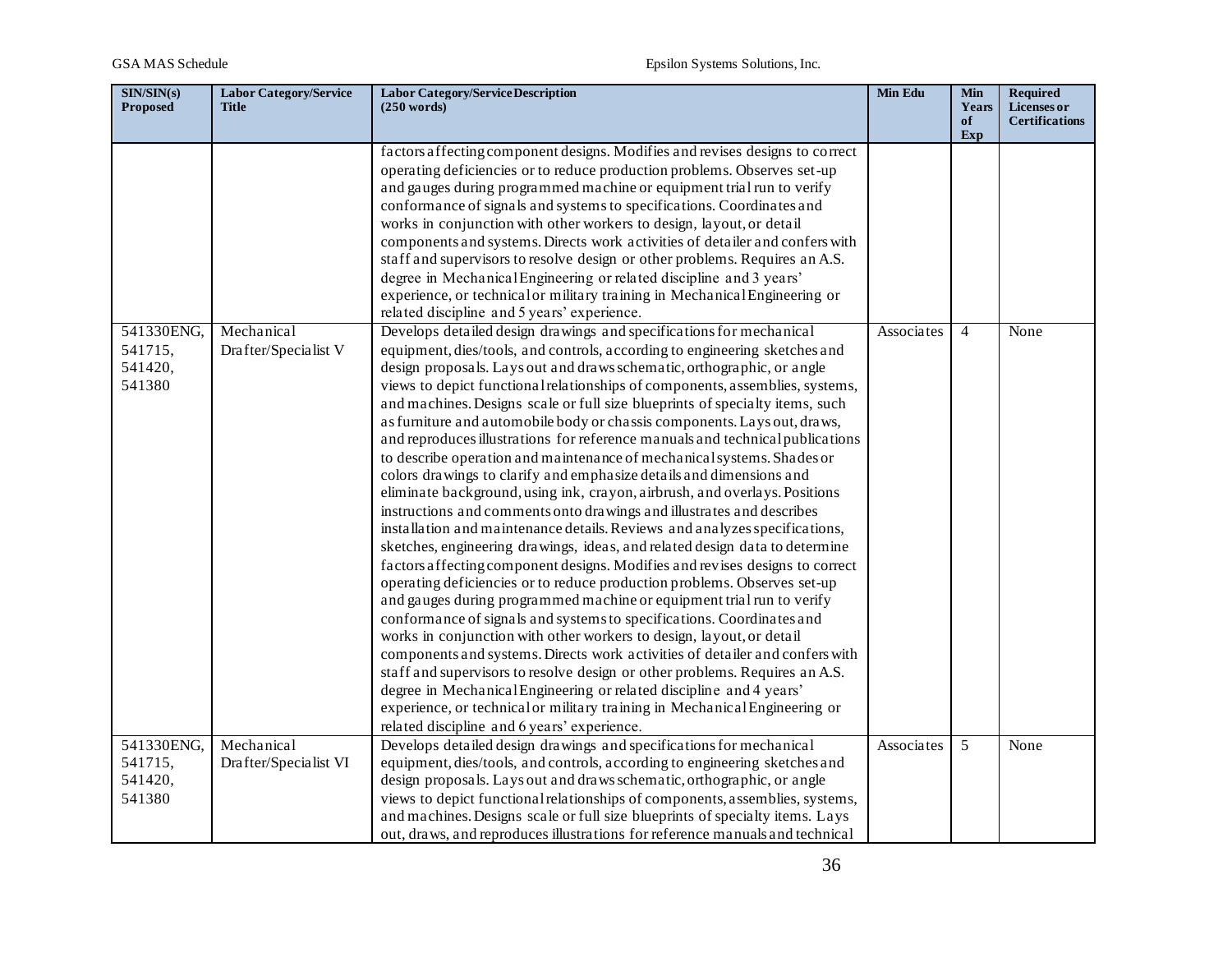| SIN/SIN(s)<br><b>Proposed</b> | <b>Labor Category/Service</b><br><b>Title</b> | <b>Labor Category/Service Description</b><br>(250 words)                                                                                                  | Min Edu    | <b>Min</b><br>Years<br>of | <b>Required</b><br>Licenses or<br><b>Certifications</b> |
|-------------------------------|-----------------------------------------------|-----------------------------------------------------------------------------------------------------------------------------------------------------------|------------|---------------------------|---------------------------------------------------------|
|                               |                                               |                                                                                                                                                           |            | Exp                       |                                                         |
|                               |                                               | publications to describe operation and maintenance of mechanical systems.                                                                                 |            |                           |                                                         |
|                               |                                               | Shades or colors drawings to clarify and emphasize details and dimensions                                                                                 |            |                           |                                                         |
|                               |                                               | and eliminate background, using ink, crayon, airbrush, and overlays.                                                                                      |            |                           |                                                         |
|                               |                                               | Positions instructions and comments onto drawings and illustrates and                                                                                     |            |                           |                                                         |
|                               |                                               | describes installation and maintenance details. Reviews and analyzes                                                                                      |            |                           |                                                         |
|                               |                                               | specifications, sketches, engineering drawings, ideas, and related design data                                                                            |            |                           |                                                         |
|                               |                                               | to determine factors affecting component designs. Modifies and revises                                                                                    |            |                           |                                                         |
|                               |                                               | designs to correct operating deficiencies or to reduce production problems.                                                                               |            |                           |                                                         |
|                               |                                               | Observes set-up and gauges during programmed machine or equipment trial                                                                                   |            |                           |                                                         |
|                               |                                               | run to verify conformance of signals and systems to specifications.                                                                                       |            |                           |                                                         |
|                               |                                               | Coordinates and works in conjunction with other workers to design, layout,                                                                                |            |                           |                                                         |
|                               |                                               | or detail components and systems. Directs work activities of detailer and                                                                                 |            |                           |                                                         |
|                               |                                               | confers with staff and supervisors to resolve design or other problems.                                                                                   |            |                           |                                                         |
|                               |                                               | Requires an A.S. degree in Mechanical Engineering or related discipline and                                                                               |            |                           |                                                         |
|                               |                                               | 5 years' experience, or technical or military training in Mechanical                                                                                      |            |                           |                                                         |
|                               |                                               | Engineering or related discipline and 8 years' experience                                                                                                 |            |                           |                                                         |
| 541330ENG,                    | Mechanical                                    | Develops detailed design drawings and specifications for mechanical                                                                                       | Associates | 6                         | None                                                    |
| 541715,                       | Drafter/Specialist VII                        | equipment, dies/tools, and controls, according to engineering sketches and                                                                                |            |                           |                                                         |
| 541420,                       |                                               | design proposals. Lays out and draws schematic, orthographic, or angle                                                                                    |            |                           |                                                         |
| 541380                        |                                               | views to depict functional relationships of components, assemblies, systems,                                                                              |            |                           |                                                         |
|                               |                                               | and machines. Designs scale or full size blueprints of specialty items, such                                                                              |            |                           |                                                         |
|                               |                                               | as furniture and automobile body or chassis components. Lays out, draws,                                                                                  |            |                           |                                                         |
|                               |                                               | and reproduces illustrations for reference manuals and technical publications                                                                             |            |                           |                                                         |
|                               |                                               | to describe operation and maintenance of mechanical systems. Shades or                                                                                    |            |                           |                                                         |
|                               |                                               | colors drawings to clarify and emphasize details and dimensions and                                                                                       |            |                           |                                                         |
|                               |                                               | eliminate background, using ink, crayon, airbrush, and overlays. Positions                                                                                |            |                           |                                                         |
|                               |                                               | instructions and comments onto drawings and illustrates and describes                                                                                     |            |                           |                                                         |
|                               |                                               | installation and maintenance details. Reviews and analyzes specifications,<br>sketches, engineering drawings, ideas, and related design data to determine |            |                           |                                                         |
|                               |                                               | factors affecting component designs. Modifies and revises designs to correct                                                                              |            |                           |                                                         |
|                               |                                               | operating deficiencies or to reduce production problems. Observes set-up                                                                                  |            |                           |                                                         |
|                               |                                               | and gauges during programmed machine or equipment trial run to verify                                                                                     |            |                           |                                                         |
|                               |                                               | conformance of signals and systems to specifications. Coordinates and                                                                                     |            |                           |                                                         |
|                               |                                               | works in conjunction with other workers to design, layout, or detail                                                                                      |            |                           |                                                         |
|                               |                                               | components and systems. Directs work activities of detailer and confers with                                                                              |            |                           |                                                         |
|                               |                                               | staff and supervisors to resolve design or other problems. Requires an A.S.                                                                               |            |                           |                                                         |
|                               |                                               | degree in Mechanical Engineering or related discipline and 6 years'                                                                                       |            |                           |                                                         |
|                               |                                               | experience, or technical or military training in Mechanical Engineering or                                                                                |            |                           |                                                         |
|                               |                                               | related discipline and 10 years' experience.                                                                                                              |            |                           |                                                         |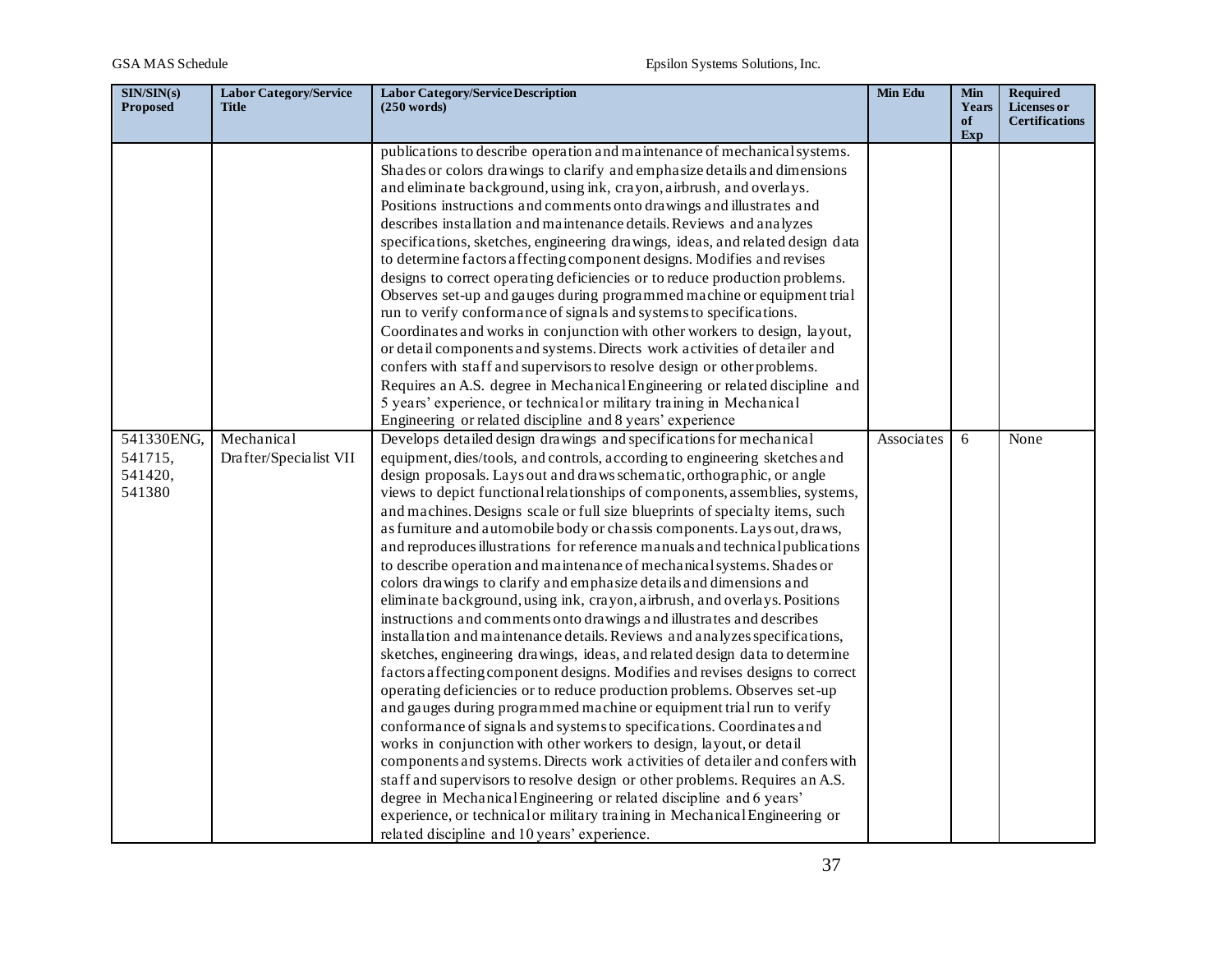| SIN/SIN(s)<br><b>Proposed</b>              | <b>Labor Category/Service</b><br><b>Title</b> | <b>Labor Category/Service Description</b><br>$(250 \text{ words})$                                                                                                                                                                                                                                                                                                                                                                                                                                                                                                                                                                                                                                                                                                                                                                                                                                                                                                                                                                                                                                                                                                                                                                                                                                                                                                                                                                                                                                                                                                                                                                                                                                                      | Min Edu          | Min<br>Years<br>of | <b>Required</b><br>Licenses or<br><b>Certifications</b> |
|--------------------------------------------|-----------------------------------------------|-------------------------------------------------------------------------------------------------------------------------------------------------------------------------------------------------------------------------------------------------------------------------------------------------------------------------------------------------------------------------------------------------------------------------------------------------------------------------------------------------------------------------------------------------------------------------------------------------------------------------------------------------------------------------------------------------------------------------------------------------------------------------------------------------------------------------------------------------------------------------------------------------------------------------------------------------------------------------------------------------------------------------------------------------------------------------------------------------------------------------------------------------------------------------------------------------------------------------------------------------------------------------------------------------------------------------------------------------------------------------------------------------------------------------------------------------------------------------------------------------------------------------------------------------------------------------------------------------------------------------------------------------------------------------------------------------------------------------|------------------|--------------------|---------------------------------------------------------|
|                                            |                                               |                                                                                                                                                                                                                                                                                                                                                                                                                                                                                                                                                                                                                                                                                                                                                                                                                                                                                                                                                                                                                                                                                                                                                                                                                                                                                                                                                                                                                                                                                                                                                                                                                                                                                                                         |                  | Exp                |                                                         |
| 541330ENG,<br>541715,<br>541420,<br>541380 | Mechanical<br>Drafter/Specialist VIII         | Develops detailed design drawings and specifications for mechanical<br>equipment, dies/tools, and controls, according to engineering sketches and<br>design proposals. Lays out and draws schematic, orthographic, or angle<br>views to depict functional relationships of components, assemblies, systems,<br>and machines. Designs scale or full size blueprints of specialty items. Lays<br>out, draws, and reproduces illustrations for reference manuals and technical<br>publications to describe operation and maintenance of mechanical systems.<br>Shades or colors drawings to clarify and emphasize details and dimensions<br>and eliminate background, using ink, crayon, airbrush, and overlays.<br>Positions instructions and comments onto drawings and illustrates and<br>describes installation and maintenance details. Reviews and analyzes<br>specifications, sketches, engineering drawings, ideas, and related design data<br>to determine factors affecting component designs. Modifies and revises<br>designs to correct operating deficiencies or to reduce production problems.<br>Observes set-up and gauges during programmed machine or equipment trial<br>run to verify conformance of signals and systems to specifications.<br>Coordinates and works in conjunction with other workers to design, layout,<br>or detail components and systems. Directs work activities of detailer and<br>confers with staff and supervisors to resolve design or other problems.<br>Requires an A.S. degree in Mechanical Engineering or related discipline and<br>8 years' experience, or technical or military training in Mechanical<br>Engineering or related discipline and 12 years' experience. | Associates       | 8                  | None                                                    |
| 541330ENG,<br>541715,<br>541420,<br>541380 | MechanicalEngineer<br>П                       | Designs products and systems to meet process requirements, applying<br>knowledge of engineering principles. Oversees installation to ensure<br>machines and equipment are installed and functioning according to<br>specifications. Coordinates building, fabrication, and installation of product<br>design and operation, maintenance, and repair activities to utilize machines<br>and equipment. Specifies system components or directs modification of<br>products to ensure conformance with engineering design and performance<br>specifications. Inspects, evaluates, and arranges field installations and<br>recommends design modifications to eliminate machine or system<br>malfunctions. Alters or modifies design to obtain specified functional and<br>operational performance. Investigates equipment failures and difficulties,<br>diagnoses faulty operation, and makes recommendations to maintenance<br>crew. Researches and analyzes data, such as customer design proposal,<br>specifications, and manuals to determine feasibility of design or application.<br>Plans and directs engineering personnel in fabrication of test control<br>apparatus and equipment, and develops procedures for testing products.<br>Tests ability of machines to perform tasks. Selects or designs tools to meet                                                                                                                                                                                                                                                                                                                                                                                                 | <b>Bachelors</b> | $\Omega$           | None                                                    |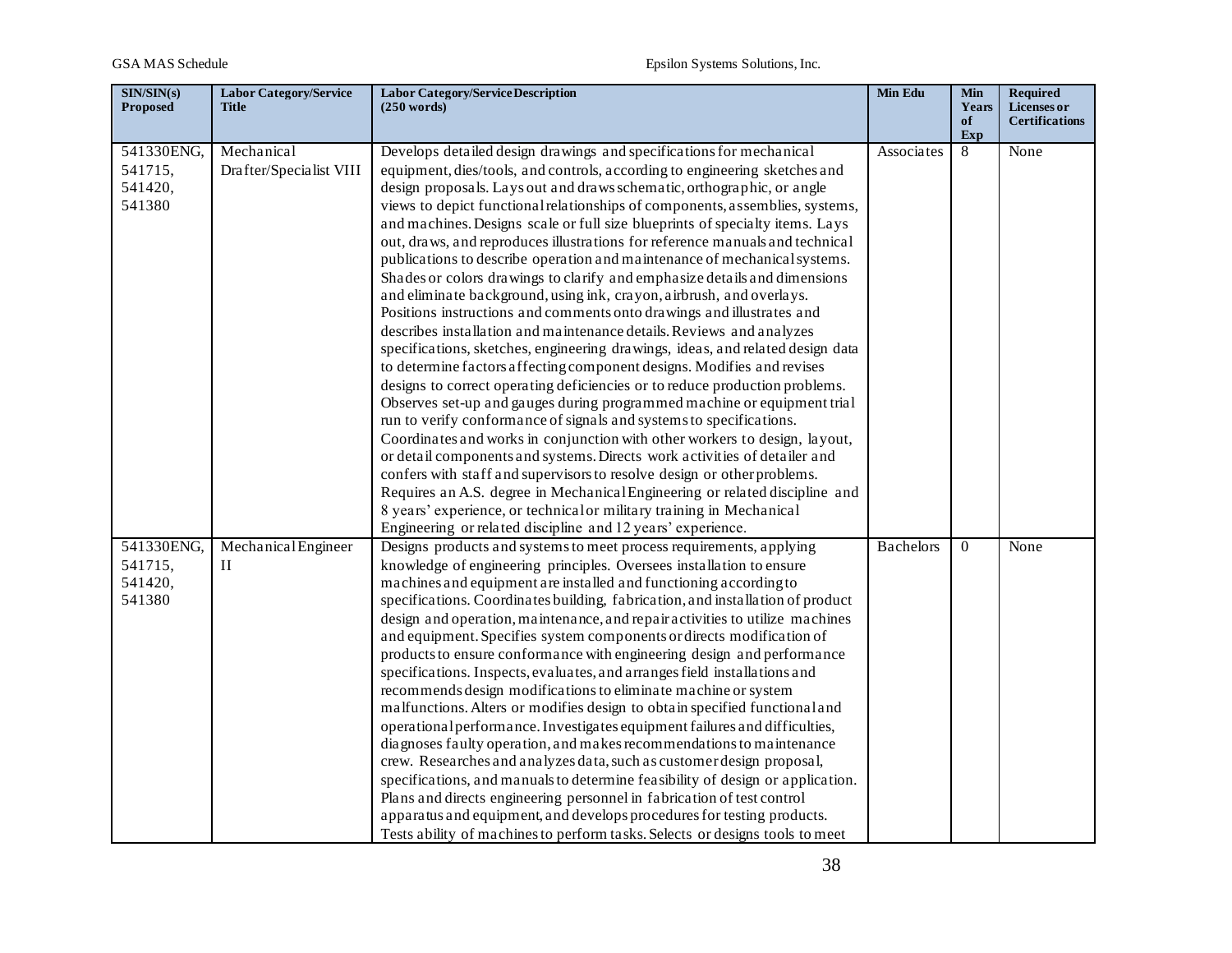| SIN/SIN(s)<br><b>Proposed</b> | <b>Labor Category/Service</b><br><b>Title</b> | <b>Labor Category/Service Description</b><br>$(250 \text{ words})$                                                                                    | Min Edu          | Min<br>Years<br>of | <b>Required</b><br>Licenses or<br><b>Certifications</b> |
|-------------------------------|-----------------------------------------------|-------------------------------------------------------------------------------------------------------------------------------------------------------|------------------|--------------------|---------------------------------------------------------|
|                               |                                               |                                                                                                                                                       |                  | Exp                |                                                         |
|                               |                                               | specifications, using manuals, drafting tools, computer, and specialized                                                                              |                  |                    |                                                         |
|                               |                                               | software programs. Assists drafter in developing structural design of<br>product, using drafting tools or computer-assisted design/drafting equipment |                  |                    |                                                         |
|                               |                                               | and software. Conducts experiments to test and analyze existing designs and                                                                           |                  |                    |                                                         |
|                               |                                               | equipment to obtain data on performance of product, and prepares reports.                                                                             |                  |                    |                                                         |
|                               |                                               | Requires a B.S. degree in Mechanical Engineering or related discipline and                                                                            |                  |                    |                                                         |
|                               |                                               | 0 years' experience or 3 years related experience with no degree.                                                                                     |                  |                    |                                                         |
| 541330ENG,                    | MechanicalEngineer                            | Designs products and systems to meet process requirements, applying                                                                                   | <b>Bachelors</b> | $\overline{c}$     | None                                                    |
| 541715,                       | Ш                                             | knowledge of engineering principles. Oversees installation to ensure                                                                                  |                  |                    |                                                         |
| 541420,                       |                                               | machines and equipment are installed and functioning according to                                                                                     |                  |                    |                                                         |
| 541380                        |                                               | specifications. Coordinates building, fabrication, and installation of product                                                                        |                  |                    |                                                         |
|                               |                                               | design and operation, maintenance, and repair activities to utilize machines                                                                          |                  |                    |                                                         |
|                               |                                               | and equipment. Specifies system components or directs modification of                                                                                 |                  |                    |                                                         |
|                               |                                               | products to ensure conformance with engineering design and performance                                                                                |                  |                    |                                                         |
|                               |                                               | specifications. Inspects, evaluates, and arranges field installations and                                                                             |                  |                    |                                                         |
|                               |                                               | recommends design modifications to eliminate machine or system                                                                                        |                  |                    |                                                         |
|                               |                                               | malfunctions. Alters or modifies design to obtain specified functional and                                                                            |                  |                    |                                                         |
|                               |                                               | operational performance. Investigates equipment failures and difficulties,                                                                            |                  |                    |                                                         |
|                               |                                               | diagnoses faulty operation, and makes recommendations to maintenance                                                                                  |                  |                    |                                                         |
|                               |                                               | crew. Researches and analyzes data, such as customer design proposal,                                                                                 |                  |                    |                                                         |
|                               |                                               | specifications, and manuals to determine feasibility of design or application.                                                                        |                  |                    |                                                         |
|                               |                                               | Plans and directs engineering personnel in fabrication of test control                                                                                |                  |                    |                                                         |
|                               |                                               | apparatus and equipment, and develops procedures for testing products.                                                                                |                  |                    |                                                         |
|                               |                                               | Tests ability of machines to perform tasks. Selects or designs tools to meet                                                                          |                  |                    |                                                         |
|                               |                                               | specifications, using manuals, drafting tools, computer, and specialized                                                                              |                  |                    |                                                         |
|                               |                                               | software programs. Assists drafter in developing structural design of                                                                                 |                  |                    |                                                         |
|                               |                                               | product, using drafting tools or computer-assisted design/drafting equipment                                                                          |                  |                    |                                                         |
|                               |                                               | and software. Conducts experiments to test and analyze existing designs and                                                                           |                  |                    |                                                         |
|                               |                                               | equipment to obtain data on performance of product, and prepares reports.                                                                             |                  |                    |                                                         |
|                               |                                               | Requires a B.S. degree in Mechanical Engineering or related discipline and                                                                            |                  |                    |                                                         |
|                               |                                               | 2 years' experience or 5 years related experience with no degree.                                                                                     |                  |                    |                                                         |
| 541330ENG,                    | MechanicalEngineer                            | Designs products and systems to meet process requirements, applying                                                                                   | <b>Bachelors</b> | 3                  | None                                                    |
| 541715,                       | IV                                            | knowledge of engineering principles. Oversees installation to ensure                                                                                  |                  |                    |                                                         |
| 541420,                       |                                               | machines and equipment are installed and functioning according to                                                                                     |                  |                    |                                                         |
| 541380                        |                                               | specifications. Coordinates building, fabrication, and installation of product                                                                        |                  |                    |                                                         |
|                               |                                               | design and operation, maintenance, and repair activities to utilize machines                                                                          |                  |                    |                                                         |
|                               |                                               | and equipment. Specifies system components or directs modification of                                                                                 |                  |                    |                                                         |
|                               |                                               | products to ensure conformance with engineering design and performance                                                                                |                  |                    |                                                         |
|                               |                                               | specifications. Inspects, evaluates, and arranges field installations and                                                                             |                  |                    |                                                         |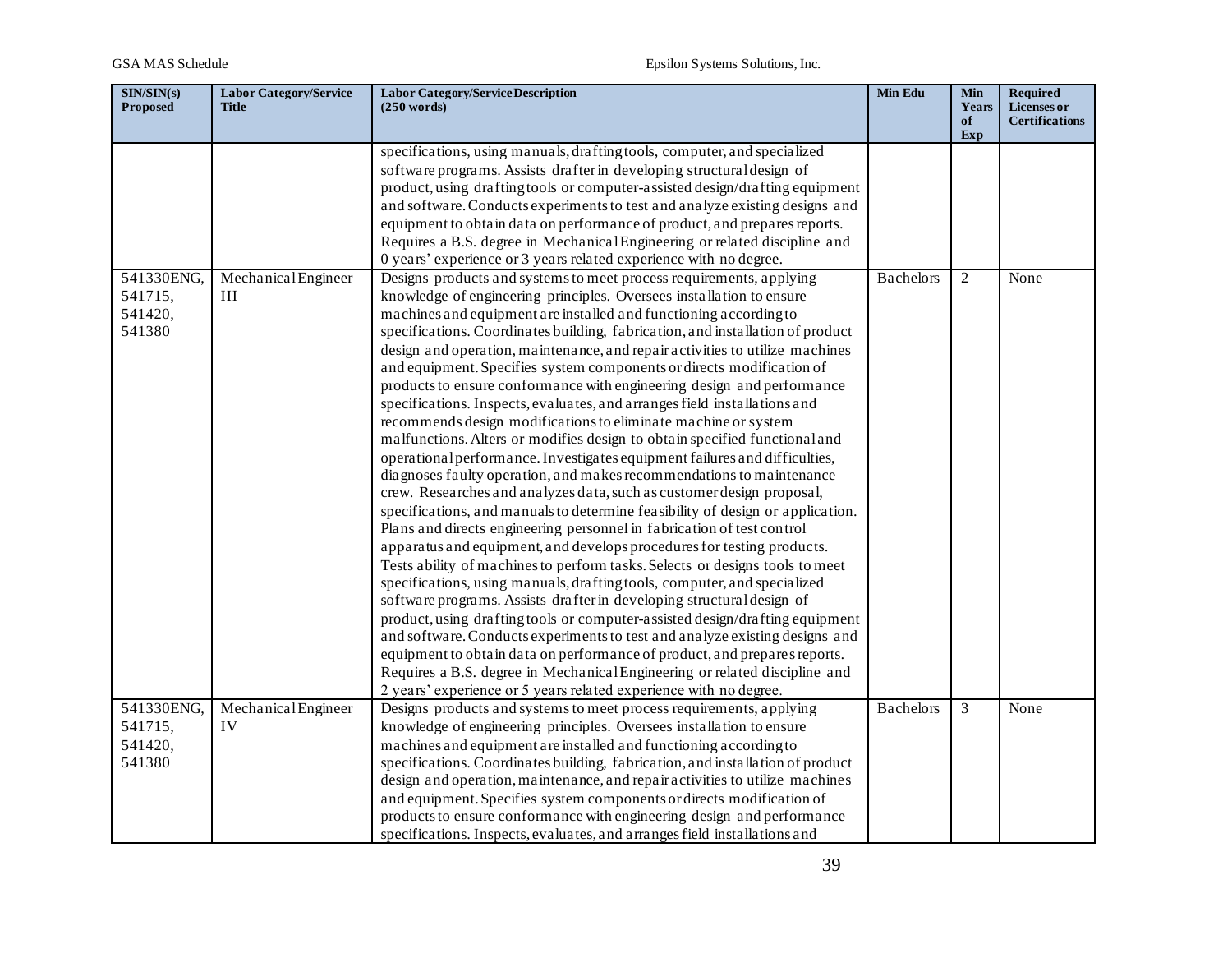| SIN/SIN(s)<br><b>Proposed</b> | <b>Labor Category/Service</b><br><b>Title</b> | <b>Labor Category/Service Description</b><br>(250 words)                                                                                           | Min Edu | <b>Min</b><br>Years | <b>Required</b><br>Licenses or |
|-------------------------------|-----------------------------------------------|----------------------------------------------------------------------------------------------------------------------------------------------------|---------|---------------------|--------------------------------|
|                               |                                               |                                                                                                                                                    |         | of<br>Exp           | <b>Certifications</b>          |
|                               |                                               | recommends design modifications to eliminate machine or system                                                                                     |         |                     |                                |
|                               |                                               | malfunctions. Alters or modifies design to obtain specified functional and                                                                         |         |                     |                                |
|                               |                                               | operational performance. Investigates equipment failures and difficulties,<br>diagnoses faulty operation, and makes recommendations to maintenance |         |                     |                                |
|                               |                                               | crew. Researches and analyzes data, such as customer design proposal,                                                                              |         |                     |                                |
|                               |                                               | specifications, and manuals to determine feasibility of design or application.                                                                     |         |                     |                                |
|                               |                                               | Plans and directs engineering personnel in fabrication of test control                                                                             |         |                     |                                |
|                               |                                               | apparatus and equipment, and develops procedures for testing products.                                                                             |         |                     |                                |
|                               |                                               | Tests ability of machines to perform tasks. Selects or designs tools to meet                                                                       |         |                     |                                |
|                               |                                               | specifications, using manuals, drafting tools, computer, and specialized                                                                           |         |                     |                                |
|                               |                                               | software programs. Assists drafter in developing structural design of                                                                              |         |                     |                                |
|                               |                                               | product, using drafting tools or computer-assisted design/drafting equipment                                                                       |         |                     |                                |
|                               |                                               | and software. Conducts experiments to test and analyze existing designs and                                                                        |         |                     |                                |
|                               |                                               | equipment to obtain data on performance of product, and prepares reports.                                                                          |         |                     |                                |
|                               |                                               | Requires a B.S. degree in Mechanical Engineering or related discipline and                                                                         |         |                     |                                |
|                               |                                               | 3 years' experience or 7 years related experience with no degree.                                                                                  |         |                     |                                |
| 541330ENG,                    | MechanicalEngineer                            | Designs products and systems to meet process requirements, applying                                                                                | Masters | 3                   | None                           |
| 541715,                       | V                                             | knowledge of engineering principles. Oversees installation to ensure                                                                               |         |                     |                                |
| 541420,                       |                                               | machines and equipment are installed and functioning according to                                                                                  |         |                     |                                |
| 541380                        |                                               | specifications. Coordinates building, fabrication, and installation of product                                                                     |         |                     |                                |
|                               |                                               | design and operation, maintenance, and repair activities to utilize machines                                                                       |         |                     |                                |
|                               |                                               | and equipment. Specifies system components or directs modification of                                                                              |         |                     |                                |
|                               |                                               | products to ensure conformance with engineering design and performance                                                                             |         |                     |                                |
|                               |                                               | specifications. Inspects, evaluates, and arranges field installations and<br>recommends design modifications to eliminate machine or system        |         |                     |                                |
|                               |                                               | malfunctions. Alters or modifies design to obtain specified functional and                                                                         |         |                     |                                |
|                               |                                               | operational performance. Investigates equipment failures and difficulties,                                                                         |         |                     |                                |
|                               |                                               | diagnoses faulty operation, and makes recommendations to maintenance                                                                               |         |                     |                                |
|                               |                                               | crew. Researches and analyzes data, such as customer design proposal,                                                                              |         |                     |                                |
|                               |                                               | specifications, and manuals to determine feasibility of design or application.                                                                     |         |                     |                                |
|                               |                                               | Plans and directs engineering personnel in fabrication of test control                                                                             |         |                     |                                |
|                               |                                               | apparatus and equipment, and develops procedures for testing products.                                                                             |         |                     |                                |
|                               |                                               | Tests ability of machines to perform tasks. Selects or designs tools to meet                                                                       |         |                     |                                |
|                               |                                               | specifications, using manuals, drafting tools, computer, and specialized                                                                           |         |                     |                                |
|                               |                                               | software programs. Assists drafter in developing structural design of                                                                              |         |                     |                                |
|                               |                                               | product, using drafting tools or computer-assisted design/drafting equipment                                                                       |         |                     |                                |
|                               |                                               | and software. Conducts experiments to test and analyze existing designs and                                                                        |         |                     |                                |
|                               |                                               | equipment to obtain data on performance of product, and prepares reports.                                                                          |         |                     |                                |
|                               |                                               | Requires a M.S. degree in Mechanical Engineering or related discipline and                                                                         |         |                     |                                |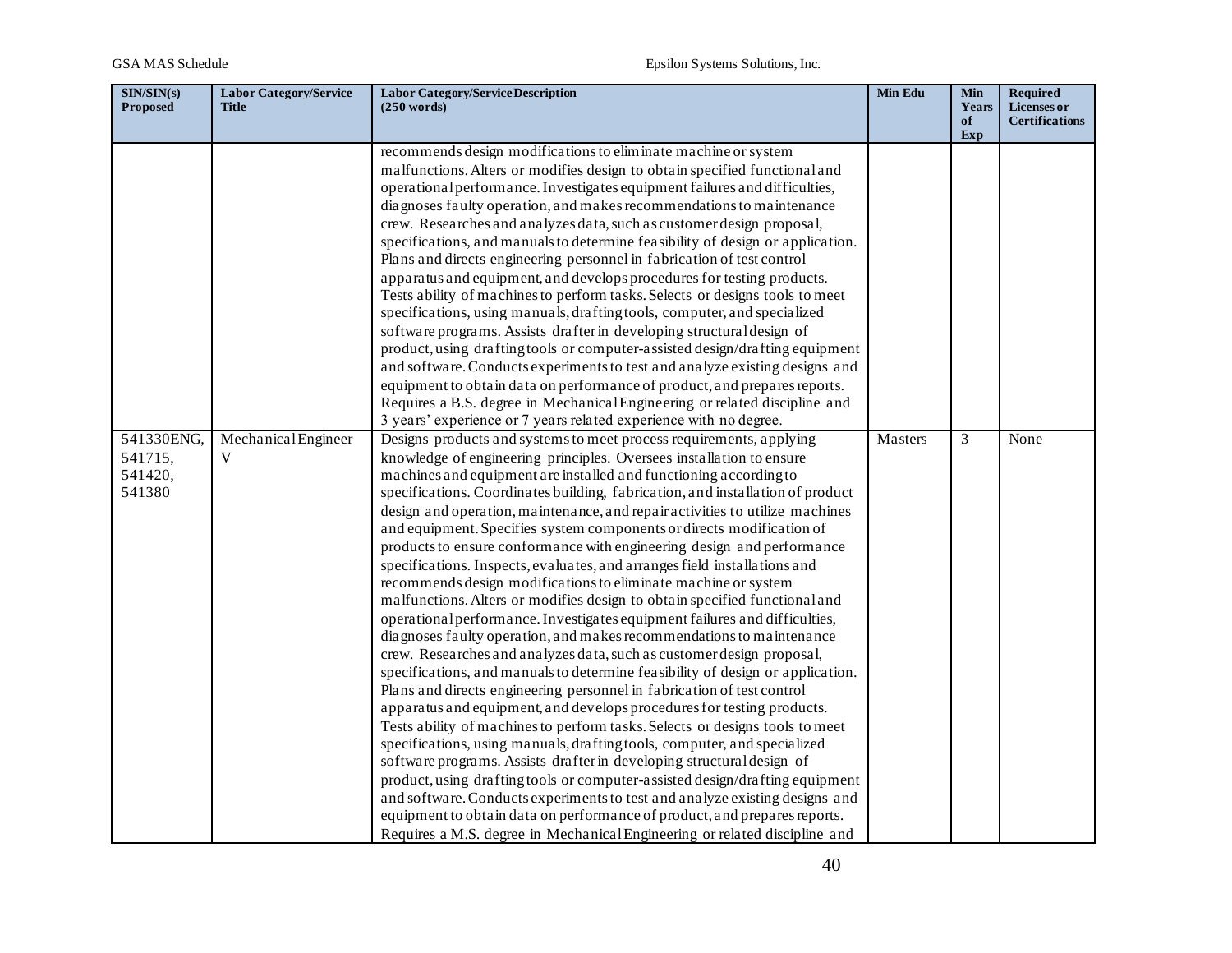| SIN/SIN(s)<br><b>Proposed</b>              | <b>Labor Category/Service</b><br><b>Title</b> | <b>Labor Category/Service Description</b><br>$(250 \text{ words})$                                                                                                                                                                                                                                                                                                                                                                                                                                                                                                                                                                                                                                                                                                                                                                                                                                                                                                                                                                                                                                                                                                                                                                                                                                                                                                                                                                                                                                                                                                                                                                                                                                                                                                                                                                                                    | Min Edu          | <b>Min</b><br>Years<br>of<br>Exp | Required<br>Licenses or<br><b>Certifications</b> |
|--------------------------------------------|-----------------------------------------------|-----------------------------------------------------------------------------------------------------------------------------------------------------------------------------------------------------------------------------------------------------------------------------------------------------------------------------------------------------------------------------------------------------------------------------------------------------------------------------------------------------------------------------------------------------------------------------------------------------------------------------------------------------------------------------------------------------------------------------------------------------------------------------------------------------------------------------------------------------------------------------------------------------------------------------------------------------------------------------------------------------------------------------------------------------------------------------------------------------------------------------------------------------------------------------------------------------------------------------------------------------------------------------------------------------------------------------------------------------------------------------------------------------------------------------------------------------------------------------------------------------------------------------------------------------------------------------------------------------------------------------------------------------------------------------------------------------------------------------------------------------------------------------------------------------------------------------------------------------------------------|------------------|----------------------------------|--------------------------------------------------|
|                                            |                                               | 3 years' experience, or a B.S. degree in Mechanical Engineering or related<br>discipline and 6 years' experience or 9 years related experience with no<br>degree.                                                                                                                                                                                                                                                                                                                                                                                                                                                                                                                                                                                                                                                                                                                                                                                                                                                                                                                                                                                                                                                                                                                                                                                                                                                                                                                                                                                                                                                                                                                                                                                                                                                                                                     |                  |                                  |                                                  |
| 541330ENG,<br>541715,<br>541420,<br>541380 | MechanicalEngineer<br>VI                      | Designs products and systems to meet process requirements, applying<br>knowledge of engineering principles. Oversees installation to ensure<br>machines and equipment are installed and functioning according to<br>specifications. Coordinates building, fabrication, and installation of product<br>design and operation, maintenance, and repair activities to utilize machines<br>and equipment. Specifies system components or directs modification of<br>products to ensure conformance with engineering design and performance<br>specifications. Inspects, evaluates, and arranges field installations and<br>recommends design modifications to eliminate machine or system<br>malfunctions. Alters or modifies design to obtain specified functional and<br>operational performance. Investigates equipment failures and difficulties,<br>diagnoses faulty operation, and makes recommendations to maintenance<br>crew. Researches and analyzes data, such as customer design proposal,<br>specifications, and manuals to determine feasibility of design or application.<br>Plans and directs engineering personnel in fabrication of test control<br>apparatus and equipment, and develops procedures for testing products.<br>Tests ability of machines to perform tasks. Selects or designs tools to meet<br>specifications, using manuals, drafting tools, computer, and specialized<br>software programs. Assists drafter in developing structural design of<br>product, using drafting tools or computer-assisted design/drafting equipment<br>and software. Conducts experiments to test and analyze existing designs and<br>equipment to obtain data on performance of product, and prepares reports.<br>Requires a B.S. degree in Mechanical Engineering or related discipline and<br>9 years' experience or 12 years' experience with no degree. | <b>Bachelors</b> | 9                                | None                                             |
| 541330ENG,<br>541715,<br>541420,<br>541380 | MechanicalEngineer<br><b>VII</b>              | Designs products and systems to meet process requirements, applying<br>knowledge of engineering principles. Oversees installation to ensure<br>machines and equipment are installed and functioning according to<br>specifications. Coordinates building, fabrication, and installation of product<br>design and operation, maintenance, and repair activities to utilize machines<br>and equipment. Specifies system components or directs modification of<br>products to ensure conformance with engineering design and performance<br>specifications. Inspects, evaluates, and arranges field installations and<br>recommends design modifications to eliminate machine or system<br>malfunctions. Alters or modifies design to obtain specified functional and<br>operational performance. Investigates equipment failures and difficulties,<br>diagnoses faulty operation, and makes recommendations to maintenance                                                                                                                                                                                                                                                                                                                                                                                                                                                                                                                                                                                                                                                                                                                                                                                                                                                                                                                                              | <b>Bachelors</b> | 12                               | None                                             |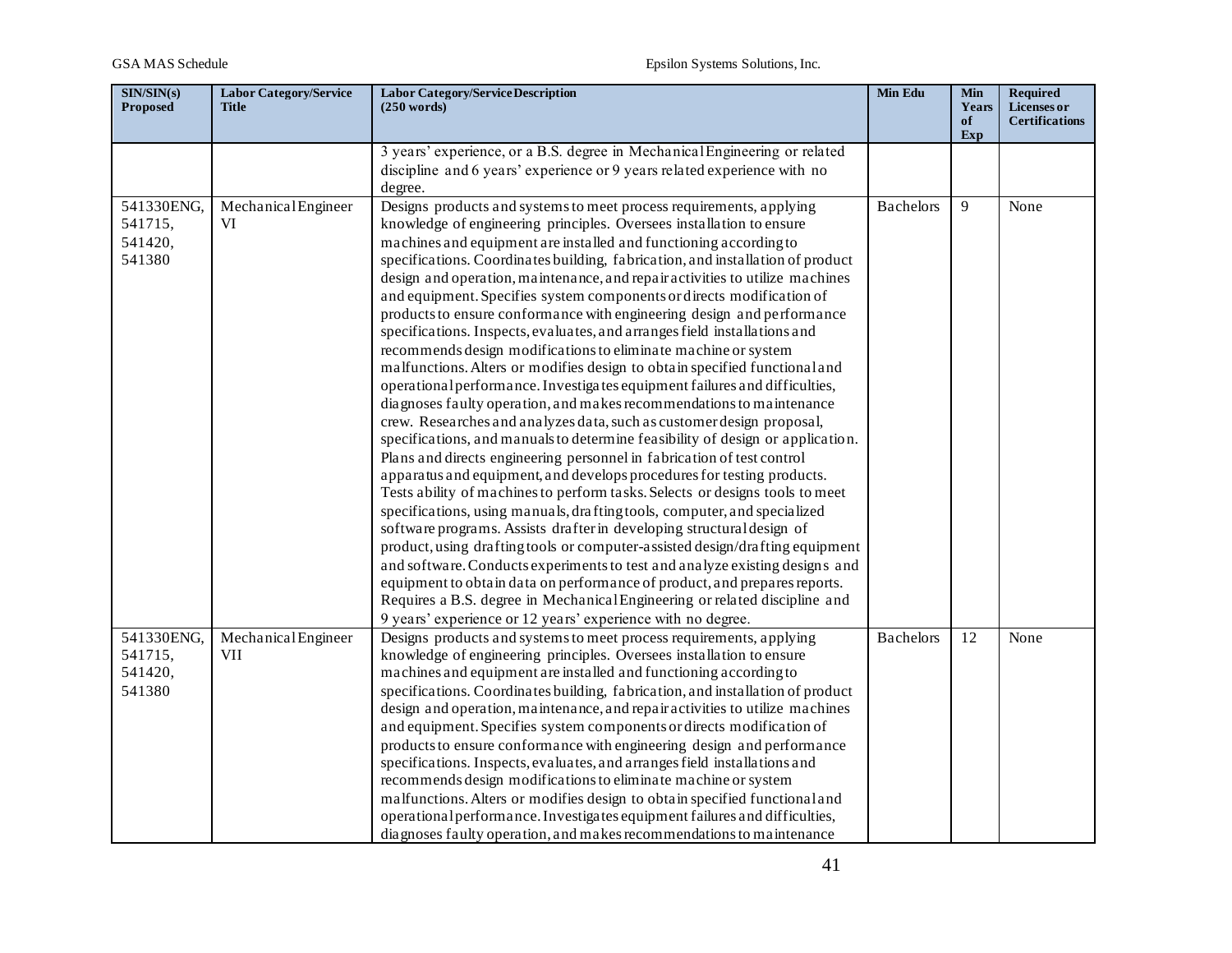| SIN/SIN(s)<br><b>Proposed</b>              | <b>Labor Category/Service</b><br><b>Title</b> | <b>Labor Category/Service Description</b><br>$(250 \text{ words})$                                                                                                                                                                                                                                                                                                                                                                                                                                                                                                                                                                                                                                                                                                                                                                                                                                                                                                                                                                                                                                                                                                                                                                                                                                                                                                                                                                                                                                                                                                                                                                                                                                                                                                                                                                                                                                                            | Min Edu          | <b>Min</b><br>Years | <b>Required</b><br>Licenses or |
|--------------------------------------------|-----------------------------------------------|-------------------------------------------------------------------------------------------------------------------------------------------------------------------------------------------------------------------------------------------------------------------------------------------------------------------------------------------------------------------------------------------------------------------------------------------------------------------------------------------------------------------------------------------------------------------------------------------------------------------------------------------------------------------------------------------------------------------------------------------------------------------------------------------------------------------------------------------------------------------------------------------------------------------------------------------------------------------------------------------------------------------------------------------------------------------------------------------------------------------------------------------------------------------------------------------------------------------------------------------------------------------------------------------------------------------------------------------------------------------------------------------------------------------------------------------------------------------------------------------------------------------------------------------------------------------------------------------------------------------------------------------------------------------------------------------------------------------------------------------------------------------------------------------------------------------------------------------------------------------------------------------------------------------------------|------------------|---------------------|--------------------------------|
|                                            |                                               |                                                                                                                                                                                                                                                                                                                                                                                                                                                                                                                                                                                                                                                                                                                                                                                                                                                                                                                                                                                                                                                                                                                                                                                                                                                                                                                                                                                                                                                                                                                                                                                                                                                                                                                                                                                                                                                                                                                               |                  | of<br>Exp           | <b>Certifications</b>          |
|                                            |                                               | crew. Researches and analyzes data, such as customer design proposal,<br>specifications, and manuals to determine feasibility of design or application.<br>Plans and directs engineering personnel in fabrication of test control<br>apparatus and equipment, and develops procedures for testing products.<br>Tests ability of machines to perform tasks. Selects or designs tools to meet<br>specifications, using manuals, drafting tools, computer, and specialized<br>software programs. Assists drafter in developing structural design of<br>product, using drafting tools or computer-assisted design/drafting equipment<br>and software. Conducts experiments to test and analyze existing designs and<br>equipment to obtain data on performance of product, and prepares reports.<br>Requires a B.S. degree in Mechanical Engineering or related discipline and<br>12 years' experience or 18 years related experience with no degree.                                                                                                                                                                                                                                                                                                                                                                                                                                                                                                                                                                                                                                                                                                                                                                                                                                                                                                                                                                             |                  |                     |                                |
| 541330ENG,<br>541715,<br>541420,<br>541380 | MechanicalEngineer<br>VIII                    | Designs products and systems to meet process requirements, applying<br>knowledge of engineering principles. Oversees installation to ensure<br>machines and equipment are installed and functioning according to<br>specifications. Coordinates building, fabrication, and installation of product<br>design and operation, maintenance, and repair activities to utilize machines<br>and equipment. Specifies system components or directs modification of<br>products to ensure conformance with engineering design and performance<br>specifications. Inspects, evaluates, and arranges field installations and<br>recommends design modifications to eliminate machine or system<br>malfunctions. Alters or modifies design to obtain specified functional and<br>operational performance. Investigates equipment failures and difficulties,<br>diagnoses faulty operation, and makes recommendations to maintenance<br>crew. Researches and analyzes data, such as customer design proposal,<br>specifications, and manuals to determine feasibility of design or application.<br>Plans and directs engineering personnel in fabrication of test control<br>apparatus and equipment, and develops procedures for testing products.<br>Tests ability of machines to perform tasks. Selects or designs tools to meet<br>specifications, using manuals, drafting tools, computer, and specialized<br>software programs. Assists drafter in developing structural design of<br>product, using drafting tools or computer-assisted design/drafting equipment<br>and software. Conducts experiments to test and analyze existing designs and<br>equipment to obtain data on performance of product, and prepares reports.<br>Requires a M.S. degree in Mechanical Engineering or related discipline and<br>12 years' experience, or a B.S. degree in Mechanical Engineering or related<br>discipline and 15 years' experience. | Masters          | 12                  | None                           |
| 541330ENG,<br>541715,                      | Mechanical<br>Engineering Analyst             | Reviews project instructions and blueprints to ascertain test specifications,<br>procedures, objectives, and tests nature of technical problems, such as                                                                                                                                                                                                                                                                                                                                                                                                                                                                                                                                                                                                                                                                                                                                                                                                                                                                                                                                                                                                                                                                                                                                                                                                                                                                                                                                                                                                                                                                                                                                                                                                                                                                                                                                                                      | <b>Bachelors</b> | $\Omega$            | None                           |
|                                            |                                               |                                                                                                                                                                                                                                                                                                                                                                                                                                                                                                                                                                                                                                                                                                                                                                                                                                                                                                                                                                                                                                                                                                                                                                                                                                                                                                                                                                                                                                                                                                                                                                                                                                                                                                                                                                                                                                                                                                                               |                  |                     |                                |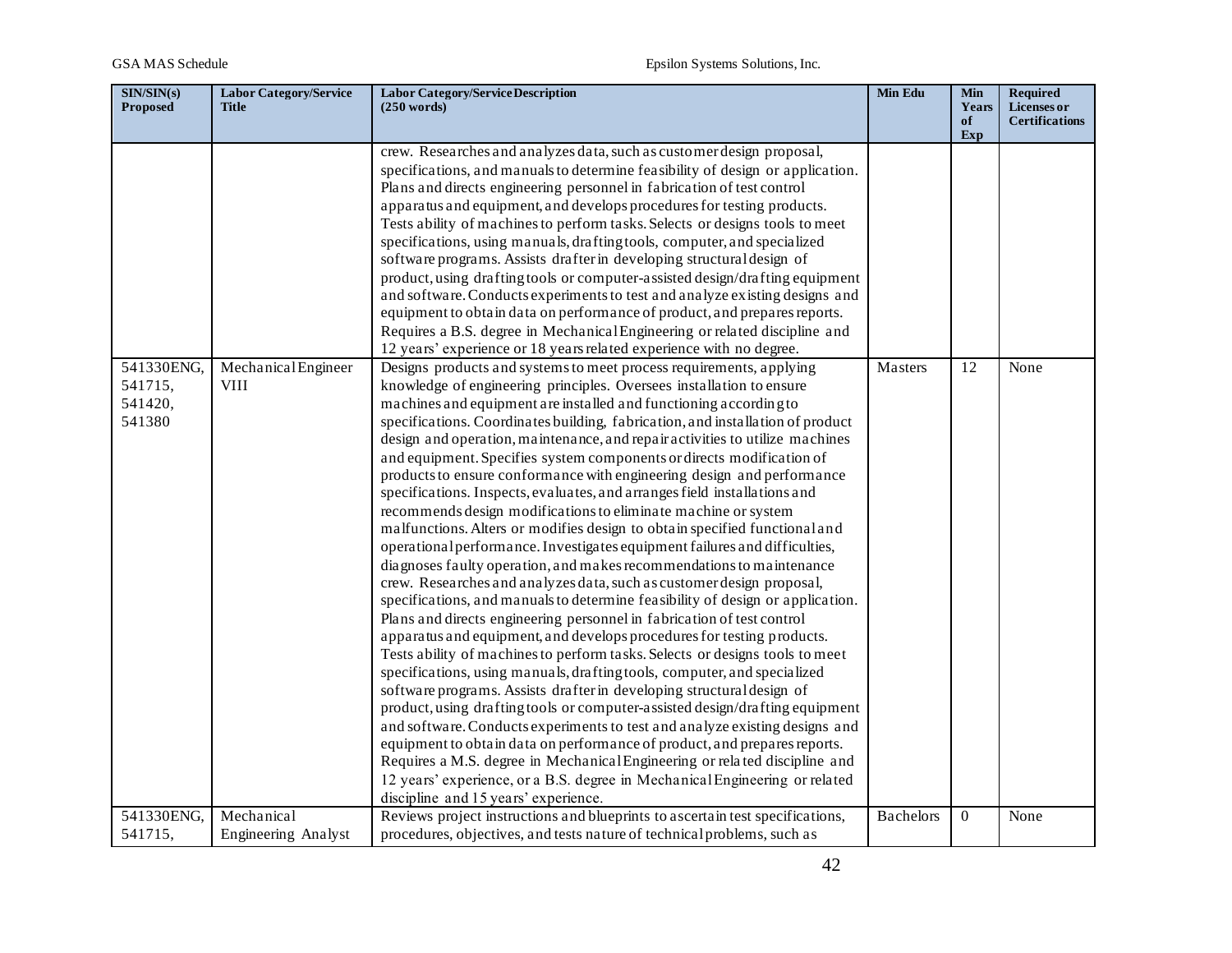| SIN/SIN(s)<br><b>Proposed</b> | <b>Labor Category/Service</b><br><b>Title</b> | <b>Labor Category/Service Description</b><br>$(250 \text{ words})$            | <b>Min Edu</b>   | <b>Min</b><br>Years | <b>Required</b><br>Licenses or |
|-------------------------------|-----------------------------------------------|-------------------------------------------------------------------------------|------------------|---------------------|--------------------------------|
|                               |                                               |                                                                               |                  | of<br>Exp           | <b>Certifications</b>          |
| 541420,                       | $II**$                                        | redesign. Sets up and conducts tests of complete units and components         |                  |                     |                                |
| 541380                        |                                               | under operational conditions to investigate proposals for improving           |                  |                     |                                |
|                               |                                               | equipment performance. Devises, fabricates, and assembles new or modified     |                  |                     |                                |
|                               |                                               | mechanical components for products, such as industrial machinery or           |                  |                     |                                |
|                               |                                               | equipment, and measuring instruments. Analyzes tests results in relation to   |                  |                     |                                |
|                               |                                               | design or rated specifications and test objectives and modifies or adjusts    |                  |                     |                                |
|                               |                                               | equipment to meet specifications. Tests equipment, using test devices         |                  |                     |                                |
|                               |                                               | attached to generator, voltage regulator, or other electrical parts. Sets up  |                  |                     |                                |
|                               |                                               | prototype and test apparatus and operates test controlling equipment to       |                  |                     |                                |
|                               |                                               | observe and record prototype test results. Reviews project instructions and   |                  |                     |                                |
|                               |                                               | specifications to identify, modify and plan requirements fabrication,         |                  |                     |                                |
|                               |                                               | assembly and testing. Discusses changes in design, method of manufacture      |                  |                     |                                |
|                               |                                               | and assembly, and drafting techniques and procedures with staff and           |                  |                     |                                |
|                               |                                               | coordinates corrections. Estimates cost factors, including labor and material |                  |                     |                                |
|                               |                                               | for purchased and fabricated parts and costs for assembly, testing, and       |                  |                     |                                |
|                               |                                               | installing. Requires a B.S. degree in Mechanical Engineering or related       |                  |                     |                                |
|                               |                                               | discipline and 0 years' experience, or 2 years related experience with no     |                  |                     |                                |
|                               |                                               | degree.                                                                       |                  |                     |                                |
| 541330ENG,                    | Mechanical                                    | Reviews project instructions and blueprints to ascertain test specifications, | <b>Bachelors</b> | 2                   | None                           |
| 541715,                       | <b>Engineering Analyst</b>                    | procedures, objectives, and tests nature of technical problems, such as       |                  |                     |                                |
| 541420,                       | $III**$                                       | redesign. Sets up and conducts tests of complete units and components         |                  |                     |                                |
| 541380                        |                                               | under operational conditions to investigate proposals for improving           |                  |                     |                                |
|                               |                                               | equipment performance. Devises, fabricates, and assembles new or modified     |                  |                     |                                |
|                               |                                               | mechanical components for products, such as industrial machinery or           |                  |                     |                                |
|                               |                                               | equipment, and measuring instruments. Analyzes tests results in relation to   |                  |                     |                                |
|                               |                                               | design or rated specifications and test objectives and modifies or adjusts    |                  |                     |                                |
|                               |                                               | equipment to meet specifications. Tests equipment, using test devices         |                  |                     |                                |
|                               |                                               | attached to generator, voltage regulator, or other electrical parts. Sets up  |                  |                     |                                |
|                               |                                               | prototype and test apparatus and operates test controlling equipment to       |                  |                     |                                |
|                               |                                               | observe and record prototype test results. Reviews project instructions and   |                  |                     |                                |
|                               |                                               | specifications to identify, modify and plan requirements fabrication,         |                  |                     |                                |
|                               |                                               | assembly and testing. Discusses changes in design, method of manufacture      |                  |                     |                                |
|                               |                                               | and assembly, and drafting techniques and procedures with staff and           |                  |                     |                                |
|                               |                                               | coordinates corrections. Estimates cost factors, including labor and material |                  |                     |                                |
|                               |                                               | for purchased and fabricated parts and costs for assembly, testing, and       |                  |                     |                                |
|                               |                                               | installing. Requires a B.S. degree in Mechanical Engineering or related       |                  |                     |                                |
|                               |                                               | discipline and 2 years' experience, or 4 years related experience with no     |                  |                     |                                |
|                               |                                               | degree.                                                                       |                  |                     |                                |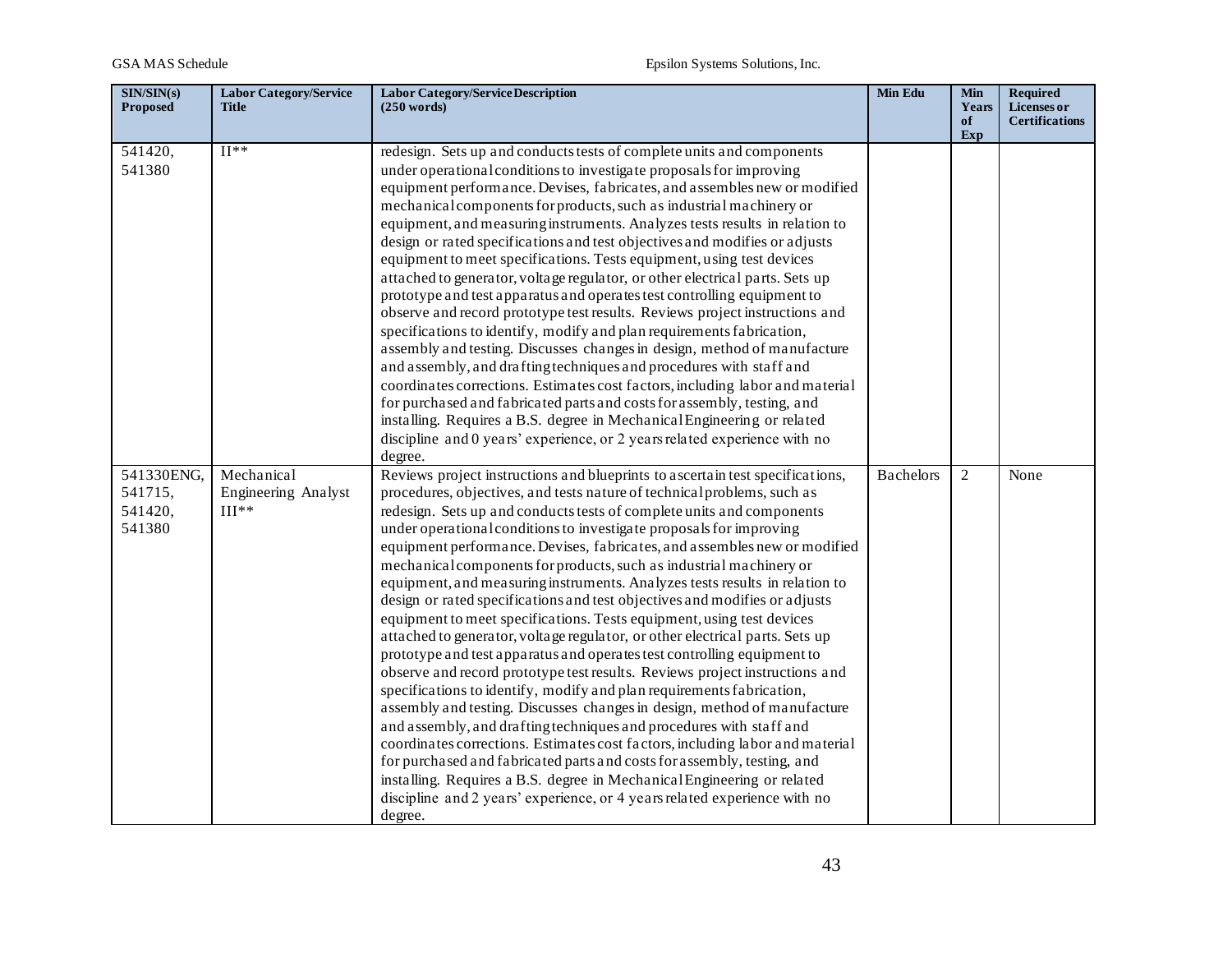| SIN/SIN(s)<br><b>Proposed</b>              | <b>Labor Category/Service</b><br>Title      | <b>Labor Category/Service Description</b><br>(250 words)                                                                                                                                                                                                                                                                                                                                                                                                                                                                                                                                                                                                                                                                                                                                                                                                                                                                                                                                                                                                                                                                                                                                                                                                                                                                                                                                                                                                                                     | Min Edu          | Min<br>Years<br>of | <b>Required</b><br>Licenses or<br><b>Certifications</b> |
|--------------------------------------------|---------------------------------------------|----------------------------------------------------------------------------------------------------------------------------------------------------------------------------------------------------------------------------------------------------------------------------------------------------------------------------------------------------------------------------------------------------------------------------------------------------------------------------------------------------------------------------------------------------------------------------------------------------------------------------------------------------------------------------------------------------------------------------------------------------------------------------------------------------------------------------------------------------------------------------------------------------------------------------------------------------------------------------------------------------------------------------------------------------------------------------------------------------------------------------------------------------------------------------------------------------------------------------------------------------------------------------------------------------------------------------------------------------------------------------------------------------------------------------------------------------------------------------------------------|------------------|--------------------|---------------------------------------------------------|
|                                            |                                             |                                                                                                                                                                                                                                                                                                                                                                                                                                                                                                                                                                                                                                                                                                                                                                                                                                                                                                                                                                                                                                                                                                                                                                                                                                                                                                                                                                                                                                                                                              |                  | Exp                |                                                         |
| 541330ENG,<br>541715,<br>541420,<br>541380 | Mechanical<br>Engineering Analyst<br>$IV**$ | Reviews project instructions and blueprints to ascertain test specifications,<br>procedures, objectives, and tests nature of technical problems, such as<br>redesign. Sets up and conducts tests of complete units and components<br>under operational conditions to investigate proposals for improving<br>equipment performance. Devises, fabricates, and assembles new or modified<br>mechanical components for products, such as industrial machinery or<br>equipment, and measuring instruments. Analyzes tests results in relation to<br>design or rated specifications and test objectives and modifies or adjusts<br>equipment to meet specifications. Tests equipment, using test devices<br>attached to generator, voltage regulator, or other electrical parts. Sets up<br>prototype and test apparatus and operates test controlling equipment to<br>observe and record prototype test results. Reviews project instructions and<br>specifications to identify, modify and plan requirements fabrication,<br>assembly and testing. Discusses changes in design, method of manufacture<br>and assembly, and drafting techniques and procedures with staff and<br>coordinates corrections. Estimates cost factors, including labor and material                                                                                                                                                                                                                                    | <b>Bachelors</b> | $\overline{4}$     | None                                                    |
|                                            |                                             | for purchased and fabricated parts and costs for assembly, testing, and<br>installing. Requires a B.S. degree in Mechanical Engineering or related<br>discipline and 4 years' experience, or 6 years related experience with no<br>degree.                                                                                                                                                                                                                                                                                                                                                                                                                                                                                                                                                                                                                                                                                                                                                                                                                                                                                                                                                                                                                                                                                                                                                                                                                                                   |                  |                    |                                                         |
| 541330ENG,<br>541715,<br>541420,<br>541380 | Mechanical<br>Engineering Analyst<br>$V^**$ | Reviews project instructions and blueprints to ascertain test specifications,<br>procedures, objectives, and tests nature of technical problems, such as<br>redesign. Sets up and conducts tests of complete units and components<br>under operational conditions to investigate proposals for improving<br>equipment performance. Devises, fabricates, and assembles new or modified<br>mechanical components for products, such as industrial machinery or<br>equipment, and measuring instruments. Analyzes tests results in relation to<br>design or rated specifications and test objectives and modifies or adjusts<br>equipment to meet specifications. Tests equipment, using test devices<br>attached to generator, voltage regulator, or other electrical parts. Sets up<br>prototype and test apparatus and operates test controlling equipment to<br>observe and record prototype test results. Reviews project instructions and<br>specifications to identify, modify and plan requirements fabrication,<br>assembly and testing. Discusses changes in design, method of manufacture<br>and assembly, and drafting techniques and procedures with staff and<br>coordinates corrections. Estimates cost factors, including labor and material<br>for purchased and fabricated parts and costs for assembly, testing, and<br>installing. Requires a B.S. degree in Mechanical Engineering or related<br>discipline and 6 years' experience, or 8 years related experience with no | <b>Bachelors</b> | 6                  | None                                                    |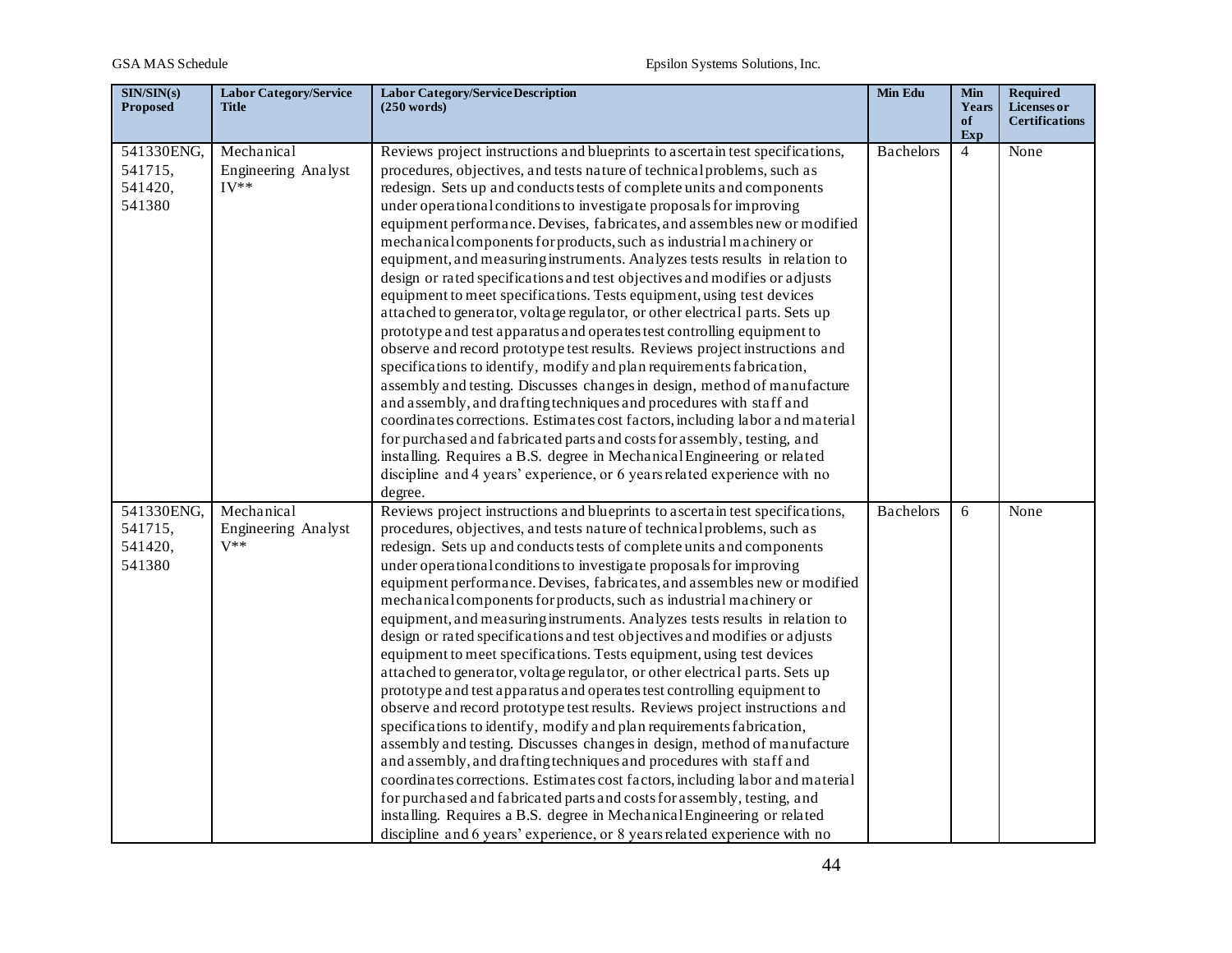| SIN/SIN(s)<br><b>Proposed</b>              | <b>Labor Category/Service</b><br><b>Title</b> | <b>Labor Category/Service Description</b><br>$(250 \text{ words})$                                                                                                                                                                                                                                                                                                                                                                                                                                                                                                                                                                                                                                                                                                                                                                                                                                                                                                                                                                                                                                                                                                                                                                                                                                                                                                                                                                                                                                        | Min Edu          | <b>Min</b><br>Years | <b>Required</b><br>Licenses or |
|--------------------------------------------|-----------------------------------------------|-----------------------------------------------------------------------------------------------------------------------------------------------------------------------------------------------------------------------------------------------------------------------------------------------------------------------------------------------------------------------------------------------------------------------------------------------------------------------------------------------------------------------------------------------------------------------------------------------------------------------------------------------------------------------------------------------------------------------------------------------------------------------------------------------------------------------------------------------------------------------------------------------------------------------------------------------------------------------------------------------------------------------------------------------------------------------------------------------------------------------------------------------------------------------------------------------------------------------------------------------------------------------------------------------------------------------------------------------------------------------------------------------------------------------------------------------------------------------------------------------------------|------------------|---------------------|--------------------------------|
|                                            |                                               |                                                                                                                                                                                                                                                                                                                                                                                                                                                                                                                                                                                                                                                                                                                                                                                                                                                                                                                                                                                                                                                                                                                                                                                                                                                                                                                                                                                                                                                                                                           |                  | of<br>Exp           | <b>Certifications</b>          |
|                                            |                                               | degree.                                                                                                                                                                                                                                                                                                                                                                                                                                                                                                                                                                                                                                                                                                                                                                                                                                                                                                                                                                                                                                                                                                                                                                                                                                                                                                                                                                                                                                                                                                   |                  |                     |                                |
| 541330ENG,<br>541715,<br>541420,<br>541380 | Mechanical<br>Engineering Analyst<br>VI       | Reviews project instructions and blueprints to ascertain test specifications,<br>procedures, objectives, and tests nature of technical problems, such as<br>redesign. Sets up and conducts tests of complete units and components<br>under operational conditions to investigate proposals for improving<br>equipment performance. Devises, fabricates, and assembles new or modified<br>mechanical components for products, such as industrial machinery or<br>equipment, and measuring instruments. Analyzes tests results in relation to<br>design or rated specifications and test objectives and modifies or adjusts<br>equipment to meet specifications. Tests equipment, using test devices<br>attached to generator, voltage regulator, or other electrical parts. Sets up<br>prototype and test apparatus and operates test controlling equipment to<br>observe and record prototype test results. Reviews project instructions and<br>specifications to identify, modify and plan requirements fabrication,<br>assembly and testing. Discusses changes in design, method of manufacture<br>and assembly, and drafting techniques and procedures with staff and<br>coordinates corrections. Estimates cost factors, including labor and material<br>for purchased and fabricated parts and costs for assembly, testing, and<br>installing. Requires a B.S. degree in Mechanical Engineering or related<br>discipline and 9 years' experience, or 11 related years' experience with no<br>degree. | <b>Bachelors</b> | 9                   | None                           |
| 541330ENG,<br>541715,<br>541420,<br>541380 | Mechanical<br>Engineering Analyst<br>VII      | Reviews project instructions and blueprints to ascertain test specifications,<br>procedures, objectives, and tests nature of technical problems, such as<br>redesign. Sets up and conducts tests of complete units and components<br>under operational conditions to investigate proposals for improving<br>equipment performance. Devises, fabricates, and assembles new or modified<br>mechanical components for products, such as industrial machinery or<br>equipment, and measuring instruments. Analyzes tests results in relation to<br>design or rated specifications and test objectives and modifies or adjusts<br>equipment to meet specifications. Tests equipment, using test devices<br>attached to generator, voltage regulator, or other electrical parts. Sets up<br>prototype and test apparatus and operates test controlling equipment to<br>observe and record prototype test results. Reviews project instructions and<br>specifications to identify, modify and plan requirements fabrication,<br>assembly and testing. Discusses changes in design, method of manufacture<br>and assembly, and drafting techniques and procedures with staff and<br>coordinates corrections. Estimates cost factors, including labor and material<br>for purchased and fabricated parts and costs for assembly, testing, and                                                                                                                                                                      | <b>Bachelors</b> | 12                  | None                           |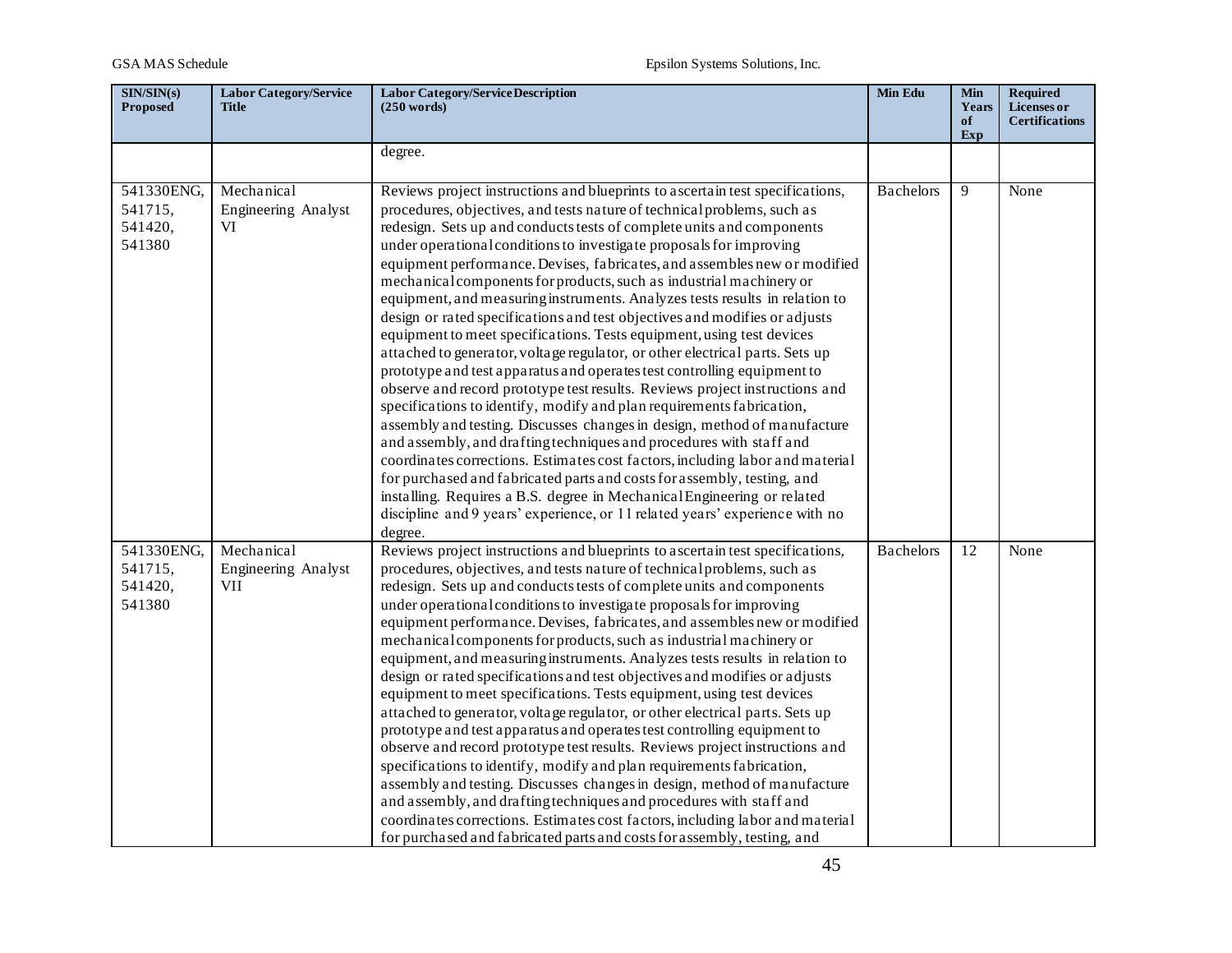| SIN/SIN(s)<br><b>Proposed</b>              | <b>Labor Category/Service</b><br><b>Title</b> | <b>Labor Category/Service Description</b><br>(250 words)                                                                                                                                                                                                                                                                                                                                                                                                                                                                                                                                                                                                                                                                                                                                                                                                                                                                                                                                                                                                                                                                                                                                                                                                                                                                                                                                                                                                                                                                                                                                            | Min Edu          | <b>Min</b><br>Years<br>of<br>Exp | <b>Required</b><br>Licenses or<br><b>Certifications</b> |
|--------------------------------------------|-----------------------------------------------|-----------------------------------------------------------------------------------------------------------------------------------------------------------------------------------------------------------------------------------------------------------------------------------------------------------------------------------------------------------------------------------------------------------------------------------------------------------------------------------------------------------------------------------------------------------------------------------------------------------------------------------------------------------------------------------------------------------------------------------------------------------------------------------------------------------------------------------------------------------------------------------------------------------------------------------------------------------------------------------------------------------------------------------------------------------------------------------------------------------------------------------------------------------------------------------------------------------------------------------------------------------------------------------------------------------------------------------------------------------------------------------------------------------------------------------------------------------------------------------------------------------------------------------------------------------------------------------------------------|------------------|----------------------------------|---------------------------------------------------------|
|                                            |                                               | installing. Requires a B.S. degree in Mechanical Engineering or related<br>discipline and 12 years' experience, or 15 years related experience with no<br>degree.                                                                                                                                                                                                                                                                                                                                                                                                                                                                                                                                                                                                                                                                                                                                                                                                                                                                                                                                                                                                                                                                                                                                                                                                                                                                                                                                                                                                                                   |                  |                                  |                                                         |
| 541330ENG,<br>541715,<br>541420,<br>541380 | Mechanical<br>Engineering Analyst<br>VIII     | Reviews project instructions and blueprints to ascertain test specifications,<br>procedures, objectives, and tests nature of technical problems, such as<br>redesign. Sets up and conducts tests of complete units and components<br>under operational conditions to investigate proposals for improving<br>equipment performance. Devises, fabricates, and assembles new or modified<br>mechanical components for products, such as industrial machinery or<br>equipment, and measuring instruments. Analyzes tests results in relation to<br>design or rated specifications and test objectives and modifies or adjusts<br>equipment to meet specifications. Tests equipment, using test devices<br>attached to generator, voltage regulator, or other electrical parts. Sets up<br>prototype and test apparatus and operates test controlling equipment to<br>observe and record prototype test results. Reviews project instructions and<br>specifications to identify, modify and plan requirements fabrication,<br>assembly and testing. Discusses changes in design, method of manufacture<br>and assembly, and drafting techniques and procedures with staff and<br>coordinates corrections. Estimates cost factors, including labor and material<br>for purchased and fabricated parts and costs for assembly, testing, and<br>installing. Requires M.S. degree in Mechanical Engineering or related<br>discipline and 9 years' experience or a B.S. degree in Mechanical<br>Engineering or related discipline and 15 years' experience, or 20 years<br>related experience with no degree. | Masters          | 9                                | None                                                    |
| 541330ENG,<br>541715,<br>541420,<br>541380 | <b>Operations Research</b><br>Specialist      | Conducts analytic studies and/or scientific studies in science or engineering.<br>Performs conceptual, developmental, and planning functions for major<br>programs. Generates specifications or plans for operational implementation.<br>Writes investigative reports and memoranda. Performs liaison with senior-<br>level customers. Coordinates mission operations. Acts in a staff capacity as<br>a recognized expert in a specific discipline or operational capability.<br>Requires a Bachelor's degree and at least 10 years job-related experience or<br>equivalent. Significant specific training or work experience in a specific<br>discipline or operational capability. Position may require travel. Position<br>may require the ability to pass and maintain a Security Clearance.                                                                                                                                                                                                                                                                                                                                                                                                                                                                                                                                                                                                                                                                                                                                                                                                    | <b>Bachelors</b> | 10                               | None                                                    |
| 541330ENG,<br>541715,<br>541420,<br>541380 | Pipefitter/Brazer**                           | Fits or assists in fitting valves, couplings, or assemblies to tanks, pumps, or<br>systems, using hand tools. Disassembles and removes damaged or worn<br>pipe. Requisitions tools and equipment and selects type and size of pipe.<br>Fills pipe with sand or resin to prevent distortion, and holds pipes during<br>bending and installation. Immerses pipe in chemical solution to remove dirt,                                                                                                                                                                                                                                                                                                                                                                                                                                                                                                                                                                                                                                                                                                                                                                                                                                                                                                                                                                                                                                                                                                                                                                                                  | High<br>School   | 6                                | None                                                    |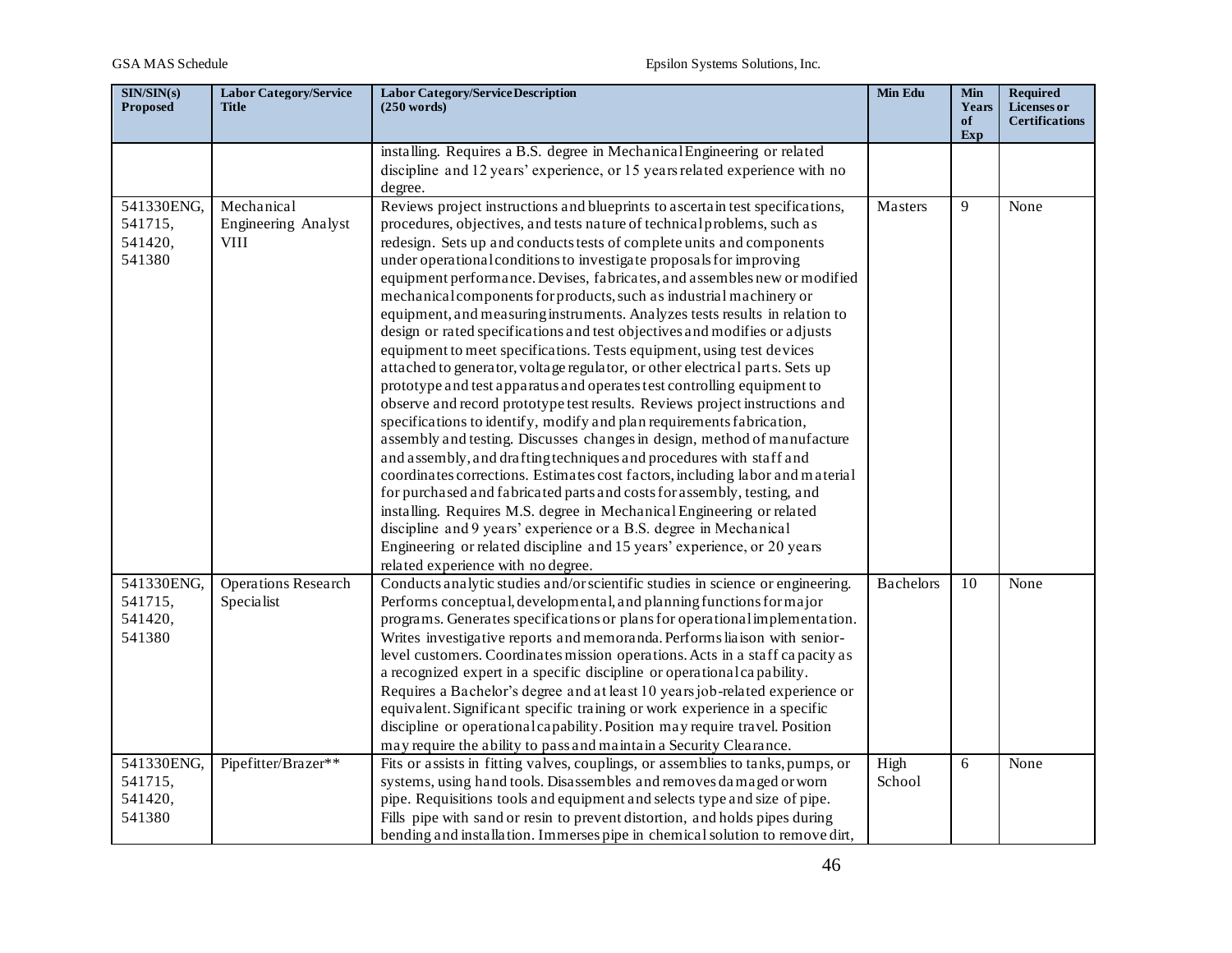| SIN/SIN(s)<br><b>Proposed</b>              | <b>Labor Category/Service</b><br><b>Title</b> | <b>Labor Category/Service Description</b><br>(250 words)                                                                                                                                                                                                                                                                                                                                                                                                                                                                                                                                                                                                                                                                                                                                                                                                                                                                                                                                                                                                                                                                                                                                                                                                                                                                                                                                                                                                                                                                                                                                      | Min Edu          | <b>Min</b><br>Years | <b>Required</b><br><b>Licenses</b> or |
|--------------------------------------------|-----------------------------------------------|-----------------------------------------------------------------------------------------------------------------------------------------------------------------------------------------------------------------------------------------------------------------------------------------------------------------------------------------------------------------------------------------------------------------------------------------------------------------------------------------------------------------------------------------------------------------------------------------------------------------------------------------------------------------------------------------------------------------------------------------------------------------------------------------------------------------------------------------------------------------------------------------------------------------------------------------------------------------------------------------------------------------------------------------------------------------------------------------------------------------------------------------------------------------------------------------------------------------------------------------------------------------------------------------------------------------------------------------------------------------------------------------------------------------------------------------------------------------------------------------------------------------------------------------------------------------------------------------------|------------------|---------------------|---------------------------------------|
|                                            |                                               |                                                                                                                                                                                                                                                                                                                                                                                                                                                                                                                                                                                                                                                                                                                                                                                                                                                                                                                                                                                                                                                                                                                                                                                                                                                                                                                                                                                                                                                                                                                                                                                               |                  | of<br>Exp           | <b>Certifications</b>                 |
|                                            |                                               | oil, and scale. Cleans shop, work area, and machines, using solvent and rags.<br>Mounts brackets and hangers on walls and ceilings to hold pipes. Cuts or<br>drills holes in walls or bulkheads to accommodate passage of pipes, using<br>pneumatic drill. Guides torch and rod along joint of workpieces to heat to<br>brazing temperature, melt braze alloy, and bond workpieces together.<br>Adjusts electric current and timing cycle of resistance welding machine to<br>heat metal to bonding temperature. Brushes flux onto joint of workpiece or<br>dips braze rod into flux to prevent oxidation of metal. Melts and separates<br>brazed joints to remove and straighten damaged or misaligned components,<br>using hand torch or furnace. Aligns and secures workpieces in fixtures, jigs,<br>or vise, using rule, square, or template. Examines seam and rebrazes                                                                                                                                                                                                                                                                                                                                                                                                                                                                                                                                                                                                                                                                                                                  |                  |                     |                                       |
|                                            |                                               | defective joints or broken parts. Must have a High School diploma or G.E.D<br>and 6 years' experience.                                                                                                                                                                                                                                                                                                                                                                                                                                                                                                                                                                                                                                                                                                                                                                                                                                                                                                                                                                                                                                                                                                                                                                                                                                                                                                                                                                                                                                                                                        |                  |                     |                                       |
| 541611,<br>611430                          | Principal Consultant                          | Applies process improvement and reengineering methodologies and<br>principles to conduct process modernization projects. Responsible for<br>effective transitioning of existing project teams and the facilitation of project<br>teams in the accomplishment of project activities and objectives. Provides<br>group facilitation, interviewing, training, and provides additional forms of<br>knowledge transfer. Key coordinator between multiple project teams to<br>ensure enterprise-wide integration of reengineering efforts. Provides daily<br>supervision and direction to business process reengineering personnel.<br>Education and experience requirements - A Bachelor's degree in computer<br>science, information systems, engineering, business, education, management<br>sciences, psychology, human resources development/management, or other<br>related scientific or technical discipline. This position requires a minimum<br>of ten years' experience, of which at least seven years must be specialized.<br>Specialized experience may include facilitation, training, methodology<br>development and evaluation, process reengineering across all phases,<br>identifying best practices, change management, business management<br>techniques. Organizational development, activity and data modeling, or<br>information system development methods and practices and supervision of<br>business process reengineering personnel. With twelve years' experience, of<br>which at least nine years must be specialized as described above, a degree is<br>not required | <b>Bachelors</b> | 10                  | None                                  |
| 541330ENG,<br>541715,<br>541420,<br>541380 | Program<br>Manager/Advisor                    | Performs project and/or program management functions, including planning,<br>implementation and coordination. Supervises multiple project teams and<br>complex tasks to meet schedule deadlines and cost projections. Responsible<br>for progress and status reporting, Customer briefings, personnel<br>management, and all program deliverables. Serves as advisor for large or                                                                                                                                                                                                                                                                                                                                                                                                                                                                                                                                                                                                                                                                                                                                                                                                                                                                                                                                                                                                                                                                                                                                                                                                             | <b>Bachelors</b> | $\overline{4}$      | None                                  |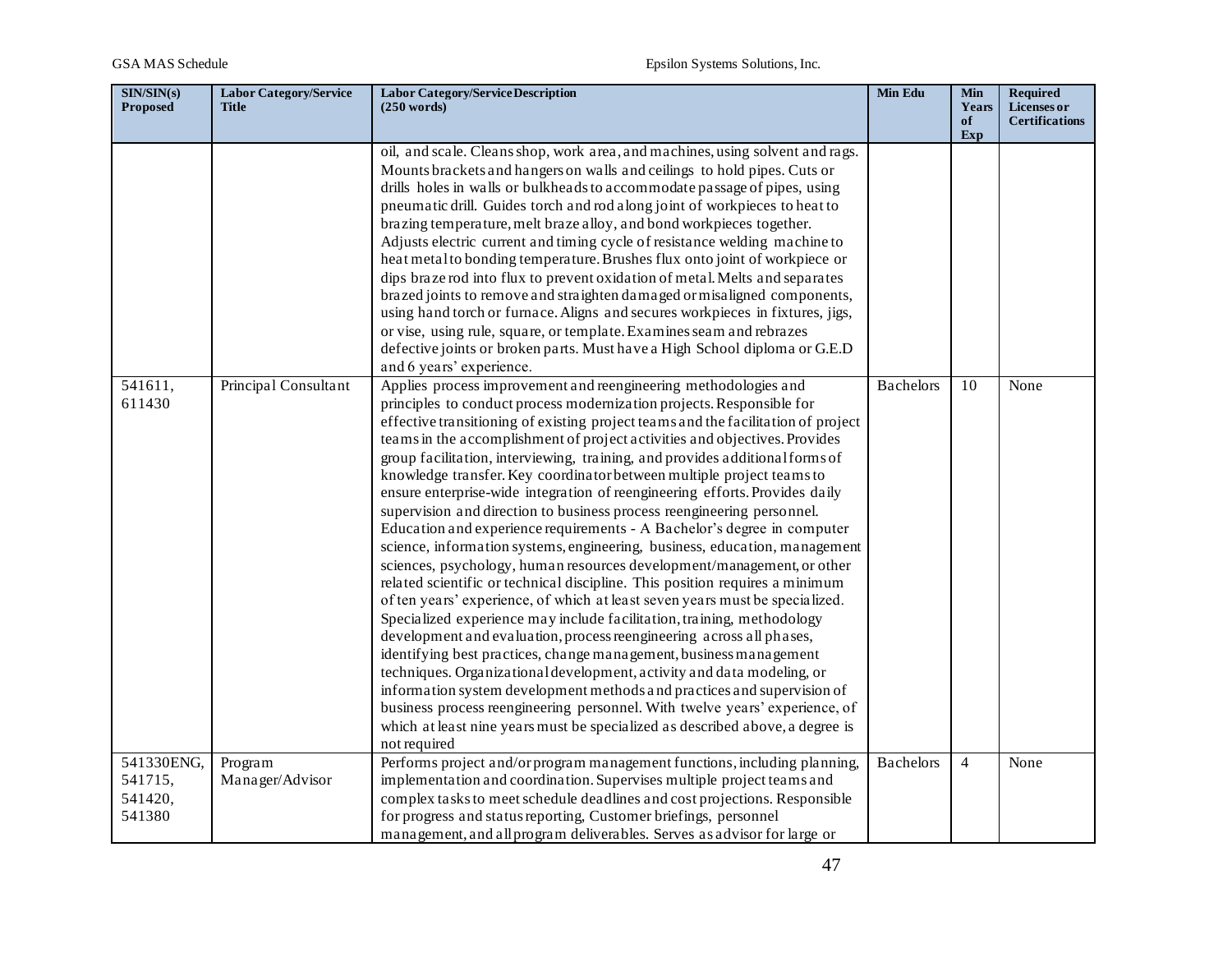| SIN/SIN(s)<br><b>Proposed</b>              | <b>Labor Category/Service</b><br><b>Title</b> | <b>Labor Category/Service Description</b><br>$(250 \text{ words})$                                                                                                                                                                                                                                                                                                                                                                                                                                                                                                                                                                                                                                                                                                                                                                                                                                                                                                                                                                                                                                                                                                                                                                                           | Min Edu          | <b>Min</b><br>Years<br>of | <b>Required</b><br>Licenses or<br><b>Certifications</b> |
|--------------------------------------------|-----------------------------------------------|--------------------------------------------------------------------------------------------------------------------------------------------------------------------------------------------------------------------------------------------------------------------------------------------------------------------------------------------------------------------------------------------------------------------------------------------------------------------------------------------------------------------------------------------------------------------------------------------------------------------------------------------------------------------------------------------------------------------------------------------------------------------------------------------------------------------------------------------------------------------------------------------------------------------------------------------------------------------------------------------------------------------------------------------------------------------------------------------------------------------------------------------------------------------------------------------------------------------------------------------------------------|------------------|---------------------------|---------------------------------------------------------|
|                                            |                                               |                                                                                                                                                                                                                                                                                                                                                                                                                                                                                                                                                                                                                                                                                                                                                                                                                                                                                                                                                                                                                                                                                                                                                                                                                                                              |                  | Exp                       |                                                         |
|                                            |                                               | complex tasks and provides recommendations and alternative courses of<br>action as required. Performs technical and fiscal management of various<br>technology projects including software development, systems integration,<br>and technology insertion. Responsible for the day to day direction of<br>assigned personnel and the utilization of all-technical equipment and assets.<br>Conducts risk assessment of tasking and develop risk mitigation techniques<br>to be briefed and implemented under customer direction. Possesses at least<br>two years' experience as assistant project manager or key technical interface<br>in technology projects, or a bachelor's degree in any subject and one year's<br>experience as assistant project manager or key technical interface in<br>technology projects. Requires a B.S. degree in Business Administration, or<br>Engineering or related discipline and 4 years' experience, or an A.S. degree                                                                                                                                                                                                                                                                                                   |                  |                           |                                                         |
|                                            |                                               | in Business Administration or an Engineering discipline or related discipline                                                                                                                                                                                                                                                                                                                                                                                                                                                                                                                                                                                                                                                                                                                                                                                                                                                                                                                                                                                                                                                                                                                                                                                |                  |                           |                                                         |
| 541330ENG,<br>541715,<br>541420,<br>541380 | Safety Analyst                                | and 6 years' experience or 8 years' experience with no degree.<br>Safety Professional providing technical leadership of Safety related efforts.<br>Oversees equipment, electrical, and building installation processes ensuring<br>safety and regulation requirements. Plans, and implements safety related<br>products and services. Directs and coordinates junior personnel in the<br>accomplishment of assigned tasks. Applies applications of safety systems,<br>training methods, and testing activities to ensure compliance with<br>specifications, codes, and customer requirements. Conducts surveys and<br>gathers other data to correct and identify safety problems and issues.<br>Confers with engineers, customers, and others to discuss potential problems,<br>designs, and solutions for existing or future engineering, electrical or<br>building projects. Estimates labor, material, and other costs related to Safety.<br>Requires a B.S. in Safety, Nuclear Engineering, Environmental Engineering,<br>Bio-Environmental Engineering, Industrial Hygiene, Chemical Engineering,<br>Material Engineering, Industrial Engineering, Chemistry, Physics,<br>Manufacturing or related field or five (5) years directly related experience. | <b>Bachelors</b> | $\Omega$                  | None                                                    |
| 541330ENG,<br>541715,<br>541420,<br>541380 | Senior Acquisition<br>Specialist/Analyst      | Senior Acquisition specialist with experience in engineering, business<br>analysis, systems functional analysis, quality management, database<br>development, international program development/management/contracting,<br>organizational strategic planning, or data administration/standardization,<br>related to the PES. Facilitation, team building and long-range project<br>planning, and/or hands-on facilitation and technography experience. Provide<br>Management Expertise in Support of ACAT and non-ACAT Programs, with<br>extensive experience in contract execution in accordance with Federal<br>Acquisition Regulations (FAR). Experience in Federal Planning,<br>Programming, and Budgeting System (PPBS), systems engineering                                                                                                                                                                                                                                                                                                                                                                                                                                                                                                            | Masters          | 3                         | None                                                    |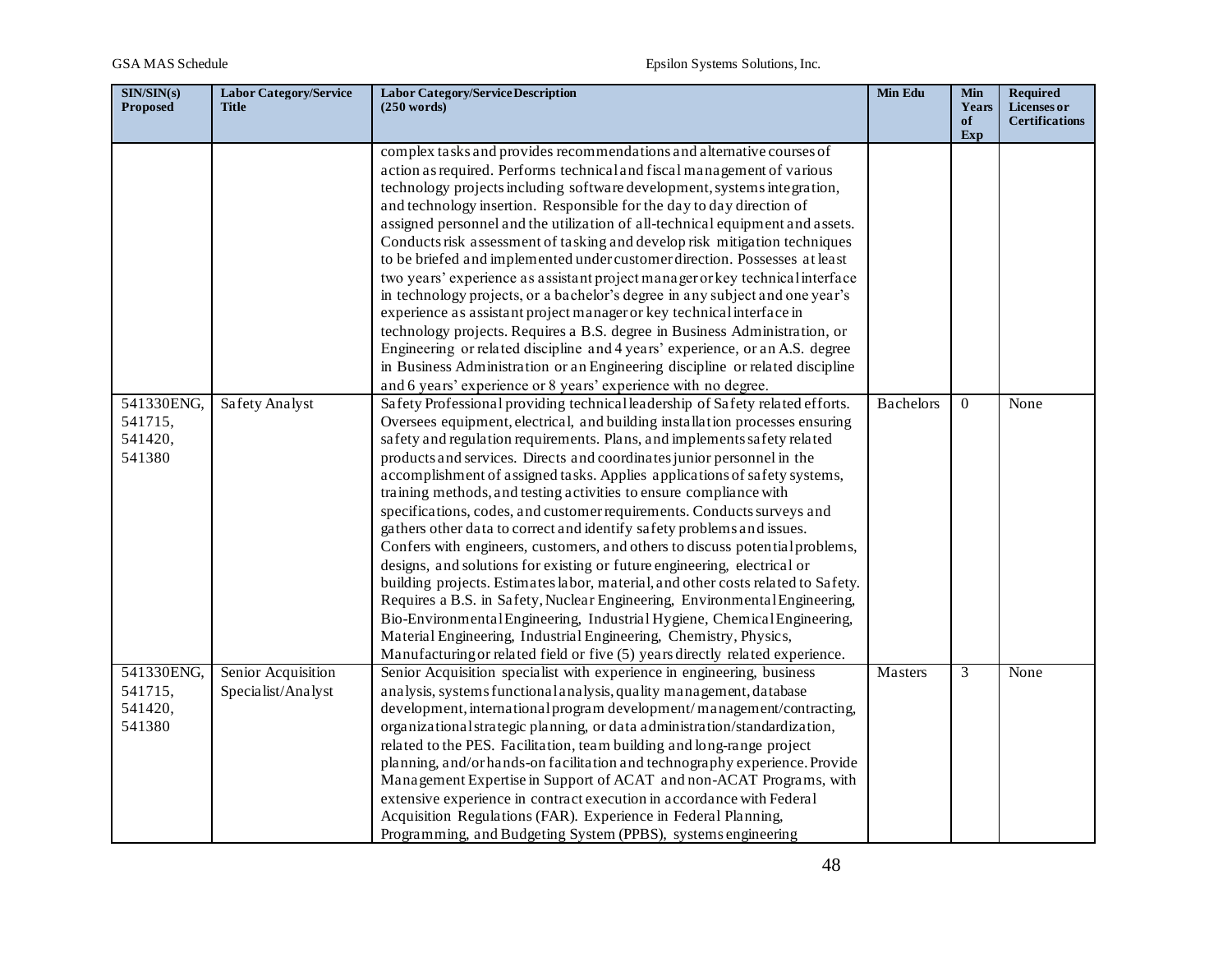| SIN/SIN(s)<br><b>Proposed</b>              | <b>Labor Category/Service</b><br>Title | <b>Labor Category/Service Description</b><br>(250 words)                                                                                                                                                                                                                                                                                                                                                                                                                                                                                                                                                                                                                                                                                                                                                                                                                                                                                                                                                                                                                                                                                                                                                                                                                                                                                                                                                                                                                                                                                                                                                                                 | Min Edu          | <b>Min</b><br>Years<br>of<br>Exp | <b>Required</b><br>Licenses or<br><b>Certifications</b> |
|--------------------------------------------|----------------------------------------|------------------------------------------------------------------------------------------------------------------------------------------------------------------------------------------------------------------------------------------------------------------------------------------------------------------------------------------------------------------------------------------------------------------------------------------------------------------------------------------------------------------------------------------------------------------------------------------------------------------------------------------------------------------------------------------------------------------------------------------------------------------------------------------------------------------------------------------------------------------------------------------------------------------------------------------------------------------------------------------------------------------------------------------------------------------------------------------------------------------------------------------------------------------------------------------------------------------------------------------------------------------------------------------------------------------------------------------------------------------------------------------------------------------------------------------------------------------------------------------------------------------------------------------------------------------------------------------------------------------------------------------|------------------|----------------------------------|---------------------------------------------------------|
|                                            |                                        | management of mission critical systems. Integrated Product and Process<br>Design (IPPD) experience IAW INCOSE and DoD Standards for system<br>engineering. Requires expertise in Risk Management, Configuration<br>Management, Balanced Score Card (BSC), and Earned Value Management<br>(EVM). Requires a Bachelor's degree and 5 years related experience or a<br>Master's degree and 3 years related experience in an appropriate technical or<br>business discipline. An additional three (3) years of experience in systems<br>engineering or systems acquisition management may be substituted for a<br>Bachelor's degree.                                                                                                                                                                                                                                                                                                                                                                                                                                                                                                                                                                                                                                                                                                                                                                                                                                                                                                                                                                                                         |                  |                                  |                                                         |
| 541611,<br>611430                          | Senior Consultant                      | Applies process improvement and reengineering methodologies and<br>principles to conduct process modernization projects. Duties include activity<br>and data modeling, developing modem business methods, identifying best<br>practices, and creating and assessing performance measurements. Provides<br>group facilitation, interviewing, training, and provides additional forms of<br>knowledge transfer. May be under the supervision of the Principal<br>Consultant, or may work independently.<br>Education and experience requirements - A Bachelor's degree in computer<br>science, information systems, engineering, business, education, management<br>sciences, psychology, human resources development/management, or other<br>related scientific or technical discipline. This position requires a minimum<br>of ten years' experience, of which at least eight years must be specialized.<br>Specialized experience may include facilitation, training, methodology<br>development and evaluation, process reengineering across all phases,<br>identifying best practices, change management, business management<br>techniques, organizational development, activity and data modeling, or<br>information system development methods and practices and supervision of<br>business process reengineering personnel. With a Master's degree in the<br>fields described above, five years' experience is required, of which at least<br>two years must be specialized as described above. With thirteen years'<br>experience of which at least eleven years is specialized as described above, a<br>degree is not required. | <b>Bachelors</b> | 10                               | None                                                    |
| 541330ENG,<br>541715,<br>541420,<br>541380 | Senior Environmental<br>Engineer       | Senior level environmental engineering services and technical leadership of<br>Environmental Engineering services. Designs, plans, and implements<br>environmental related products and services. Conducts surveys and studies,<br>directs environmental operations for commercial, government and industrial<br>customers. Directs and coordinates junior personnel in the accomplishment<br>of assigned tasks. Provides expert consulting services, historic and<br>prehistoric cultural resource management, rare and sensitive wildlife species<br>habitat management, and regulatory compliance permitting knowledge and                                                                                                                                                                                                                                                                                                                                                                                                                                                                                                                                                                                                                                                                                                                                                                                                                                                                                                                                                                                                            | Masters          | 6                                | None                                                    |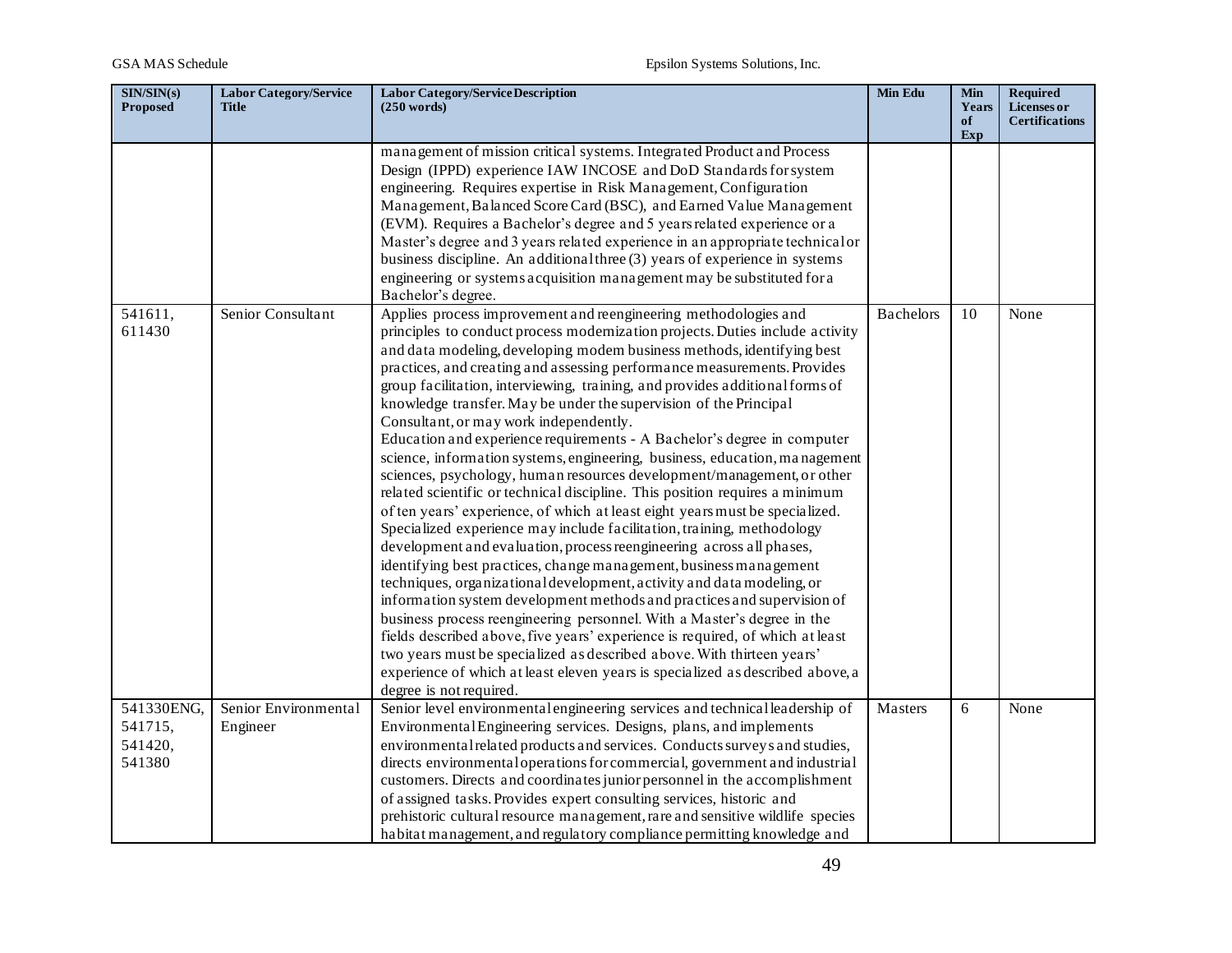| SIN/SIN(s)<br><b>Proposed</b>              | <b>Labor Category/Service</b><br><b>Title</b> | Labor Category/Service Description<br>$(250 \text{ words})$                                                                                                                                                                                                                                                                                                                                                                                                                                                                                                                                                                                                                                                                                                                                                                                                                                                                                                                                                                                                                                                                                                                                                                           | Min Edu        | <b>Min</b><br>Years<br>of<br>Exp | <b>Required</b><br><b>Licenses</b> or<br><b>Certifications</b>               |
|--------------------------------------------|-----------------------------------------------|---------------------------------------------------------------------------------------------------------------------------------------------------------------------------------------------------------------------------------------------------------------------------------------------------------------------------------------------------------------------------------------------------------------------------------------------------------------------------------------------------------------------------------------------------------------------------------------------------------------------------------------------------------------------------------------------------------------------------------------------------------------------------------------------------------------------------------------------------------------------------------------------------------------------------------------------------------------------------------------------------------------------------------------------------------------------------------------------------------------------------------------------------------------------------------------------------------------------------------------|----------------|----------------------------------|------------------------------------------------------------------------------|
|                                            |                                               | techniques. Demonstrated experience applying proven and emerging<br>technologies to improve environmental engineering processes and systems.<br>Requires a MS in Environmental Engineering, Bio-Environmental<br>Engineering, ChemicalEngineering, MaterialEngineering, Industrial<br>Engineering, Civil Engineering, Geological Engineering, Geology,<br>Chemistry, Physics and 6 years' experience directly related to the PES<br>technical requirements, or a B.S. degree in the above related fields and 8<br>years progressive experience leading environmental efforts related to the<br>PES technical requirements.                                                                                                                                                                                                                                                                                                                                                                                                                                                                                                                                                                                                            |                |                                  |                                                                              |
| 541330ENG,<br>541715,<br>541420,<br>541380 | Senior Journeyman**                           | Has extensive experience in troubleshooting, repair, installation and<br>integration of specific applications, equipment and systems. Has a thorough<br>understanding of the technology being supported. Ability to read and<br>interpret blueprints, sketches, technical instructions, manuals and use of<br>electrical and electronic measuring devices. Must have High School diploma<br>or G.E.D. and technical school or military training, applicable certification<br>with 5 years' experience.                                                                                                                                                                                                                                                                                                                                                                                                                                                                                                                                                                                                                                                                                                                                | High<br>School | 5                                | Technical<br>school<br>certificate<br>or military<br>training<br>certificate |
| 541330ENG,<br>541715,<br>541420,<br>541380 | Senior Program<br>Manager                     | Performs project and or program management functions, including planning,<br>implementation and coordination functions. Supervises multiple project<br>teams and complex tasks to meet schedule deadlines and cost projections.<br>Responsible for progress and status reporting, Customer briefings, personnel<br>management, and all program deliverables. Serves as advisor for large or<br>complex tasks and provides recommendations and alternative courses of<br>action as required. Performs technical and fiscal management of various<br>technology projects including software development, systems integration,<br>and technology insertion. Conducts risk assessment of tasking and develop<br>risk mitigation techniques to be briefed and implemented under customer<br>direction. Has five years of experience in the management of technical<br>projects of continual increasing technical difficulty or fiscal size. Requires a<br>M.S. degree in Business Administration, Electrical Engineering or related<br>discipline and 6 years' experience, or a B.S. degree in Business<br>Administration, Electrical Engineering or related discipline and 9 years'<br>experience or 15 years' experience with no degree. | Masters        | 6                                | None                                                                         |
| 541330ENG,<br>541715,<br>541420,<br>541380 | Senior Safety Analyst                         | Senior level safety analytical services of commercial, government and<br>industrial processes, systems and facilities. Oversees equipment, electrical,<br>and building installation processes ensuring safety and regulation<br>requirements. Designs, plans, and implements safety related products and<br>services. Directs and coordinates junior personnel in the accomplishment of<br>assigned tasks. Develops applications of safety systems, training methods,<br>and testing activities to ensure compliance with specifications, codes, and                                                                                                                                                                                                                                                                                                                                                                                                                                                                                                                                                                                                                                                                                  | Masters        | $\Omega$                         | None                                                                         |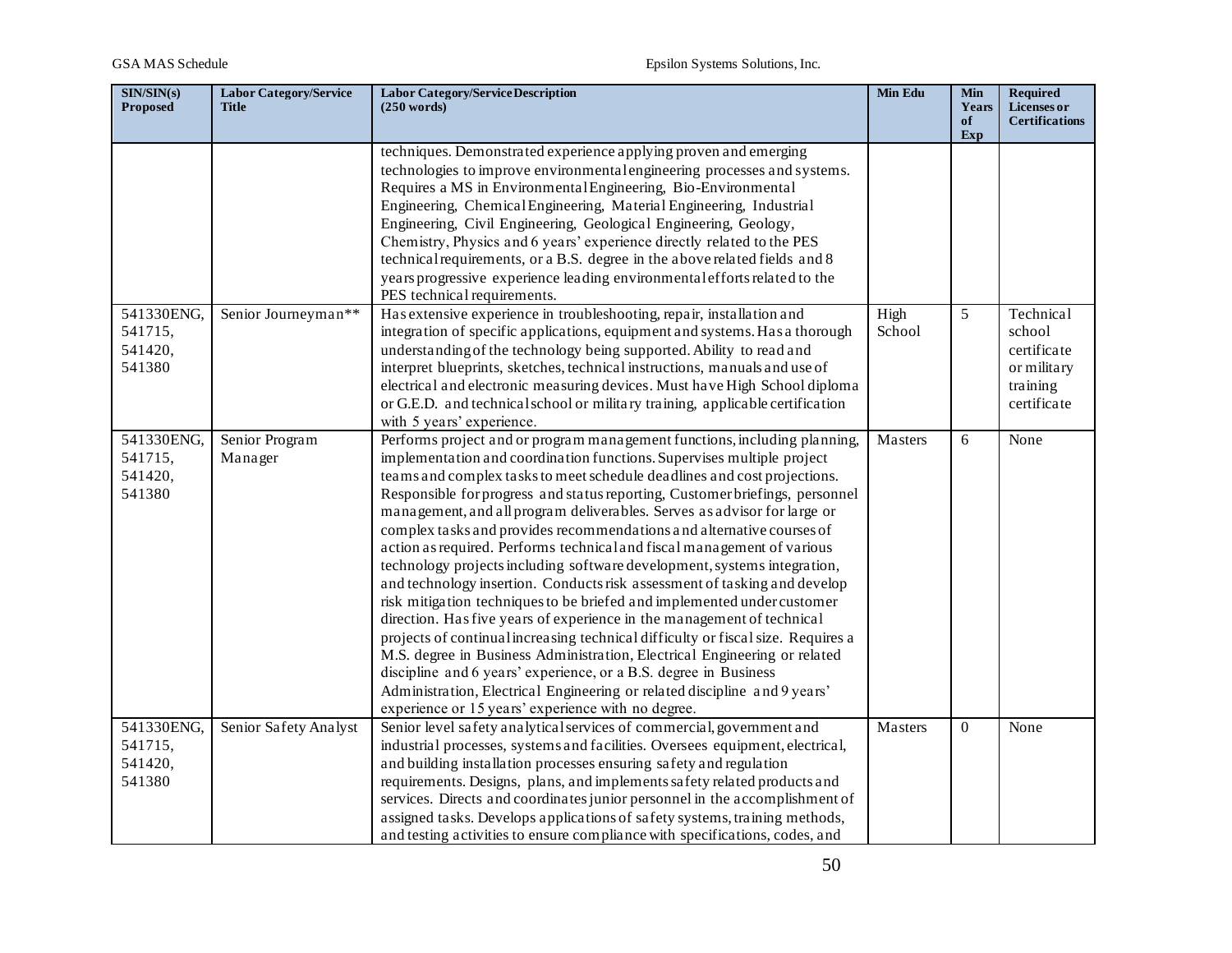| SIN/SIN(s)<br><b>Proposed</b>              | <b>Labor Category/Service</b><br>Title  | <b>Labor Category/Service Description</b><br>$(250 \text{ words})$                                                                                                                                                                                                                                                                                                                                                                                                                                                                                                                                                                                                                                                                                                                                                                                                                                                                                                                                                                                                                                                                                                                              | Min Edu          | Min<br>Years<br>of | <b>Required</b><br><b>Licenses or</b><br><b>Certifications</b> |
|--------------------------------------------|-----------------------------------------|-------------------------------------------------------------------------------------------------------------------------------------------------------------------------------------------------------------------------------------------------------------------------------------------------------------------------------------------------------------------------------------------------------------------------------------------------------------------------------------------------------------------------------------------------------------------------------------------------------------------------------------------------------------------------------------------------------------------------------------------------------------------------------------------------------------------------------------------------------------------------------------------------------------------------------------------------------------------------------------------------------------------------------------------------------------------------------------------------------------------------------------------------------------------------------------------------|------------------|--------------------|----------------------------------------------------------------|
|                                            |                                         | customer requirements. Conducts surveys and gathers other data to correct<br>and identify safety problems and issues. Confers with engineers, customers,<br>and others to discuss potential problems, designs, and solutions for existing<br>or future engineering, electrical or building projects. Estimates labor,<br>material, and other costs related to Safety. Requires a M.S./B.S. in Safety,<br>Nuclear Engineering, Environmental Engineering, Bio-Environmental<br>Engineering, Industrial Hygiene, Chemical Engineering, Material<br>Engineering, Industrial Engineering, Chemistry, Physics, Manufacturing or<br>related field or seven (7) years directly related experience. At least three (3)<br>years of progressive responsibility in providing technical leadership.                                                                                                                                                                                                                                                                                                                                                                                                        |                  | Exp                |                                                                |
| 541611,<br>611430                          | Senior Systems<br>Analyst               | Analyze user needs to determine functional and cross-functional<br>requirements. Perform functional allocation to identify required tasks and<br>their interrelationships. Identify resources required for each task. Provide<br>daily supervision and direction to support staff.<br>Education and experience requirements - A Bachelor's degree in computer<br>science, information systems, engineering, business, or other related<br>scientific, technical, or functional discipline. This position requires a<br>minimum of ten years' experience, of which at least eight years must be<br>specialized. Specialized experience includes superior functional knowledge<br>of task order specific requirements, or developing functional requirements<br>for complex integrated ADP systems. Must demonstrate the ability to work<br>independently or under only general direction. With a Master's degree in the<br>fields described above, eight years' experience is required, of which at least<br>six years must be specialized as described above. With thirteen years'<br>experience of which at least eleven years is specialized as described above, a<br>degree is not required. | <b>Bachelors</b> | 10                 | None                                                           |
| 541330ENG,<br>541715,<br>541420,<br>541380 | Senior Technical<br>Training Specialist | Uses a Systematic Approach to Training (SAT) to analyze jobs and job tasks<br>to identify job-specific required skills and knowledge. Designs, develops,<br>and implements training programs that provide job-specific skills and<br>knowledge. Develops all instructional materials (training program and<br>course objectives, program and course outlines, background material, and<br>training aids). Develops all student materials (course manuals, workbooks,<br>handouts, completion certificates, and course critique forms). Trains<br>personnel by conducting formal classroom courses, on-the-job training,<br>workshops, seminars, and/or computer based/computer aided training.<br>Develops and implements evaluation instruments to measure student success<br>and the efficacy of training programs and courses. Provides daily<br>supervision and direction to staff. Experience includes developing and<br>providing technical and end-user training on computer hardware and                                                                                                                                                                                                | Masters          | $\theta$           | None                                                           |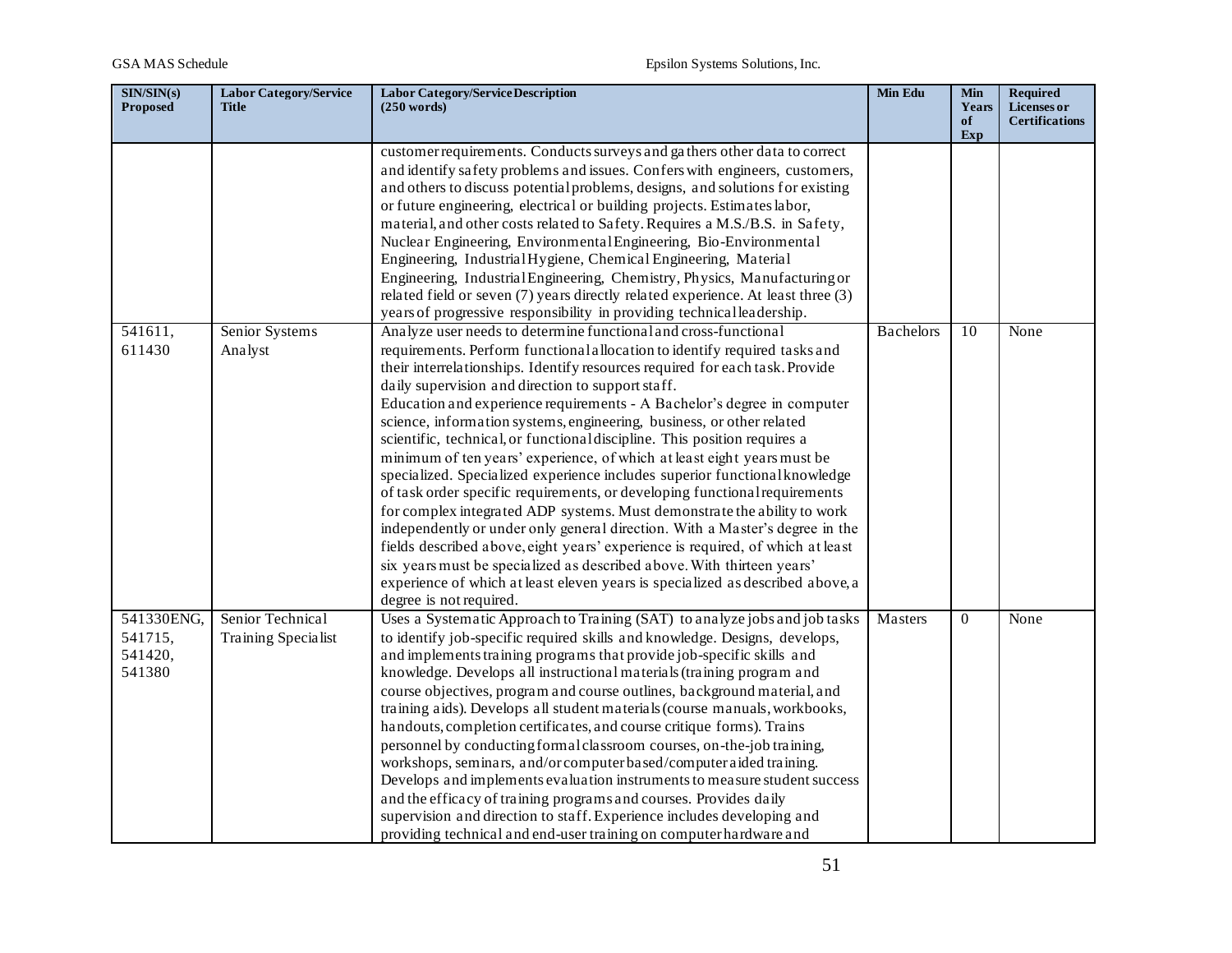| SIN/SIN(s)<br><b>Proposed</b>              | <b>Labor Category/Service</b><br><b>Title</b> | <b>Labor Category/Service Description</b><br>$(250 \text{ words})$                                                                                                                                                                                                                                                                                                                                                                                                                                                                                                                                                                                                                                                                                                                                                                                                                                                                                                                                                                                                                                                                                                                                                                                                                                                                                                                                                                                                                                                       | Min Edu          | Min<br>Years<br>of<br>Exp | <b>Required</b><br>Licenses or<br><b>Certifications</b> |
|--------------------------------------------|-----------------------------------------------|--------------------------------------------------------------------------------------------------------------------------------------------------------------------------------------------------------------------------------------------------------------------------------------------------------------------------------------------------------------------------------------------------------------------------------------------------------------------------------------------------------------------------------------------------------------------------------------------------------------------------------------------------------------------------------------------------------------------------------------------------------------------------------------------------------------------------------------------------------------------------------------------------------------------------------------------------------------------------------------------------------------------------------------------------------------------------------------------------------------------------------------------------------------------------------------------------------------------------------------------------------------------------------------------------------------------------------------------------------------------------------------------------------------------------------------------------------------------------------------------------------------------------|------------------|---------------------------|---------------------------------------------------------|
|                                            |                                               | application software. Demonstrated ability to communicate orally and in<br>writing. Requires a M.S/B.S. or 6 years of directly related experience.                                                                                                                                                                                                                                                                                                                                                                                                                                                                                                                                                                                                                                                                                                                                                                                                                                                                                                                                                                                                                                                                                                                                                                                                                                                                                                                                                                       |                  |                           |                                                         |
|                                            |                                               |                                                                                                                                                                                                                                                                                                                                                                                                                                                                                                                                                                                                                                                                                                                                                                                                                                                                                                                                                                                                                                                                                                                                                                                                                                                                                                                                                                                                                                                                                                                          |                  |                           |                                                         |
| 541330ENG,<br>541715,<br>541420,<br>541380 | Shipfitter/Welder**                           | Lays out, positions, and secures parts and assemblies according to<br>specifications, using straightedge, combination square, calipers, and ruler.<br>Locates and marks reference lines, such as center, buttock, and frame lines.<br>Positions parts in hull of ship, assisted by rigger. Aligns parts in relation to<br>each other, using jacks, turnbuckles, clips, wedges, and mauls. Marks<br>location of holes to be drilled and installs temporary fasteners to hold part in<br>place for welding or riveting. Prepares molds and templates for fabrication<br>of nonstandard parts. Rolls, bends, flanges, cuts, and shapes plates, beams,<br>and other heavy metal parts, using shop machinery, such as plate rolls,<br>presses, bending brakes, and joggle machine. Installs packing, gaskets,<br>liners, and structural accessories and members, such as doors, hatches,<br>brackets, and clips. Tacks weld clips and brackets in place prior to<br>permanent welding. Analyzes engineering drawings and specifications to<br>plan layout, assembly, and welding operations. Tack-welds or welds<br>components and assemblies, using electric, gas, arc, or other welding<br>equipment. Removes rough spots from work piece, using portable grinder,<br>hand file, or scraper. Observes tests on welded surfaces, such as hydrostatic,<br>x-ray, and dimension tolerance to evaluate weld quality and conformance to<br>specifications. Must have a High School diploma or G.E.D. and 6 years'<br>experience. | High<br>School   | 6                         | None                                                    |
| 541330ENG,                                 | Subject Matter Expert                         | Creates drawings, illustrations and cartoons for publications and                                                                                                                                                                                                                                                                                                                                                                                                                                                                                                                                                                                                                                                                                                                                                                                                                                                                                                                                                                                                                                                                                                                                                                                                                                                                                                                                                                                                                                                        | <b>Bachelors</b> | $\overline{0}$            | None                                                    |
| 541715,<br>541420,<br>541380               | Ι                                             | presentations. Designs and constructs experimental/prototype models to<br>engineering requirements. Performs a wide variety of duties of complex<br>nature in the installation, testing, modifications, and operation of electronic<br>equipment. Provides technical data and evaluation for components,<br>equipment and systems consistent with engineering plans, layout and<br>contract requirements. Investigates systems problems and provides white<br>papers on the results of the investigation. Installs, monitors and services<br>equipment and systems at company and client sites. Plans approach and<br>conducts various experiments to develop equipment or systems<br>characterized by difficult performance requirements and unusual<br>combinations of techniques or components. Serves as senior/lead technician<br>and assist in the training of other technicians. Requires a Bachelor's degree<br>in a technical field or Vocational/Technical school or Associate's degree and<br>at least 2 years of job-related experience or equivalent. Good<br>communications and analytical skills; working knowledge of computer<br>systems and integrated software application programs. Some positions may                                                                                                                                                                                                                                                                                               |                  |                           |                                                         |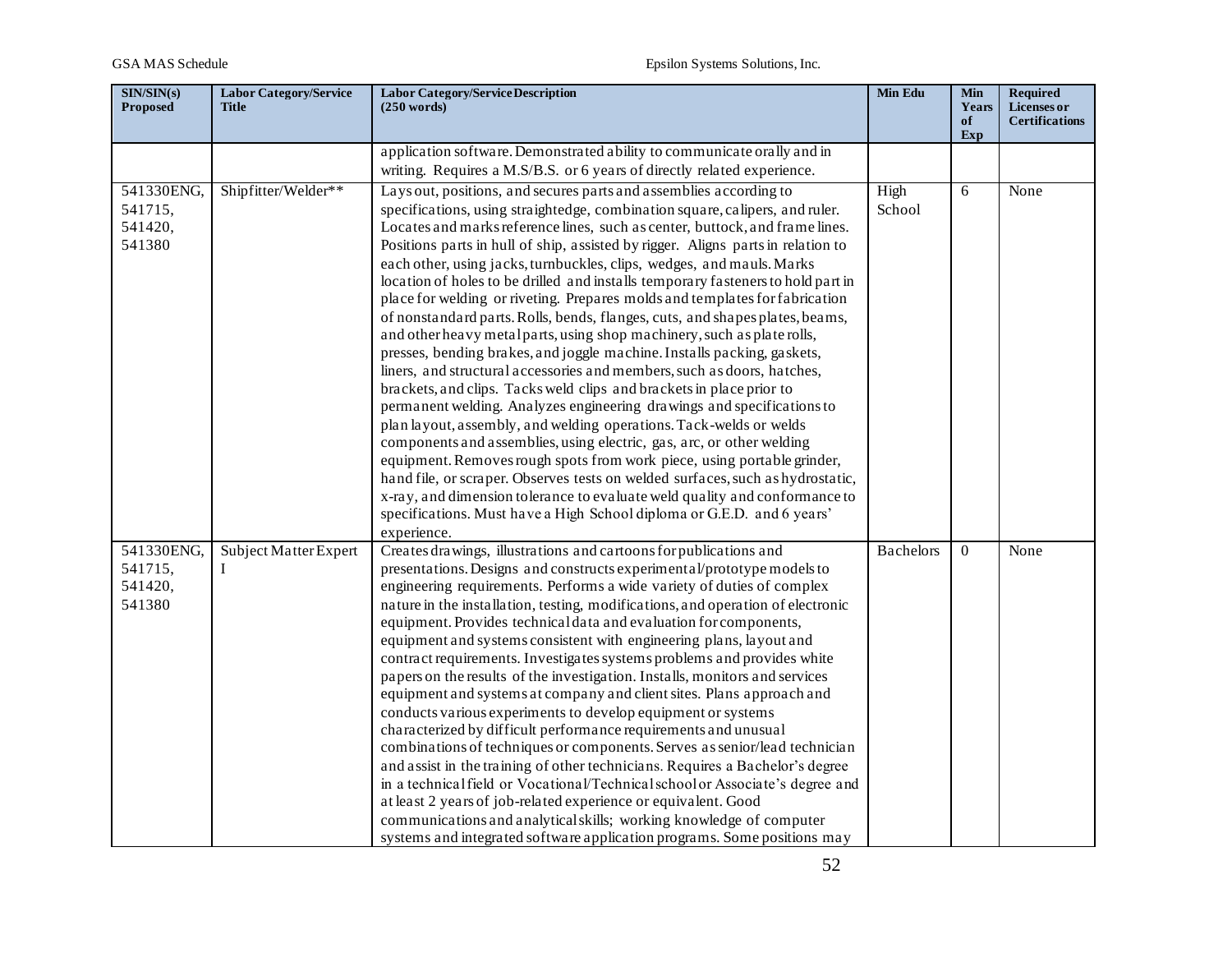| SIN/SIN(s)<br><b>Proposed</b>              | <b>Labor Category/Service</b><br><b>Title</b> | Labor Category/Service Description<br>(250 words)                                                                                                                                                                                                                                                                                                                                                                                                                                                                                                                                                                                                                                                                                                                                                                                                                                                                                                                                                                                                                                                                                                                                                                                                                                                                                                                                                                                                                                                                                                                                                                | Min Edu          | <b>Min</b><br>Years<br>of<br>Exp | <b>Required</b><br>Licenses or<br><b>Certifications</b> |
|--------------------------------------------|-----------------------------------------------|------------------------------------------------------------------------------------------------------------------------------------------------------------------------------------------------------------------------------------------------------------------------------------------------------------------------------------------------------------------------------------------------------------------------------------------------------------------------------------------------------------------------------------------------------------------------------------------------------------------------------------------------------------------------------------------------------------------------------------------------------------------------------------------------------------------------------------------------------------------------------------------------------------------------------------------------------------------------------------------------------------------------------------------------------------------------------------------------------------------------------------------------------------------------------------------------------------------------------------------------------------------------------------------------------------------------------------------------------------------------------------------------------------------------------------------------------------------------------------------------------------------------------------------------------------------------------------------------------------------|------------------|----------------------------------|---------------------------------------------------------|
|                                            |                                               | require knowledge and operation of machining/welding equipment. Some<br>positions may require the ability to investigate, troubleshoot, and design<br>solutions to problems in operational hardware and software. Position may<br>require travel. Position may require the ability to pass and maintain a<br>Security Clearance.                                                                                                                                                                                                                                                                                                                                                                                                                                                                                                                                                                                                                                                                                                                                                                                                                                                                                                                                                                                                                                                                                                                                                                                                                                                                                 |                  |                                  |                                                         |
| 541330ENG,<br>541715,<br>541420,<br>541380 | Subject Matter Expert<br>Н                    | Performs a range of design, development, analysis, or review tasks<br>independent. Generates complete design specifications and/or procedures for<br>complex assignments. Acts as a lead on complex tasks and responsible for<br>design, analyses, or design reviews. Leads and coordinates the installation,<br>modification, monitoring, operation, testing, and servicing of equipment and<br>systems at company and client sites. Provides technical data and evaluation<br>for components, equipment and systems consistent with engineering plans,<br>layout and contract requirements. Builds, installs, monitors, test and services<br>equipment and systems at Company and client sites. Coordinates and works<br>closely with other engineering, logistics, financial, and program<br>management disciplines to define system specifications and requirements.<br>Directs on-site customer interface for equipment/system installation, testing,<br>survey, fabrication, and other engineering tasks as needed. Requires a<br>Bachelor's degree in a technical field or Vocational/Technical school or<br>Associate's degree and at least 8 years of job-related experience or<br>equivalent. Excellent communications and analytical skills; working<br>knowledge of computer systems and integrated software application<br>programs. Some positions may require the ability to investigate,<br>troubleshoot, and design solutions to problems in operational hardware and<br>software. Position may require travel. Positions may require the ability to<br>pass and maintain a Security Clearance. | <b>Bachelors</b> | 2                                | None                                                    |
| 541330ENG,<br>541715,<br>541420,<br>541380 | Subject Matter Expert<br>Ш                    | Performs a range of design, development, analysis, or review tasks<br>independent. Generates complete design specifications and/or procedures for<br>complex assignments. Acts as a lead on complex tasks and responsible for<br>design, analyses, or design reviews. Leads and coordinates the installation,<br>modification, monitoring, operation, testing, and servicing of equipment and<br>systems at company and client sites. Provides technical data and evaluation<br>for components, equipment and systems consistent with engineering plans,<br>layout and contract requirements. Builds, installs, monitors, test and services<br>equipment and systems at Company and client sites. Coordinates and works<br>closely with other engineering, logistics, financial, and program<br>management disciplines to define system specifications and requirements.<br>Directs on-site customer interface for equipment/system installation, testing,<br>survey, fabrication, and other engineering tasks as needed. Requires                                                                                                                                                                                                                                                                                                                                                                                                                                                                                                                                                                               | <b>Bachelors</b> | 5                                | None                                                    |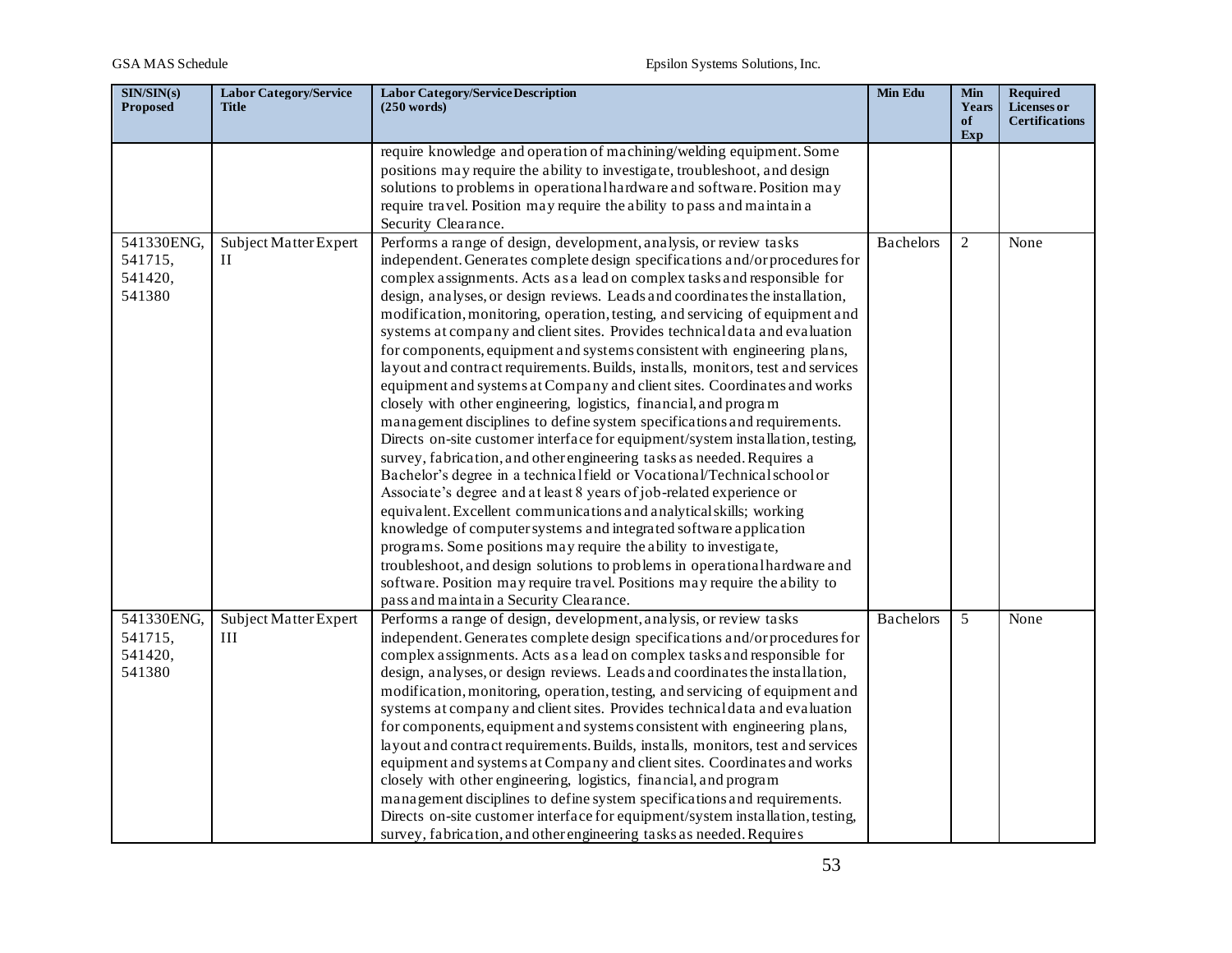| SIN/SIN(s)<br><b>Proposed</b>              | <b>Labor Category/Service</b><br><b>Title</b> | <b>Labor Category/Service Description</b><br>(250 words)                                                                                                                                                                                                                                                                                                                                                                                                                                                                                                                                                                                                                                                                                                                                                                                                                                                                                                                                                                                                                                                                                                                                                                                                                                                                                                                                                                                                                                                   | Min Edu          | Min<br>Years<br>of<br>Exp | <b>Required</b><br>Licenses or<br><b>Certifications</b> |
|--------------------------------------------|-----------------------------------------------|------------------------------------------------------------------------------------------------------------------------------------------------------------------------------------------------------------------------------------------------------------------------------------------------------------------------------------------------------------------------------------------------------------------------------------------------------------------------------------------------------------------------------------------------------------------------------------------------------------------------------------------------------------------------------------------------------------------------------------------------------------------------------------------------------------------------------------------------------------------------------------------------------------------------------------------------------------------------------------------------------------------------------------------------------------------------------------------------------------------------------------------------------------------------------------------------------------------------------------------------------------------------------------------------------------------------------------------------------------------------------------------------------------------------------------------------------------------------------------------------------------|------------------|---------------------------|---------------------------------------------------------|
|                                            |                                               | Vocational/Technicalschool, Associate's degree and at least 8 years of job-<br>related experience or equivalent or a Bachelor's degree in the appropriate<br>field and 5 years' experience. Excellent communications and analytical<br>skills; working knowledge of computer systems and integrated software<br>application programs. Some positions may require the ability to investigate,<br>troubleshoot, and design solutions to problems in operational hardware and<br>software. Position may require travel. Positions may require the ability to<br>pass and maintain a Security Clearance.                                                                                                                                                                                                                                                                                                                                                                                                                                                                                                                                                                                                                                                                                                                                                                                                                                                                                                       |                  |                           |                                                         |
| 541330ENG,<br>541715,<br>541420,<br>541380 | Subject Matter Expert<br>IV                   | Collaborates daily with customer(s) to determine specific needs and<br>requirements and to counsel within the expert area, including overseeing<br>task execution. Develops and/or reviews program reports, technical papers,<br>drawings, specifications, procedures, etc.; provides comments; organizes,<br>consolidates, and adjudicates comments from various organizations, and<br>prepares reports. Performs expert-level review, analysis, and validation of<br>engineering and logistics products; prepared executive-level reports and<br>briefs. Consults as industry expert with the senior engineering, logistics<br>managers, program managers and customers, advising on technology, policy<br>development, planning and implementation. Interfaces with various<br>technical, engineering, and logistics team leaders daily to exchange<br>information and coordinate related task performance. Supervises teams in<br>accomplishing tasks and train junior-level personnel in the technical aspects<br>of assigned work. Requires a Bachelor's degree in Engineering<br>Business/Logistics or related field and at least 10 years of job related<br>experience or equivalent. Good communications skills; working knowledge<br>of word processing and integrated software applications; organizational<br>skills and ability to perform detail-oriented work are required. Position may<br>require travel. Positions may require the ability to pass and maintain a<br>Security Clearance. | <b>Bachelors</b> | 10                        | None                                                    |
| 541611,<br>611430                          | <b>Systems Analyst</b>                        | Analyze user needs to determine functional and cross-functional<br>requirements. Perform functional allocation to identify required tasks and<br>their interrelationships. Identify resources required for each task.<br>Education and experience requirements - A Bachelor's degree in computer<br>science, information systems, engineering, business, or other related<br>scientific, technical, or functional discipline. This position requires a<br>minimum of six years' experience, of which at least three years must be<br>specialized. Specialized experience includes developing functional<br>requirements for complex integrated ADP systems. Must demonstrate the<br>ability to work independently or under only general direction. With a<br>Master's degree in the fields described above, four years' experience is                                                                                                                                                                                                                                                                                                                                                                                                                                                                                                                                                                                                                                                                      | <b>Bachelors</b> | 6                         | None                                                    |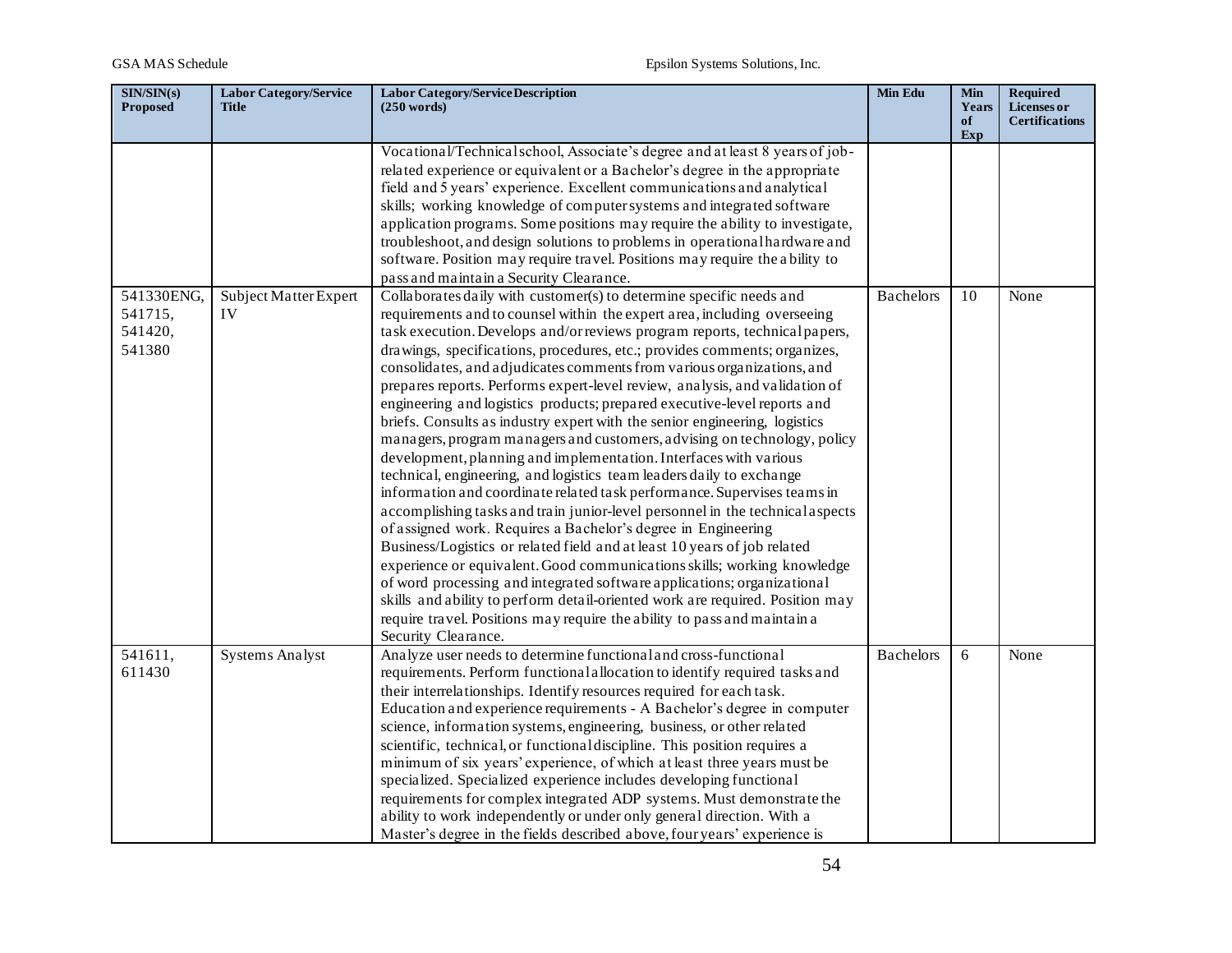| SIN/SIN(s)<br><b>Proposed</b>              | <b>Labor Category/Service</b><br><b>Title</b> | <b>Labor Category/Service Description</b><br>$(250 \text{ words})$                                                                                                                                                                                                                                                                                                                                                                                                                                                                                                                                                                                                                                                                                                                                                                                                                                                                                                                                                                                           | Min Edu          | <b>Min</b><br>Years<br>of<br>Exp | <b>Required</b><br>Licenses or<br><b>Certifications</b> |
|--------------------------------------------|-----------------------------------------------|--------------------------------------------------------------------------------------------------------------------------------------------------------------------------------------------------------------------------------------------------------------------------------------------------------------------------------------------------------------------------------------------------------------------------------------------------------------------------------------------------------------------------------------------------------------------------------------------------------------------------------------------------------------------------------------------------------------------------------------------------------------------------------------------------------------------------------------------------------------------------------------------------------------------------------------------------------------------------------------------------------------------------------------------------------------|------------------|----------------------------------|---------------------------------------------------------|
|                                            |                                               | required, of which at least two years must be specialized as described above.<br>With ten years' experience of which at least eight years is specialized as<br>described above, a degree is not required.                                                                                                                                                                                                                                                                                                                                                                                                                                                                                                                                                                                                                                                                                                                                                                                                                                                    |                  |                                  |                                                         |
| 541611,<br>611430                          | Technical Editor                              | Assist in collecting and organizing information required for preparation of<br>user's manuals, training materials, installation guides, proposals, and reports.<br>Edits functional descriptions, system specifications, user's manuals, special<br>reports, or any other customer deliverables and documents. Must<br>demonstrate an ability to work independently or under only general<br>direction.<br>Education and experience requirements - A Bachelor's degree in English,<br>literature, or other related discipline. This position requires a minimum of<br>three years' experience, of which at least one yearmust be specialized.<br>Specialized experience includes demonstrated experience in editing<br>documents, including technical documents. With a Master's degree in the<br>fields describe above, two years' experience is required of which at least one<br>yearmust be specialized as described above. With seven years' experience<br>of which at least five years is specialized as described above, a degree is not<br>required. | <b>Bachelors</b> | 3                                | None                                                    |
| 541330ENG,<br>541715,<br>541420,<br>541380 | Technical Training<br>Specialist              | Conducts the research necessary to develop and revise training courses.<br>Develops and revises these courses and prepares appropriate training<br>catalogs. Prepares instructor materials (course outline, background material,<br>and training aids). Prepares student materials (course manuals, workbooks,<br>handouts, completion certificates, and course critique forms). Trains<br>personnel by conducting formal classroom courses, workshops, and<br>seminars. Directly related experience includes developing and providing<br>technical and end-user training on computer hardware and application<br>software. General experience includes information systems development,<br>training, or related fields. Demonstrated ability to communicate orally and in<br>writing. This position requires a B.S. or 4 years of directly related<br>experience.                                                                                                                                                                                           | <b>Bachelors</b> | $\Omega$                         | None                                                    |
| 541611,<br>611430                          | <b>Training Developer</b>                     | Description - Conduct the research necessary to develop and revise training<br>courses and prepare appropriate training catalogs. Develop all instructor<br>materials (course outline, background material, and training aids). Develop<br>all student materials (course manuals, workbooks, handouts, completion<br>certificates, and course critique forms). Train personnel by conducting<br>formalclassroom courses, workshops, seminars, miler computer-based<br>computer-aided training. Provide daily supervision and direction to staff.<br>Education and experience requirements - A Bachelor of Arts or Bachelor of<br>Science degree in any field. This position requires a minimum of seven                                                                                                                                                                                                                                                                                                                                                      | <b>Bachelors</b> | 7                                | None                                                    |